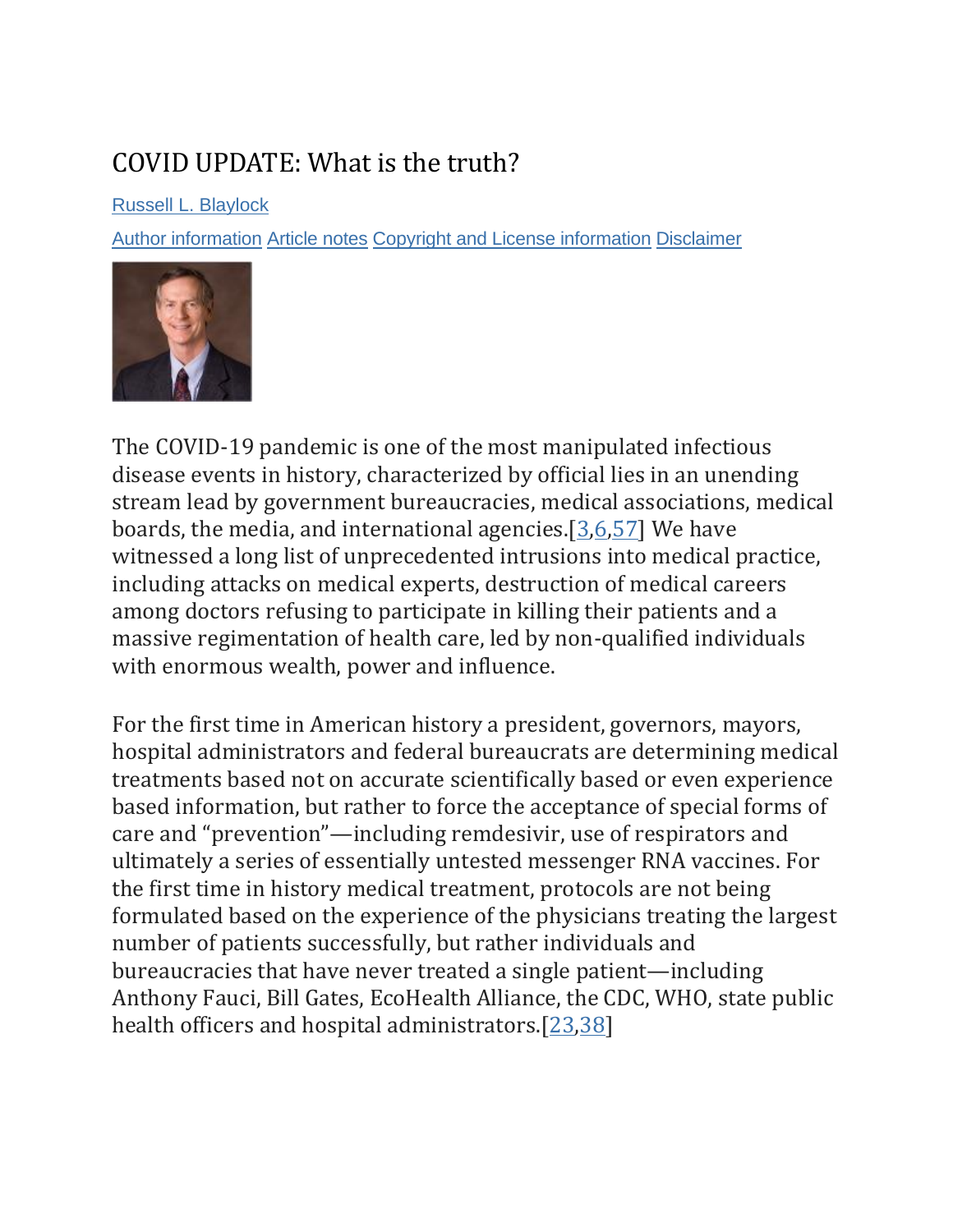The media (TV, newspapers, magazines, etc), medical societies, state medical boards and the owners of social media have appointed themselves to be the sole source of information concerning this so-called "pandemic". Websites have been removed, highly credentialed and experienced clinical doctors and scientific experts in the field of infectious diseases have been demonized, careers have been destroyed and all dissenting information has been labeled "misinformation" and "dangerous lies", even when sourced from top experts in the fields of virology, infectious diseases, pulmonary critical care, and epidemiology. These blackouts of truth occur even when this information is backed by extensive scientific citations from some of the most qualified medical specialists in the world.[\[23\]](https://www.ncbi.nlm.nih.gov/pmc/articles/PMC9062939/#ref23) Incredibly, even individuals, such as Dr. Michael Yeadon, a retired ex-Chief Scientist, and vice-president for the science division of Pfizer Pharmaceutical company in the UK, who charged the company with making an extremely dangerous vaccine, is ignored and demonized. Further, he, along with other highly qualified scientists have stated that no one should take this vaccine.

Dr. Peter McCullough, one of the most cited experts in his field, who has successfully treated over 2000 COVID patients by using a protocol of early treatment (which the so-called experts completely ignored), has been the victim of a particularly vicious assault by those benefiting financially from the vaccines. He has published his results in peer reviewed journals, reporting an 80% reduction in hospitalizations and a 75% reduction in deaths by using early treatment.[\[44\]](https://www.ncbi.nlm.nih.gov/pmc/articles/PMC9062939/#ref44) Despite this, he is under an unrelenting series of attacks by the information controllers, none of which have treated a single patient.

Neither Anthony Fauci, the CDC, WHO nor any medical governmental establishment has ever offered any early treatment other than Tylenol, hydration and call an ambulance once you have difficulty breathing. This is unprecedented in the entire history of medical care as early treatment of infections is critical to saving lives and preventing severe complications. Not only have these medical organizations and federal lapdogs not even suggested early treatment, they attacked anyone who attempted to initiate such treatment with all the weapons at their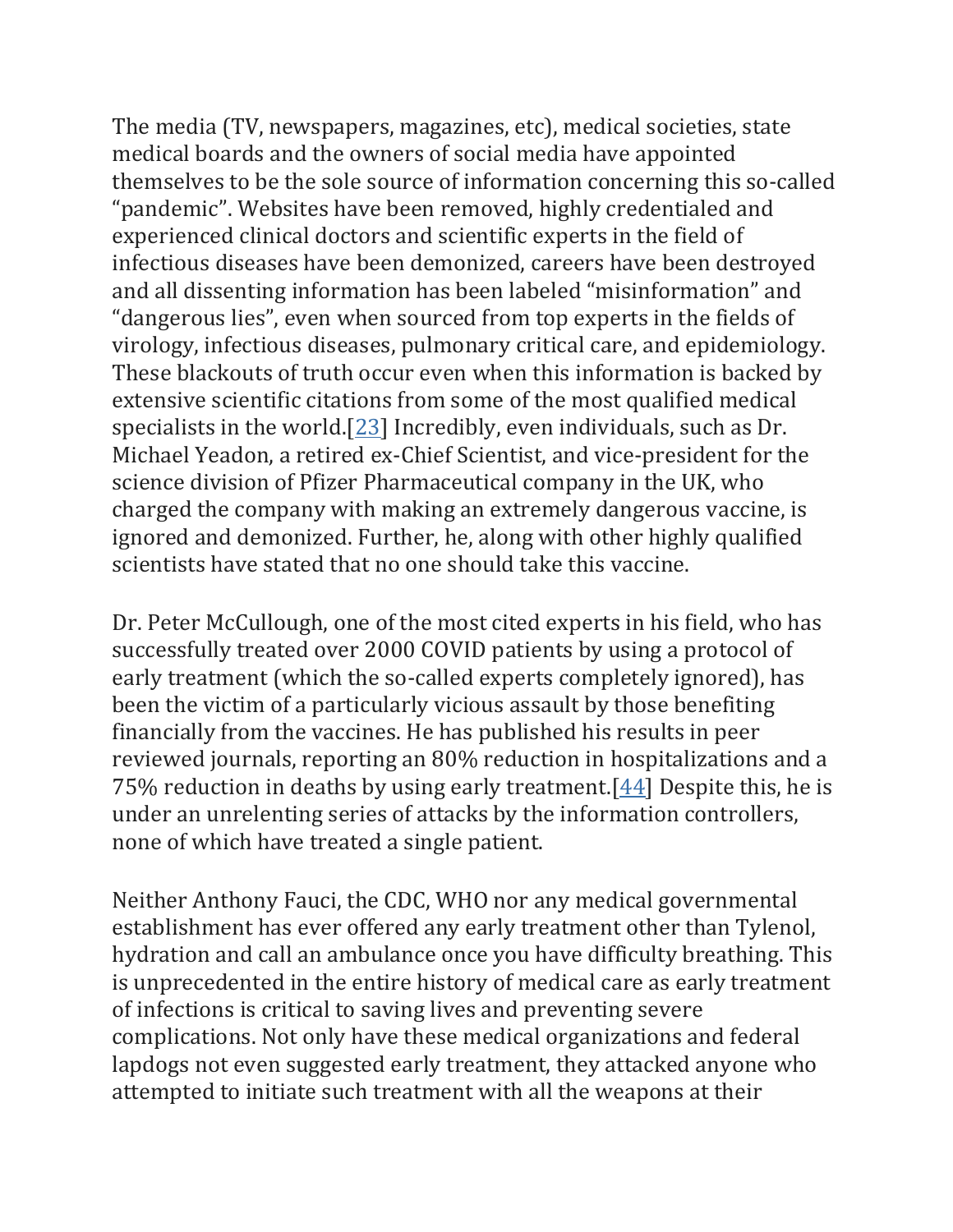disposal—loss of license, removal of hospital privileges, shaming, destruction of reputations and even arrest.[\[2\]](https://www.ncbi.nlm.nih.gov/pmc/articles/PMC9062939/#ref2)

A good example of this outrage against freedom of speech and providing informed consent information is the recent suspension by the medical board in Maine of Dr. Meryl Nass' medical license and the ordering of her to undergo a psychiatric evaluation for prescribing Ivermectin and sharing her expertise in this field.[\[9](https://www.ncbi.nlm.nih.gov/pmc/articles/PMC9062939/#ref9)[,65\]](https://www.ncbi.nlm.nih.gov/pmc/articles/PMC9062939/#ref65) I know Dr, Nass personally and can vouch for her integrity, brilliance and dedication to truth. Her scientific credentials are impeccable. This behavior by a medical licensing board is reminiscent of the methodology of the Soviet KGB during the period when dissidents were incarcerated in psychiatric gulags to silence their dissent.

[Go to:](https://www.ncbi.nlm.nih.gov/pmc/articles/PMC9062939/)

### OTHER UNPRECEDENTED ATTACKS

Another unprecedented tactic is to remove dissenting doctors from their positions as journal editors, reviewers and retracting of their scientific papers from journals, even after these papers have been in print. Until this pandemic event, I have never seen so many journal papers being retracted— the vast majority promoting alternatives to official dogma, especially if the papers question vaccine safety. Normally a submitted paper or study is reviewed by experts in the field, called peer review. These reviews can be quite intense and nit picking in detail, insisting that all errors within the paper be corrected before publication. So, unless fraud or some other major hidden problem is discovered after the paper is in print, the paper remains in the scientific literature.

We are now witnessing a growing number of excellent scientific papers, written by top experts in the field, being retracted from major medical and scientific journals weeks, months and even years after publication. A careful review indicates that in far too many instances the authors dared question accepted dogma by the controllers of scientific publications especially concerning the safety, alternative treatments or efficacy of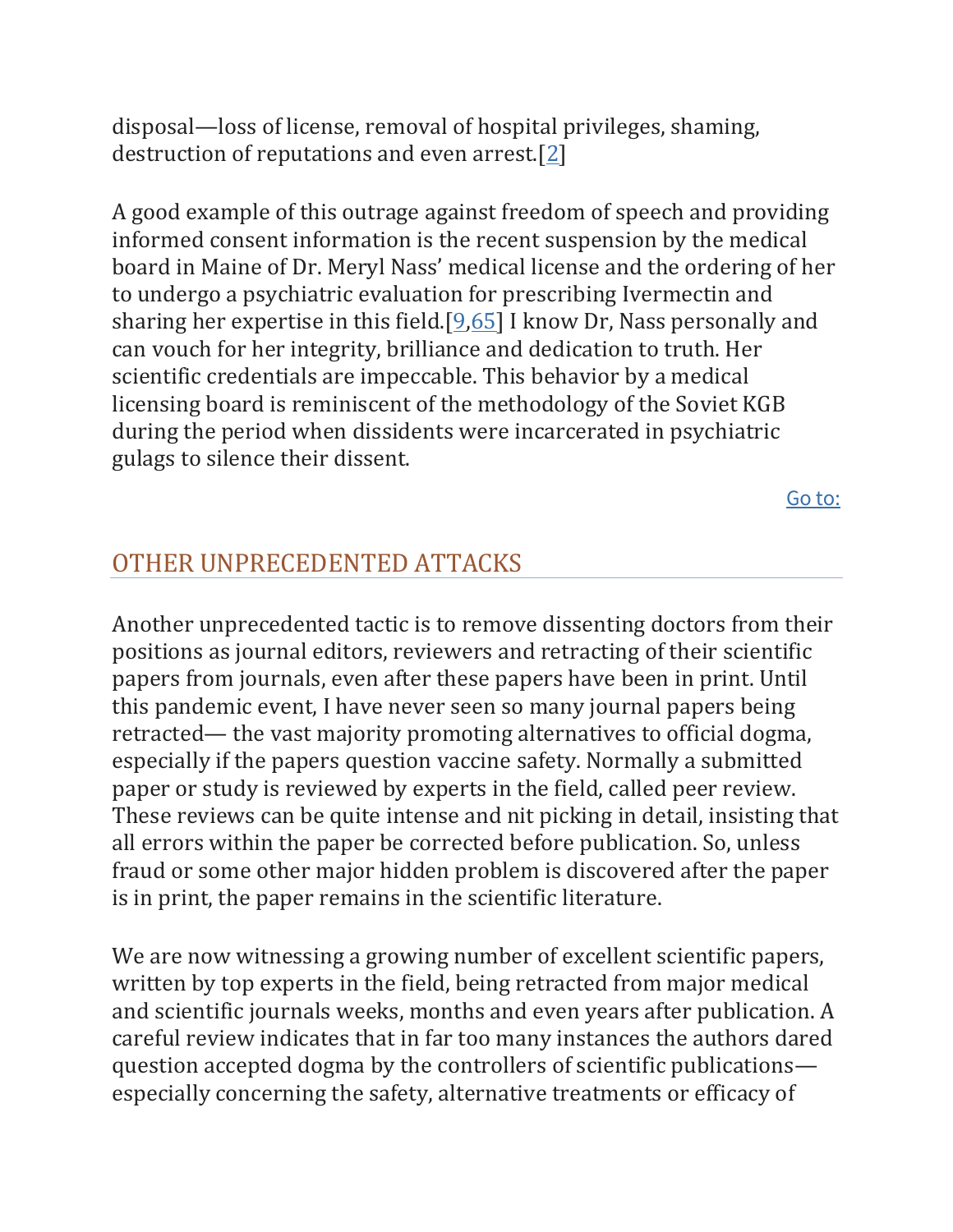vaccines.[\[12,](https://www.ncbi.nlm.nih.gov/pmc/articles/PMC9062939/#ref12)[63\]](https://www.ncbi.nlm.nih.gov/pmc/articles/PMC9062939/#ref63) These journals rely on extensive adverting by pharmaceutical companies for their revenue. Several instances have occurred where powerful pharmaceutical companies exerted their influence on owners of these journals to remove articles that in any way question these companies' products.[[13,](https://www.ncbi.nlm.nih.gov/pmc/articles/PMC9062939/#ref13)[34](https://www.ncbi.nlm.nih.gov/pmc/articles/PMC9062939/#ref34)[,35\]](https://www.ncbi.nlm.nih.gov/pmc/articles/PMC9062939/#ref35)

Worse still is the actual designing of medical articles for promoting drugs and pharmaceutical products that involve fake studies, so-called ghostwritten articles.[\[49](https://www.ncbi.nlm.nih.gov/pmc/articles/PMC9062939/#ref49)[,64\]](https://www.ncbi.nlm.nih.gov/pmc/articles/PMC9062939/#ref64) Richard Horton is quoted by the Guardian as saying "journals have devolved into information laundering operations for the pharmaceutical industry."[[13](https://www.ncbi.nlm.nih.gov/pmc/articles/PMC9062939/#ref13)[,63\]](https://www.ncbi.nlm.nih.gov/pmc/articles/PMC9062939/#ref63) Proven fraudulent "ghostwritten" articles sponsored by pharmaceutical giants have appeared regularly in top clinical journals, such as JAMA, and New England Journal of Medicine—never to be removed despite proven scientific abuse and manipulation of data. $[49,63]$  $[49,63]$ 

Ghostwritten articles involve using planning companies whose job it is to design articles containing manipulated data to support a pharmaceutical product and then have these articles accepted by high-impact clinical journals, that is, the journals most likely to affect clinical decision making of doctors. Further, they supply doctors in clinical practice with free reprints of these manipulated articles. The Guardian found 250 companies engaged in this ghostwriting business. The final step in designing these articles for publication in the most prestigious journals is to recruit well recognized medical experts from prestigious institutions, to add their name to these articles. These recruited medical authors are either paid upon agreeing to add their name to these prewritten articles or they do so for the prestige of having their name on an article in a prestigious medical journal.[\[11\]](https://www.ncbi.nlm.nih.gov/pmc/articles/PMC9062939/#ref11)

Of vital importance is the observation by experts in the field of medical publishing that nothing has been done to stop this abuse. Medical ethicists have lamented that because of this widespread practice "you can't trust anything." While some journals insist on disclosure information, most doctors reading these articles ignore this information or excuse it and several journals make disclosure more difficult by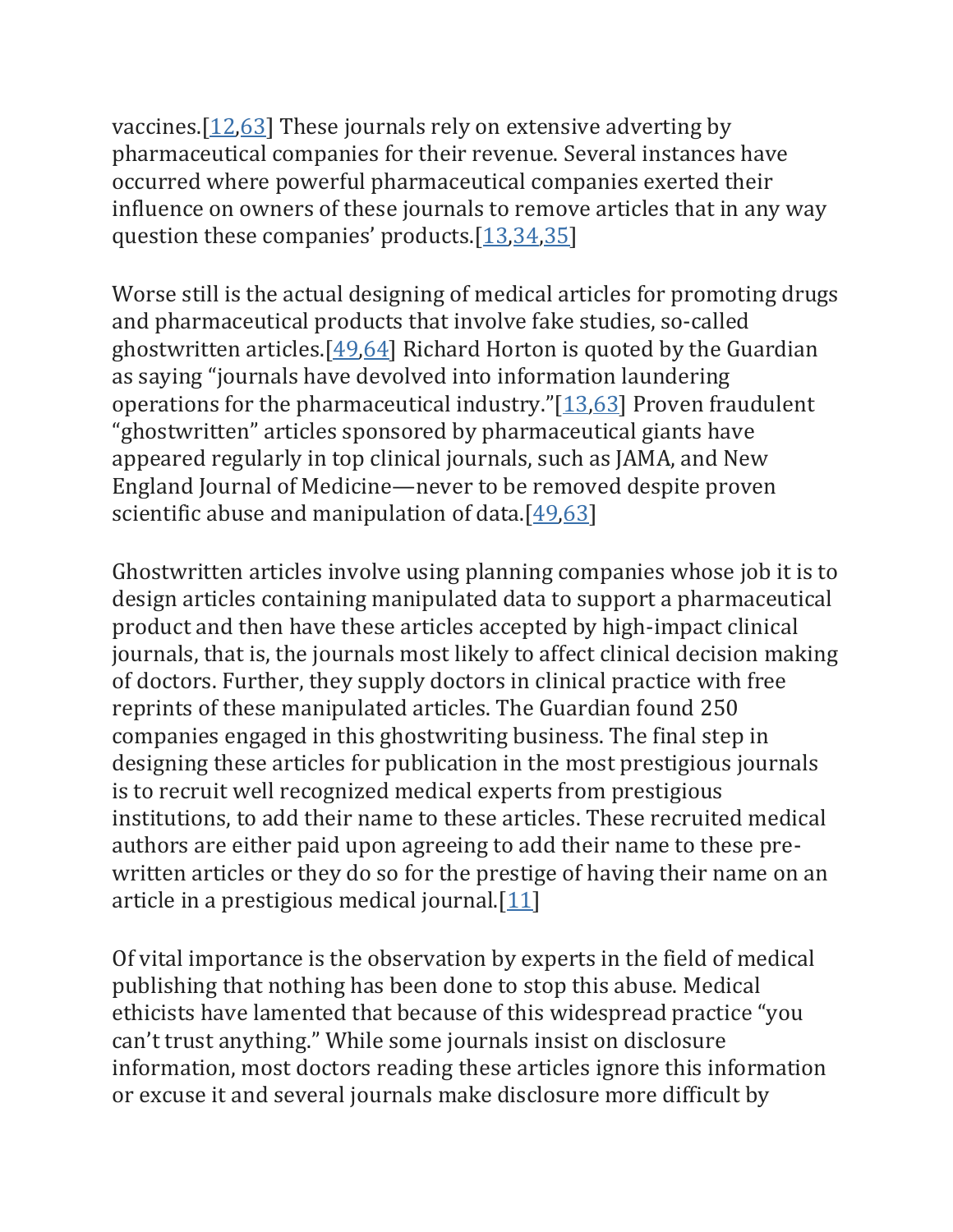requiring the reader to find the disclosure statements at another location. Many journals do not police such statements and omissions by authors are common and without punishment.

As concerns the information made available to the public, virtually all the media is under the control of these pharmaceutical giants or others who are benefitting from this "pandemic". Their stories are all the same, both in content and even wording. Orchestrated coverups occur daily and massive data exposing the lies being generated by these information controllers are hidden from the public. All data coming over the national media (TV, newspaper and magazines), as well as the local news you watch every day, comes only from "official" sources—most of which are lies, distortions or completely manufactured out of whole cloth—all aimed to deceive the public.

Television media receives the majority of its advertising budget from the international pharmaceutical companies—this creates an irresistible influence to report all concocted studies supporting their vaccines and other so-called treatments. $[14]$  In 2020 alone the pharmaceutical industries spent 6.56 billion dollars on such advertising.[\[13](https://www.ncbi.nlm.nih.gov/pmc/articles/PMC9062939/#ref13)[,14\]](https://www.ncbi.nlm.nih.gov/pmc/articles/PMC9062939/#ref14) Pharma TV advertising amounted to 4.58 billion, an incredible 75% of their budget. That buys a lot of influence and control over the media. World famous experts within all fields of infectious diseases are excluded from media exposure and from social media should they in any way deviate against the concocted lies and distortions by the makers of these vaccines. In addition, these pharmaceutical companies spend tens of millions on social media advertising, with Pfizer leading the pack with \$55 million in 2020.[\[14\]](https://www.ncbi.nlm.nih.gov/pmc/articles/PMC9062939/#ref14)

While these attacks on free speech are terrifying enough, even worse is the virtually universal control hospital administrators have exercised over the details of medical care in hospitals. These hirelings are now instructing doctors which treatment protocols they will adhere to and which treatments they will not use, no matter how harmful the "approved" treatments are or how beneficial the "unapproved" treatments are.[\[33,](https://www.ncbi.nlm.nih.gov/pmc/articles/PMC9062939/#ref33)[57\]](https://www.ncbi.nlm.nih.gov/pmc/articles/PMC9062939/#ref57)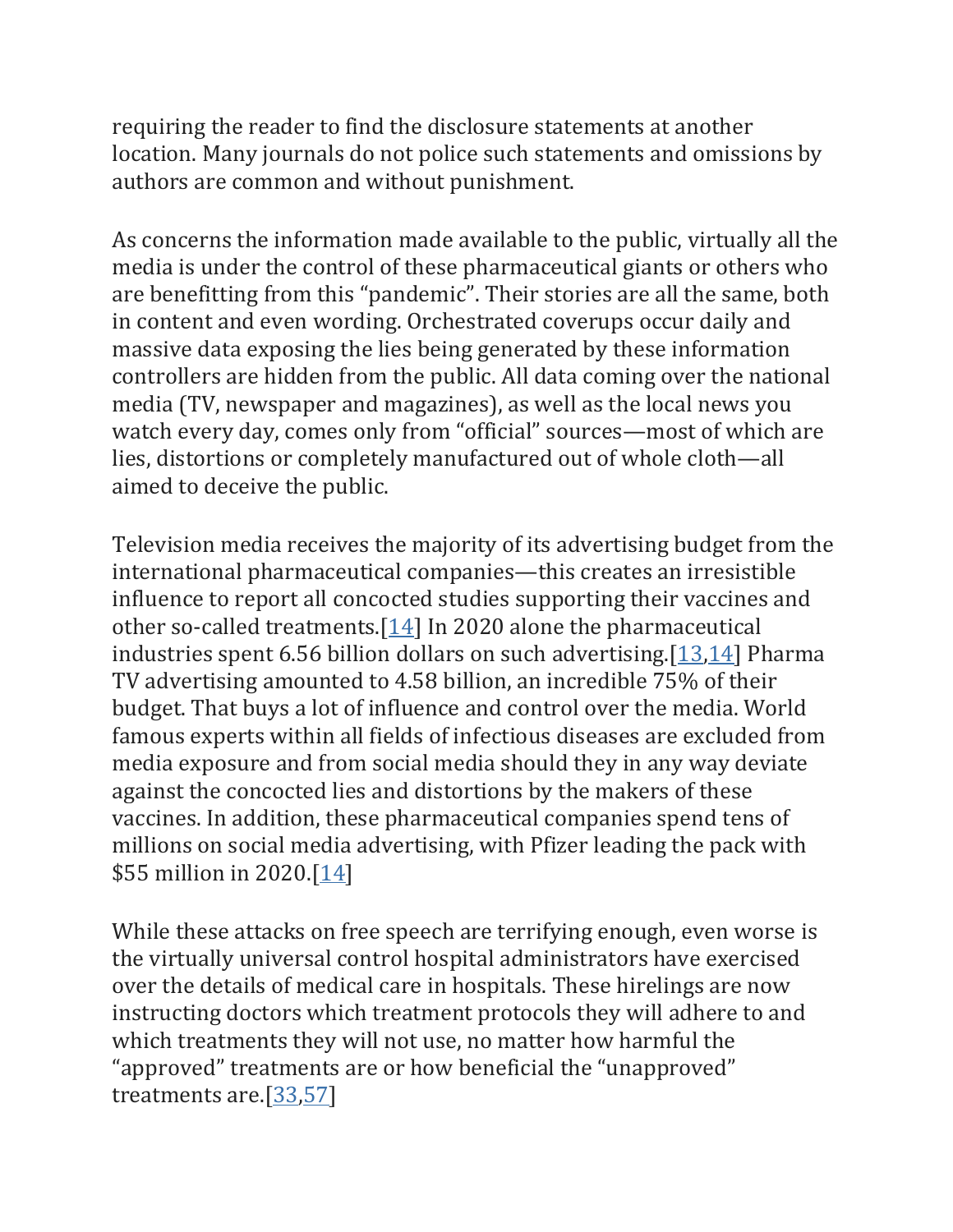Never in the history of American medicine have hospital administrators dictated to its physicians how they will practice medicine and what medications they can use. The CDC has no authority to dictate to hospitals or doctors concerning medical treatments. Yet, most physicians complied without the slightest resistance.

The federal Care Act encouraged this human disaster by offering all US hospitals up to 39,000 dollars for each ICU patient they put on respirators, despite the fact that early on it was obvious that the respirators were a major cause of death among these unsuspecting, trusting patients. In addition, the hospitals received 12,000 dollars for each patient that was admitted to the ICU—explaining, in my opinion and others, why all federal medical bureaucracies (CDC, FDA, NIAID, NIH, etc) did all in their power to prevent life-saving early treatments.  $[46]$ Letting patients deteriorate to the point they needed hospitalization, meant big money for all hospitals. A growing number of hospitals are in danger of bankruptcy, and many have closed their doors, even before this "pandemic".[[50\]](https://www.ncbi.nlm.nih.gov/pmc/articles/PMC9062939/#ref50) Most of these hospitals are now owned by national or international corporations, including teaching hospitals.[\[10\]](https://www.ncbi.nlm.nih.gov/pmc/articles/PMC9062939/#ref10)

It is also interesting to note that with the arrival of this "pandemic" we have witnessed a surge in hospital corporate chains buying up a number of these financially at-risk hospitals.[\[1](https://www.ncbi.nlm.nih.gov/pmc/articles/PMC9062939/#ref1)[,54\]](https://www.ncbi.nlm.nih.gov/pmc/articles/PMC9062939/#ref54) It has been noted that billions in Federal Covid aid is being used by these hospital giants to acquire these financially endangered hospitals, further increasing the power of corporate medicine over physician independence. Physicians expelled from their hospitals are finding it difficult to find other hospitals staffs to join since they too may be owned by the same corporate giant. As a result, vaccine mandate policies include far larger numbers of hospital employees. For example, Mayo Clinic fired 700 employees for exercising their right to refuse a dangerous, essentially untested experimental vaccine.[\[51](https://www.ncbi.nlm.nih.gov/pmc/articles/PMC9062939/#ref51)[,57\]](https://www.ncbi.nlm.nih.gov/pmc/articles/PMC9062939/#ref57) Mayo Clinic did this despite the fact that many of these employees worked during the worst of the epidemic and are being fired when the Omicron variant is the dominant strain of the virus, has the pathogenicity of a common cold for most and the vaccines are ineffective in preventing the infection.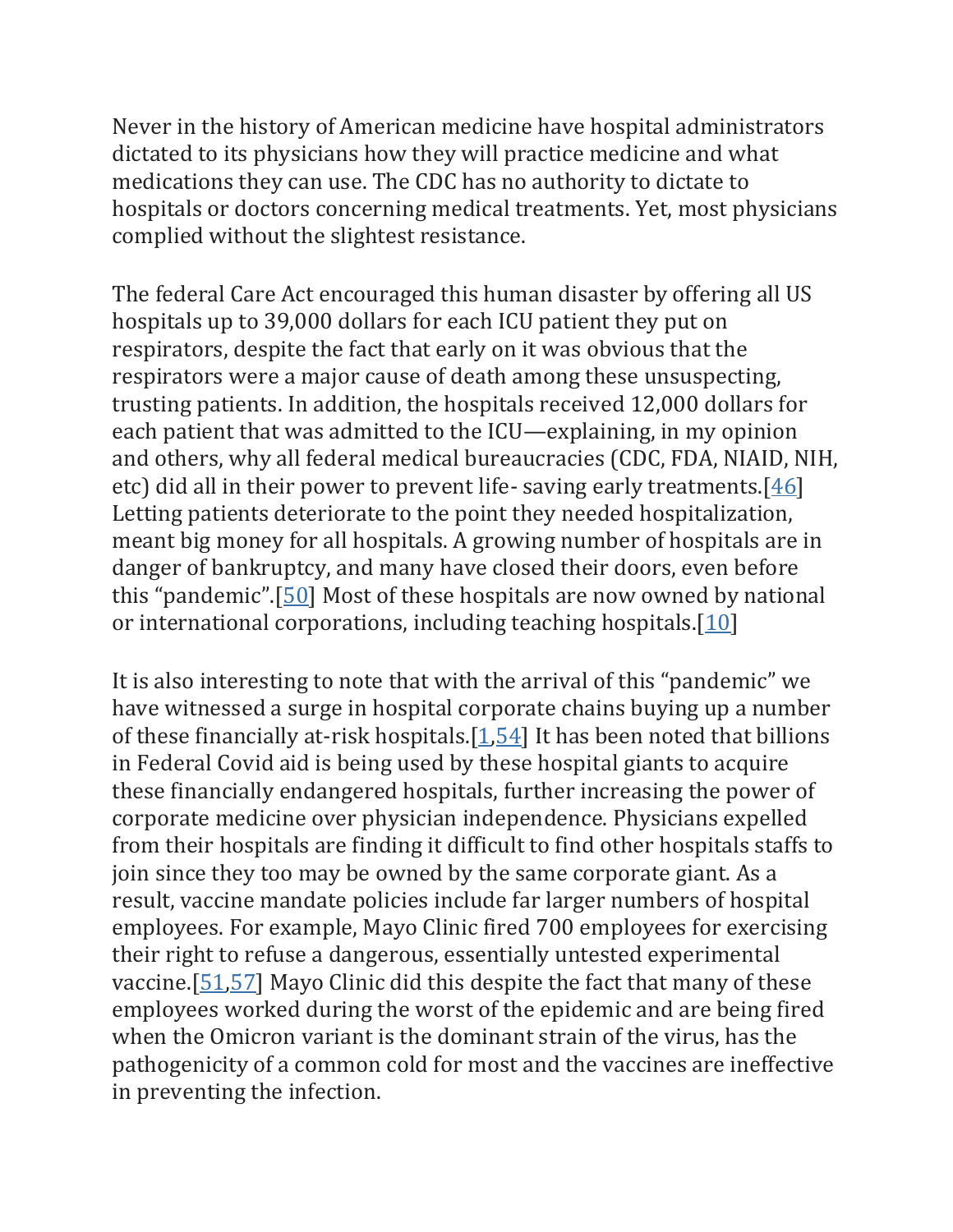In addition, it has been proven that the vaccinated asymptomatic person has a nasopharyngeal titer of the virus as high as an infected unvaccinated person. If the purpose of the vaccine mandate is to prevent viral spread among the hospital staff and patients, then it is the vaccinated who present the greatest risk of transmission, not the unvaccinated. The difference is that a sick unvaccinated person would not go to work, the asymptomatic vaccinated spreader will.

What we do know is that major medical centers, such as Mayo Clinic, receive tens of millions of dollars in NIH grants each year as well as monies from the pharmaceutical makers of these experimental "vaccines". In my view, that is the real consideration driving these policies. If this could be proven in a court of law the administrators making these mandates should be prosecuted to the fullest extent of the law and sued by all injured parties.

The hospital bankruptcy problem has grown increasingly acute due to hospitals vaccine mandates and resulting large number of hospitals staff, especially nurses, refusing to be forcibly vaccinated.[\[17](https://www.ncbi.nlm.nih.gov/pmc/articles/PMC9062939/#ref17)[,51\]](https://www.ncbi.nlm.nih.gov/pmc/articles/PMC9062939/#ref51) This is all unprecedented in the history of medical care. Doctors within hospitals are responsible for the treatment of their individual patients and work directly with these patients and their families to initiate these treatments. Outside organizations, such as the CDC, have no authority to intervene in these treatments and to do so exposes the patients to grave errors by an organization that has never treated a single COVID-19 patient.

When this pandemic started, hospitals were ordered by the CDC to follow a treatment protocol that resulted in the deaths of hundreds of thousands of patients, most of whom would have recovered had proper treatments been allowed.[\[43](https://www.ncbi.nlm.nih.gov/pmc/articles/PMC9062939/#ref43)[,44\]](https://www.ncbi.nlm.nih.gov/pmc/articles/PMC9062939/#ref44) The majority of these deaths could have been prevented had doctors been allowed to use early treatment with such products as Ivermectin, hydroxy-chloroquine and a number of other safe drugs and natural compounds. It has been estimated, based on results by physicians treating the most covid patients successfully, that of the 800,000 people that we are told died from Covid, 640,000 could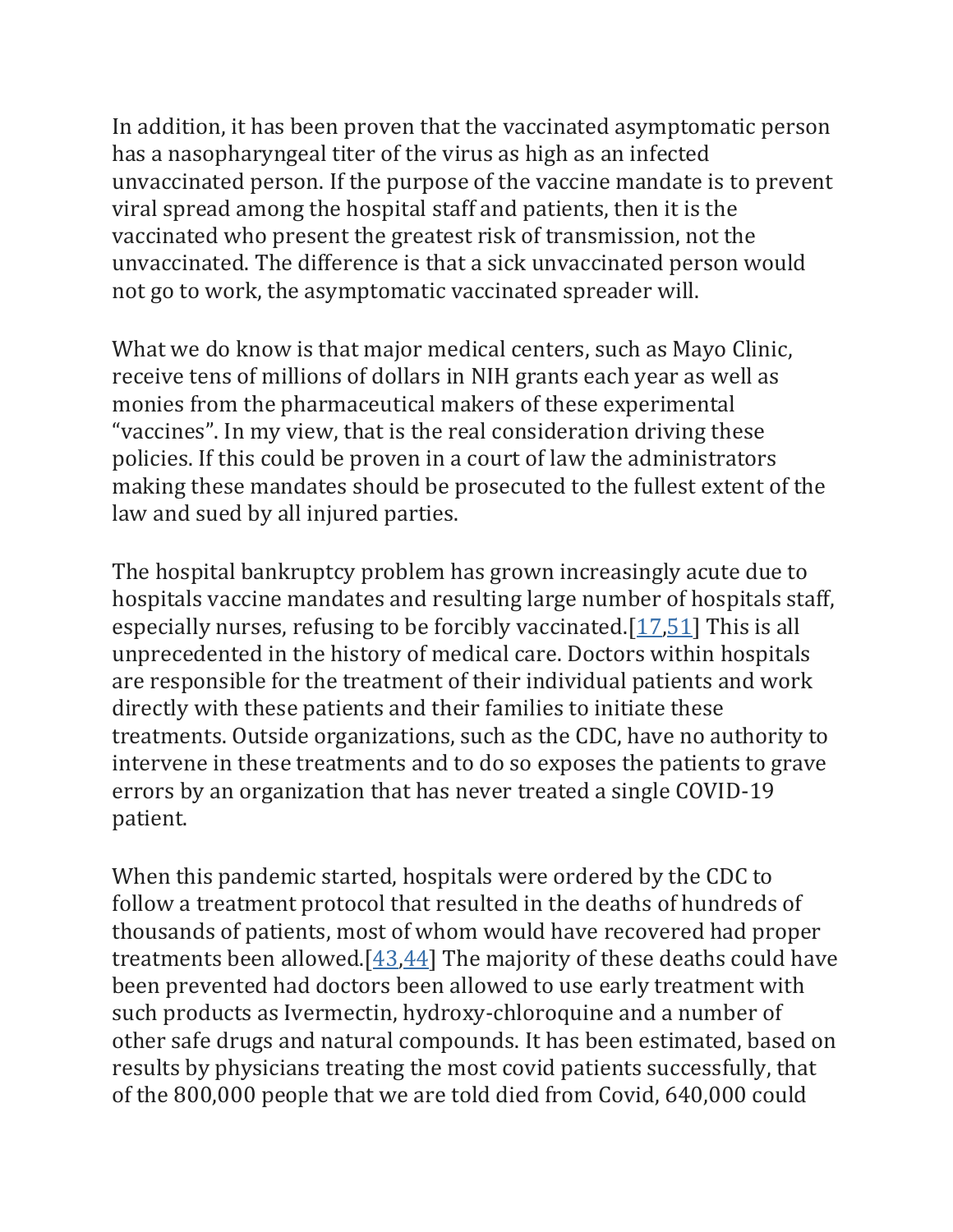have not only been saved, but could have, in many cases, returned to their pre-infection health status had mandated early treatment with these proven methods been used. This neglect of early treatment constitutes mass murder. That means 160,000 would have actually died, far less than the number dying at the hands of bureaucracies, medical associations and medical boards that refused to stand up for their patients. According to studies of early treatment of thousands of patients by brave, caring doctors, seventy-five to eighty percent of the deaths could have been prevented.[\[43](https://www.ncbi.nlm.nih.gov/pmc/articles/PMC9062939/#ref43)[,44\]](https://www.ncbi.nlm.nih.gov/pmc/articles/PMC9062939/#ref44)

Incredibly, these knowledgeable doctors were prevented from saving these Covid-19 infected people. It should be an embarrassment to the medical profession that so many doctors mindlessly followed the deadly protocols established by the controllers of medicine.

One must also keep in mind that this event never satisfied the criteria for a pandemic. The World Health Organization changed the criteria to make this a pandemic. To qualify for a pandemic status the virus must have a high mortality rate for the vast majority of people, which it didn't (with a 99.98% survival rate), and it must have no known existing treatments which this virus had—in fact, a growing number of very successful treatments.

The draconian measures established to contain this contrived "pandemic" have never been shown to be successful, such as masking the public, lockdowns, and social distancing. A number of carefully done studies during previous flu seasons demonstrated that masks, of any kind, had never prevented the spread of the virus among the public.[\[60\]](https://www.ncbi.nlm.nih.gov/pmc/articles/PMC9062939/#ref60)

In fact, some very good studies suggested that the masks actually spread the virus by giving people a false sense of security and other factors, such as the observation that people were constantly breaking sterile technique by touching their mask, improper removal and by leakage of infectious aerosols around the edges of the mask. In addition masks were being disposed of in parking lots, walking trails, laid on tabletops in restaurants and placed in pockets and purses.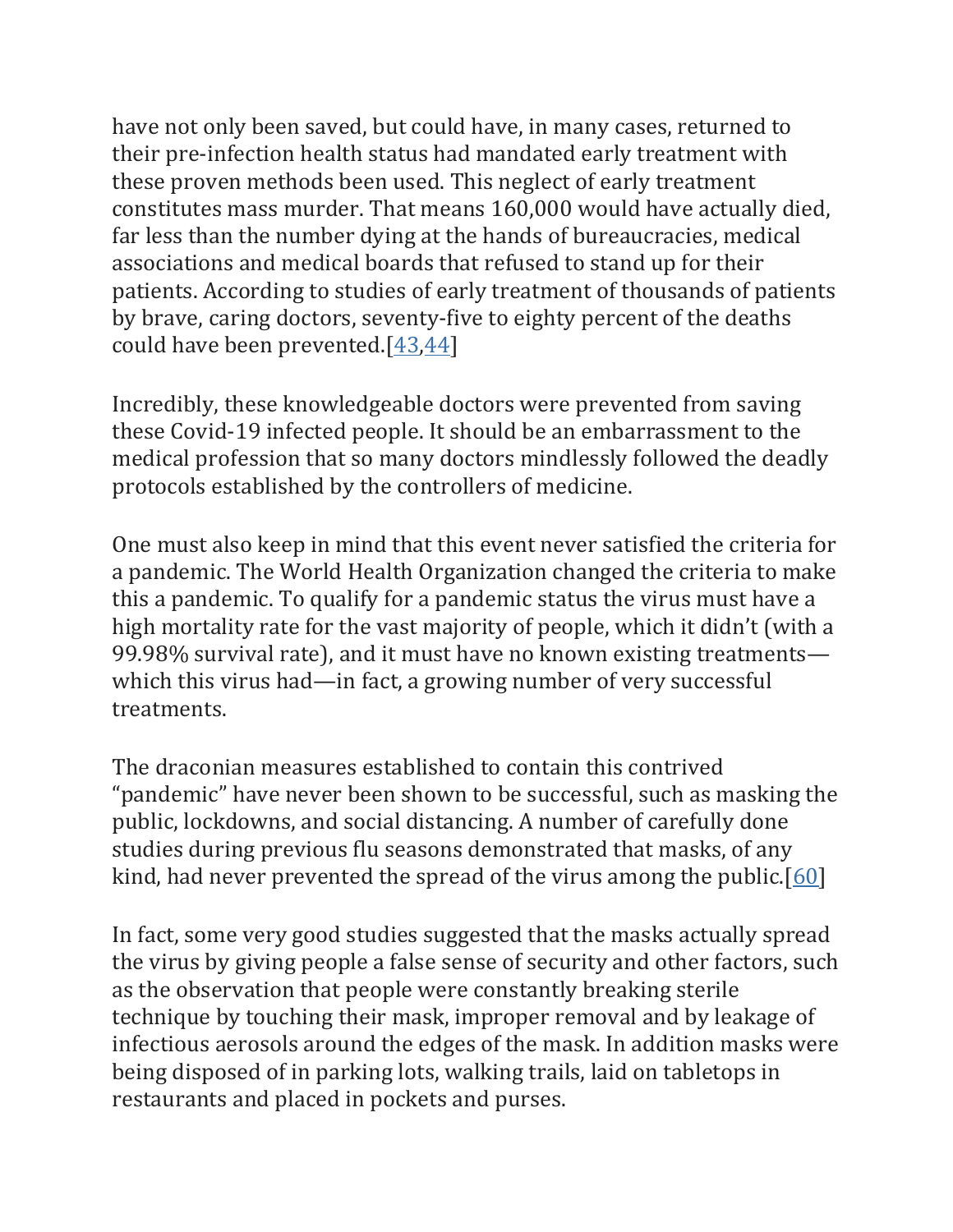Within a few minutes of putting on the mask, a number of pathogenic bacteria can be cultured from the masks, putting the immune suppressed person at a high risk of bacterial pneumonia and children at a higher risk of meningitis.[\[16\]](https://www.ncbi.nlm.nih.gov/pmc/articles/PMC9062939/#ref16) A study by researchers at the University of Florida cultured over 11 pathogenic bacteria from the inside of the mask worn by children in schools.[\[40\]](https://www.ncbi.nlm.nih.gov/pmc/articles/PMC9062939/#ref40)

It was also known that children were at essentially no risk of either getting sick from the virus or transmitting it.

In addition, it was also known that wearing a mask for over 4 hours (as occurs in all schools) results in significant hypoxia (low blood oxygen levels) and hypercapnia (high CO2 levels), which have a number of deleterious effects on health, including impairing the development of the child's brain. $[4, 72, 52]$  $[4, 72, 52]$  $[4, 72, 52]$ 

We have known that brain development continues long after the grade school years. A recent study found that children born during the "pandemic" have significantly lower IQs—yet school boards, school principals and other educational bureaucrats are obviously unconcerned.[\[18\]](https://www.ncbi.nlm.nih.gov/pmc/articles/PMC9062939/#ref18)

[Go to:](https://www.ncbi.nlm.nih.gov/pmc/articles/PMC9062939/)

## TOOLS OF THE INDOCTRINATION TRADE

The designers of this pandemic anticipated a pushback by the public and that major embarrassing questions would be asked. To prevent this, the controllers fed the media a number of tactics, one of the most commonly used was and is the "fact check" scam. With each confrontation with carefully documented evidence, the media "fact checkers" countered with the charge of "misinformation", and an unfounded "conspiracy theory" charge that was, in their lexicon, "debunked". Never were we told who the fact checkers were or the source of their "debunking" information—we were just to believe the "fact checkers". A recent court case established under oath that facebook "fact checkers" used their own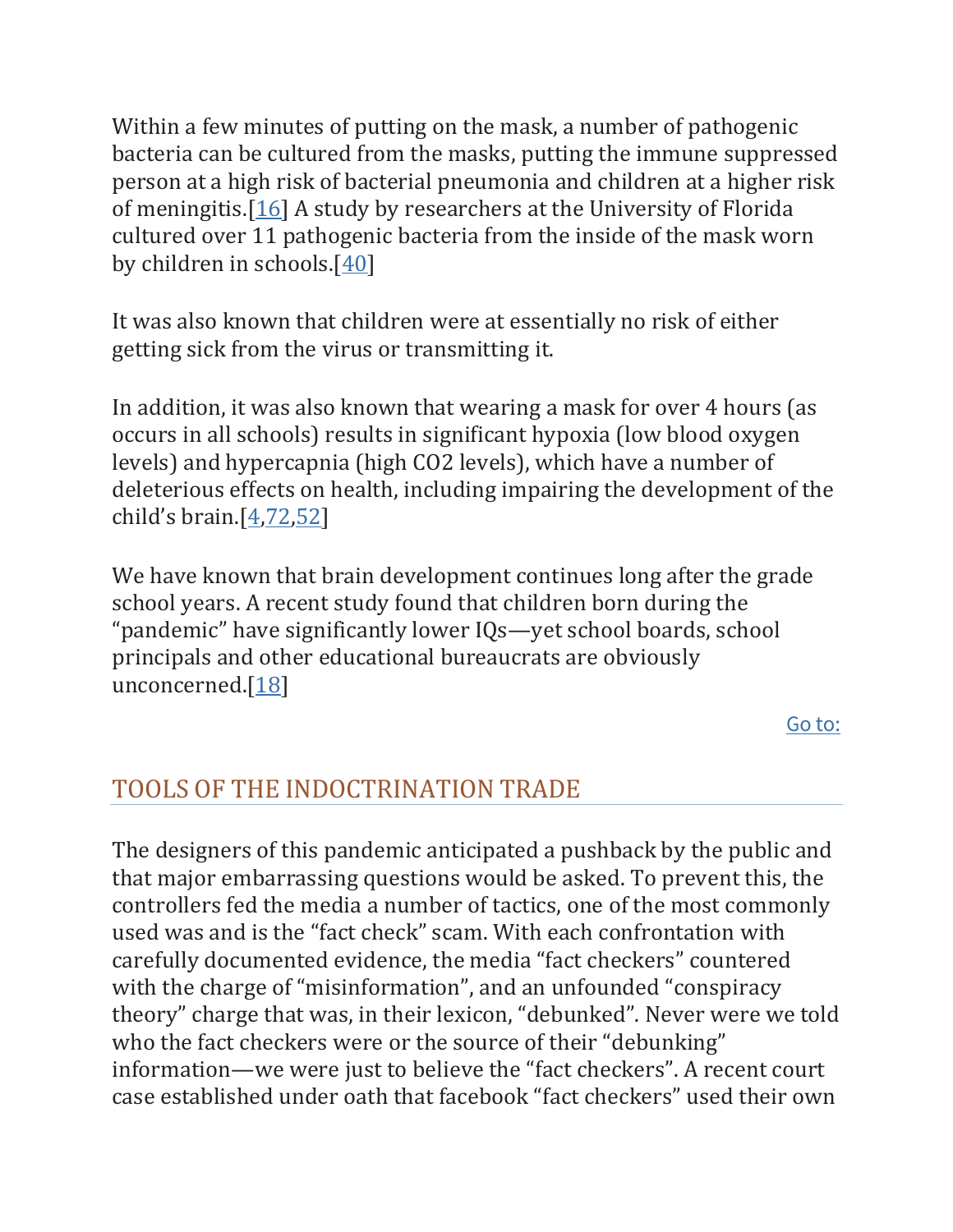staff opinion and not real experts to check "facts".[[59\]](https://www.ncbi.nlm.nih.gov/pmc/articles/PMC9062939/#ref59) When sources are in fact revealed they are invariably the corrupt CDC, WHO or Anthony Fauci or just their opinion. Here is a list of things that were labeled as "myths" and "misinformation" that were later proven to be true.

- The asymptomatic vaccinated are spreading the virus equally as with unvaccinated symptomatic infected.
- The vaccines cannot protect adequately against new variants, such as Delta and Omicron.
- Natural immunity is far superior to vaccine immunity and is most likely lifelong.
- Vaccine immunity not only wanes after several months, but all immune cells are impaired for prolonged periods, putting the vaccinated at a high risk of all infections and cancer.
- COVID vaccines can cause a significant incidence of blood clots and other serious side effects
- The vaccine proponents will demand numerous boosters as each variant appears on the scene.
- Fauci will insist on the covid vaccine for small children and even babies.
- Vaccine passports will be required to enter a business, fly in a plane, and use public transportation
- There will be internment camps for the unvaccinated (as in Australia, Austria and Canada)
- The unvaccinated will be denied employment.
- There are secret agreements between the government, elitist institutions, and vaccine makers
- Many hospitals were either empty or had low occupancy during the pandemic.
- The spike protein from the vaccine enters the nucleus of the cell, altering cell DNA repair function.
- Hundreds of thousands have been killed by the vaccines and many times more have been permanently damaged.
- Early treatment could have saved the lives of most of the 700,000 who died.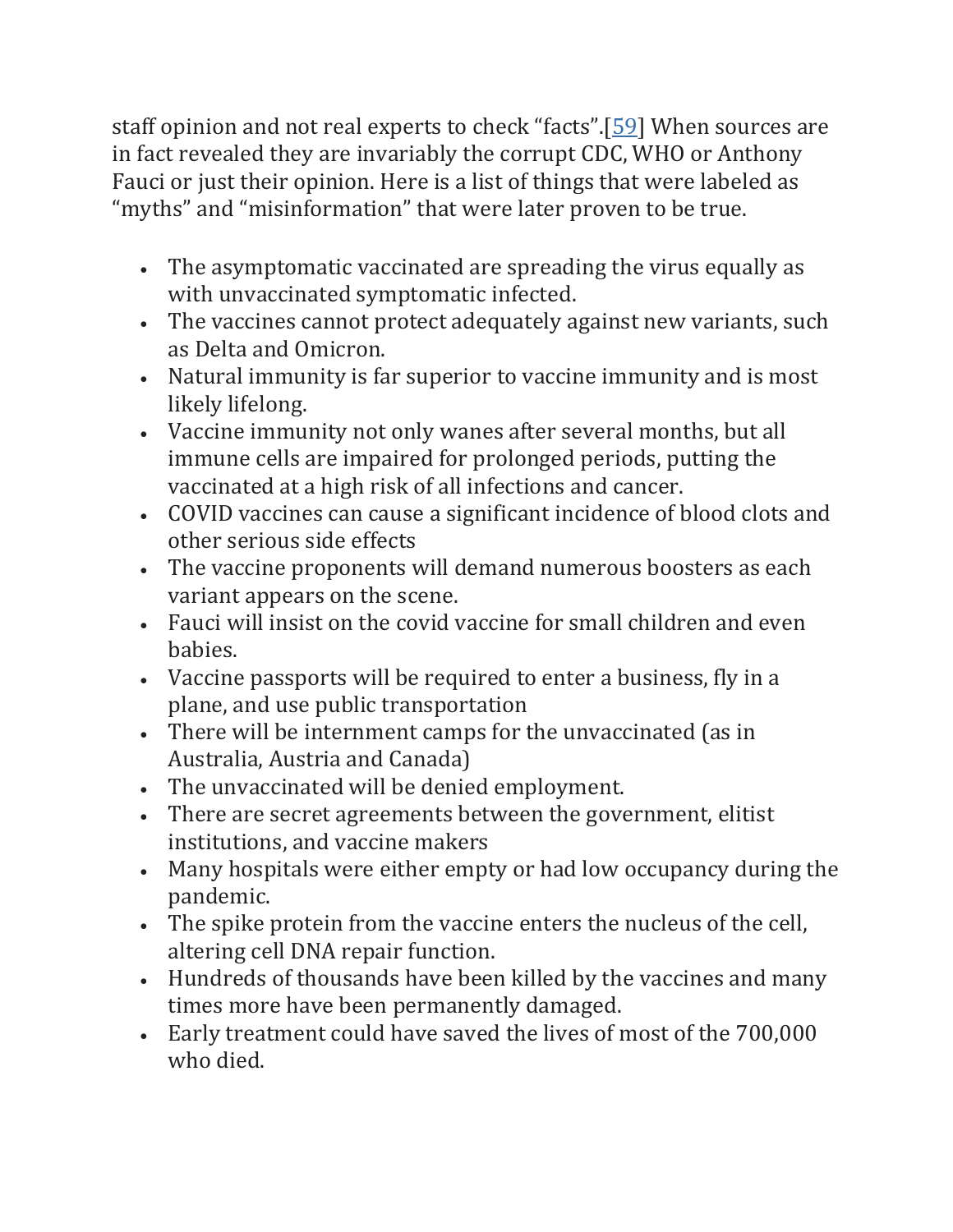- Vaccine-induced myocarditis (which was denied initially) is a significant problem and clears over a short period.
- Special deadly lots (batches) of these vaccines are mixed with the mass of other Covid-19 vaccines

Several of these claims by those opposing these vaccines now appear on the CDC website—most still identified as "myths". Today, extensive evidence has confirmed that each of these so-called "myths" were in fact true. Many are even admitted by the "saint of vaccines", Anthony Fauci. For example, we were told, even by our cognitively impaired President, that once the vaccine was released all the vaccinated people could take off their masks. Oops! We were told shortly afterward— the vaccinated have high concentrations (titers) of the virus in their noses and mouths (nasopharynx) and can transmit the virus to others in which they come into contact—especially their own family members. On go the masks once again— in fact double masking is recommended. The vaccinated are now known to be the main superspreaders of the virus and hospitals are filled with the sick vaccinated and people suffering from serious vaccine complications.[\[27](https://www.ncbi.nlm.nih.gov/pmc/articles/PMC9062939/#ref27)[,42](https://www.ncbi.nlm.nih.gov/pmc/articles/PMC9062939/#ref42)[,45\]](https://www.ncbi.nlm.nih.gov/pmc/articles/PMC9062939/#ref45)

Another tactic by the vaccine proponents is to demonize those who reject being vaccinated for a variety of reasons. The media refers to these critically thinking individuals as "anti-vaxxers", "vaccine deniers", "Vaccine resisters", "murders", "enemies of the greater good" and as being the ones prolonging the pandemic. I have been appalled by the vicious, often heartless attacks by some of the people on social media when a parent or loved one relates a story of the terrible suffering and eventual death, they or their loved one suffered as a result of the vaccines. Some psychopaths tweet that they are glad that the loved one died or that the dead vaccinated person was an enemy of good for telling of the event and should be banned. This is hard to conceptualize. This level of cruelty is terrifying, and signifies the collapse of a moral, decent, and compassionate society.

It is bad enough for the public to sink this low, but the media, political leaders, hospital administrators, medical associations and medical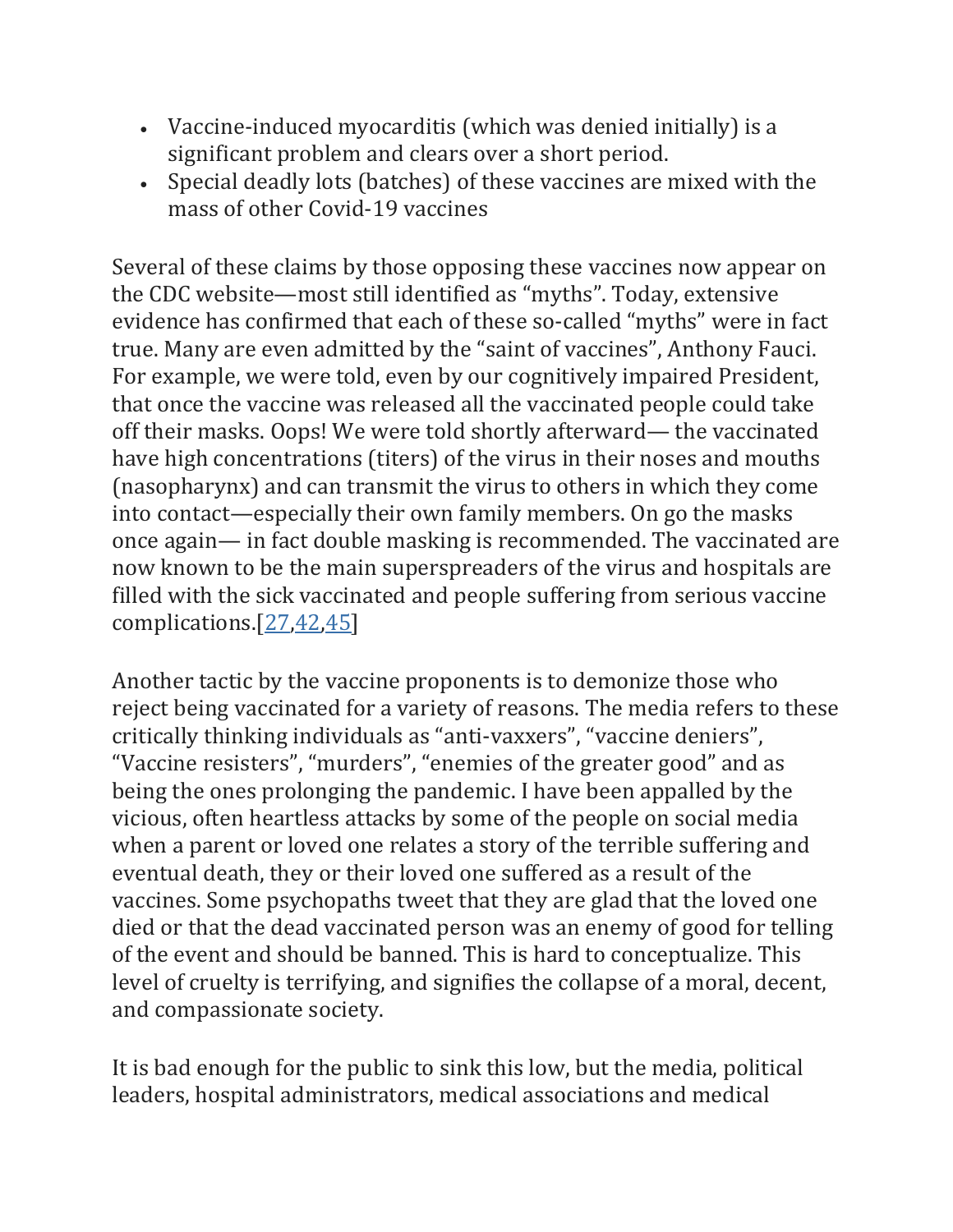licensing boards are acting in a similar morally dysfunctional and cruel way.

[Go to:](https://www.ncbi.nlm.nih.gov/pmc/articles/PMC9062939/)

# LOGIC, REASONING, AND SCIENTIFIC EVIDENCE HAS DISAPPEARED IN THIS EVENT

Has scientific evidence, carefully done studies, clinical experience and medical logic had any effect on stopping these ineffective and dangerous vaccines? Absolutely not! The draconian efforts to vaccinate everyone on the planet continues (except the elite, postal workers, members of Congress and other insiders).[\[31](https://www.ncbi.nlm.nih.gov/pmc/articles/PMC9062939/#ref31)[,62\]](https://www.ncbi.nlm.nih.gov/pmc/articles/PMC9062939/#ref62)

In the case of all other drugs and previous conventional vaccines under review by the FDA, the otherwise unexplained deaths of 50 or less individuals would result in a halt in further distribution of the product, as happened on 1976 with the swine flu vaccine. With over 18,000 deaths being reported by the VAERS system for the period December 14, 2020 and December  $31<sub>st</sub>$ , 2021 as well as 139,126 serious injuries (including deaths) for the same period there is still no interest in stopping this deadly vaccine program.[\[61\]](https://www.ncbi.nlm.nih.gov/pmc/articles/PMC9062939/#ref61) Worse, there is no serious investigation by any government agency to determine why these people are dying and being seriously and permanently injured by these vaccines.[\[15,](https://www.ncbi.nlm.nih.gov/pmc/articles/PMC9062939/#ref15)[67\]](https://www.ncbi.nlm.nih.gov/pmc/articles/PMC9062939/#ref67) What we do see is a continuous series of coverups and evasions by the vaccine makers and their promoters.

The war against effective cheap and very safe repurposed drugs and natural compounds, that have proven beyond all doubt to have saved millions of lives all over the world, has not only continued but has stepped up in intensity.[\[32,](https://www.ncbi.nlm.nih.gov/pmc/articles/PMC9062939/#ref32)[34](https://www.ncbi.nlm.nih.gov/pmc/articles/PMC9062939/#ref34)[,43\]](https://www.ncbi.nlm.nih.gov/pmc/articles/PMC9062939/#ref43)

Doctors are told they cannot provide these life-saving compounds for their patients and if they do, they will be removed from the hospital, have their medical license removed or be punished in many other ways. A great many pharmacies have refused to fill prescriptions for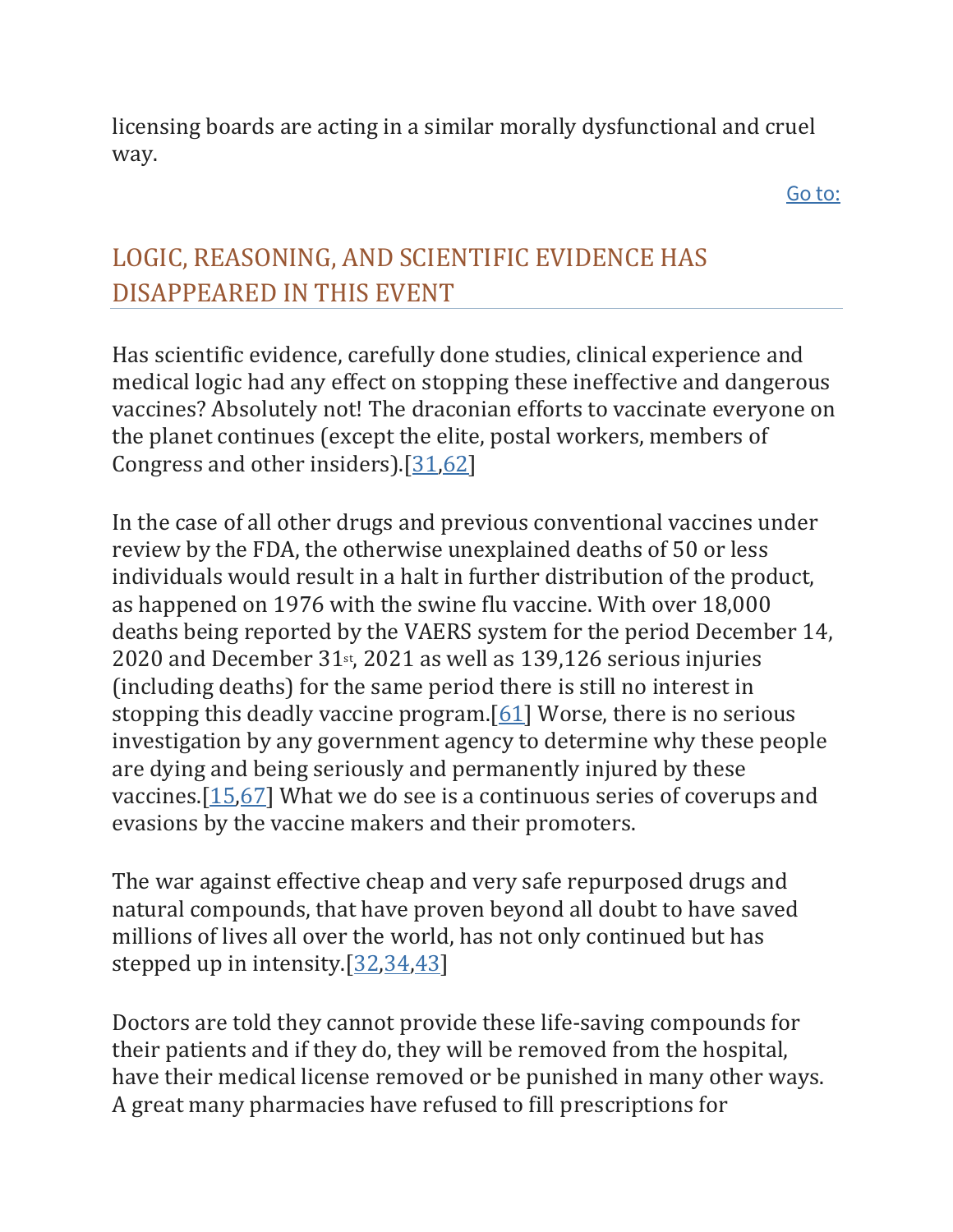lvermectin or hydroxy- chloroquine, despite the fact that millions of people have taken these drugs safely for over 60 years in the case of hydroxy chloroquine and decades for Ivermectin.[\[33](https://www.ncbi.nlm.nih.gov/pmc/articles/PMC9062939/#ref33)[,36\]](https://www.ncbi.nlm.nih.gov/pmc/articles/PMC9062939/#ref36) This refusal to fill prescriptions is unprecedented and has been engineered by those wanting to prevent alternative methods of treatment, all based on protecting vaccine expansion to all. Several companies that make hydroxy chloroquine agreed to empty their stocks of the drug by donating them to the Strategic National Stockpile, making this drug far more difficult to get.[\[33\]](https://www.ncbi.nlm.nih.gov/pmc/articles/PMC9062939/#ref33) Why would the government do that when over 30 well-done studies have shown that this drug reduced deaths anywhere from 66% to 92% in other countries, such as India, Egypt, Argentina, France, Nigeria, Spain, Peru, Mexico, and others?[\[23\]](https://www.ncbi.nlm.nih.gov/pmc/articles/PMC9062939/#ref23)

The critics of these two life-saving drugs are most often funded by Bill Gates and Anthony Fauci, both of which are making millions from these vaccines.[\[48,](https://www.ncbi.nlm.nih.gov/pmc/articles/PMC9062939/#ref48)[15\]](https://www.ncbi.nlm.nih.gov/pmc/articles/PMC9062939/#ref15)

To further stop the use of these drugs, the pharmaceutical industry and Bill Gates/Anthony Fauci funded fake research to make the case that hydroxy chloroquine was a dangerous drug and could damage the heart.[\[34\]](https://www.ncbi.nlm.nih.gov/pmc/articles/PMC9062939/#ref34) To make this fraudulent case the researchers administered the sickest of covid patients a near lethal dose of the drug, in a dose far higher than used on any covid patient by Dr. Kory, McCullough and other "real", and compassionate doctors, physicians who were actually treating covid patients.[\[23\]](https://www.ncbi.nlm.nih.gov/pmc/articles/PMC9062939/#ref23)

The controlled, lap-dog media, of course, hammered the public with stories of the deadly effect of hydroxy- chloroquine, all with a terrified look of fake panic. All these stories of ivermectin dangers were shown to be untrue and some of the stories were incredibly preposterous.[\[37](https://www.ncbi.nlm.nih.gov/pmc/articles/PMC9062939/#ref37)[,43\]](https://www.ncbi.nlm.nih.gov/pmc/articles/PMC9062939/#ref43)

The attack on Ivermectin was even more vicious than against hydroxychloroquine. All of this, and a great deal more is meticulously chronicled in Robert Kennedy, Jr's excellent new book—*The Real Anthony Fauci. Bill Gates, Big Pharma, and the Global War on Democracy and Public Health*.[\[32\]](https://www.ncbi.nlm.nih.gov/pmc/articles/PMC9062939/#ref32) If you are truly concerned with the truth and with all that has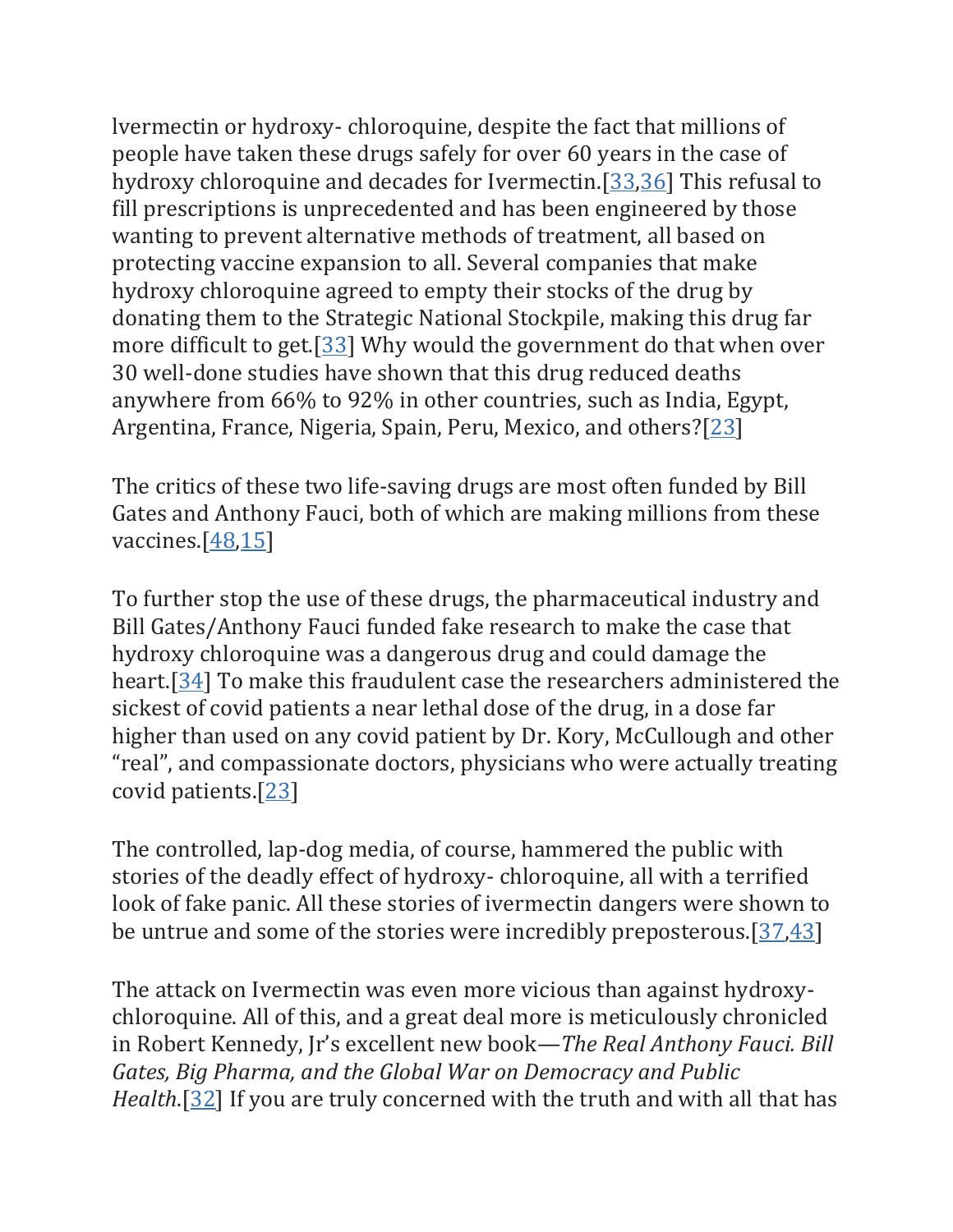occurred since this atrocity started, you must not only read, but study this book carefully. It is fully referenced and covers all topics in great detail. This is a designed human tragedy of Biblical proportions by some of the most vile, heartless, psychopaths in history.

Millions have been deliberately killed and crippled, not only by this engineered virus, but by the vaccine itself and by the draconian measures used by these governments to "control the pandemic spread". We must not ignore the "deaths by despair" caused by these draconian measures, which can exceed hundreds of thousands. Millions have starved in third world countries as a result. In the United States alone, of the 800,000 who died, claimed by the medical bureaucracies, well over 600,000 of these deaths were the result of the purposeful neglect of early treatment, blocking the use of highly effective and safe repurposed drugs, such as hydroxy-chloroquine and Ivermectin, and the forced use of deadly treatments such as remdesivir and use of ventilators. This does not count the deaths of despair and neglected medical care caused by the lockdown and hospital measures forced on healthcare systems.

To compound all this, because of vaccine mandates among all hospital personnel, thousands of nurses and other hospital workers have resigned or been fired. $[17,30,51]$  $[17,30,51]$  $[17,30,51]$  This has resulted in critical shortages of these vital healthcare workers and dangerous reductions of ICU beds in many hospitals. In addition, as occurred in the Lewis County Healthcare System, a specialty-hospital system in Lowville, N.Y., closed its maternity unit following the resignation of 30 hospital staff over the state's disastrous vaccine mandate orders. The irony in all these cases of resignations is that the administrators unhesitatingly accepted these mass staffing losses despite rantings about suffering from short staffing during a "crisis". This is especially puzzling when we learned that the vaccines did not prevent viral transmission and the present predominant variant is of extremely low pathogenicity.

[Go to:](https://www.ncbi.nlm.nih.gov/pmc/articles/PMC9062939/)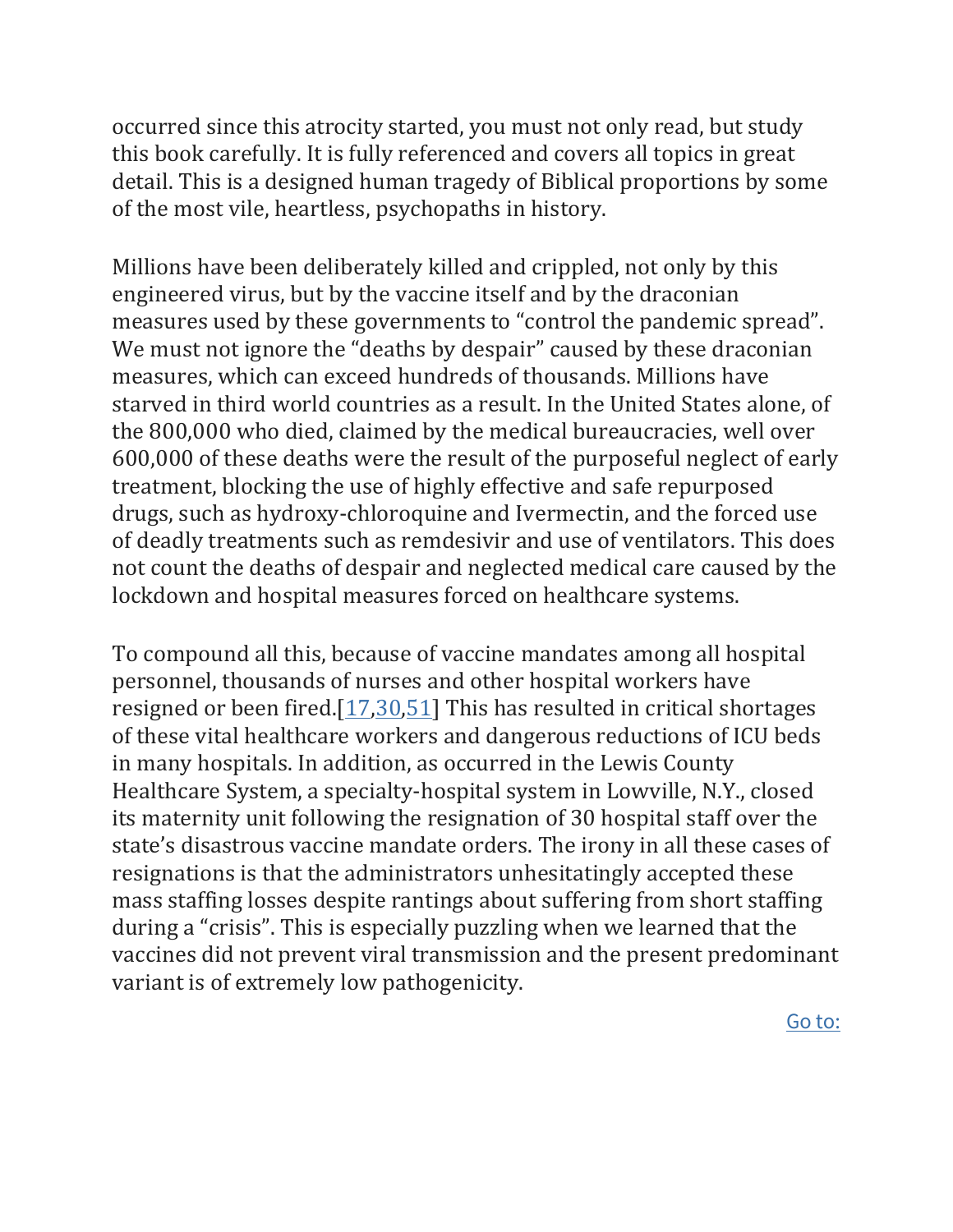# DANGERS OF THE VACCINES ARE INCREASINGLY REVEALED BY **SCIENCE**

While most researchers, virologists, infectious disease researchers and epidemiologists have been intimidated into silence, a growing number of high integrity individuals with tremendous expertise have come forward to tell the truth—that is, that these vaccines are deadly.

Most new vaccines must go through extensive safety testing for years before they are approved. New technologies, such as the mRNA and DNA vaccines, require a minimum of 10 years of careful testing and extensive follow-up. These new so-called vaccines were "tested" for only 2 months and then the results of these safety test were and continue to be kept secret. Testimony before Senator Ron Johnson by several who participated in the 2 months study indicates that virtually no follow-up of the participants of the pre-release study was ever done.[\[67\]](https://www.ncbi.nlm.nih.gov/pmc/articles/PMC9062939/#ref67) Complains of complications were ignored and despite promises by Pfizer that all medical expenses caused by the "vaccines" would be paid by Pfizer, these individuals stated that none were paid.[\[66\]](https://www.ncbi.nlm.nih.gov/pmc/articles/PMC9062939/#ref66) Some medical expenses exceed 100,000 dollars.

As an example of the deception by Pfizer, and the other makers of mRNA vaccines, is the case of 12-year-old Maddie de Garay, who participated in the Pfizer vaccine pre-release safety study. At Sen. Johnson's presentation with the families of the vaccine injured, her mother told of her child's recurrent seizures, that she is now confined to a wheelchair, must be tube fed and suffers permanent brain damage. On the Pfizer safety evaluation submitted to the FDA her only side effect is listed as having a "stomachache". Each person submitted similar horrifying stories.

The Japanese resorted to a FOIA (Freedom of Information Act) lawsuit to force Pfizer to release its secret biodistribution study. The reason Pfizer wanted it kept secret is that it demonstrated that Pfizer lied to the public and the regulatory agencies about the fate of the injected vaccine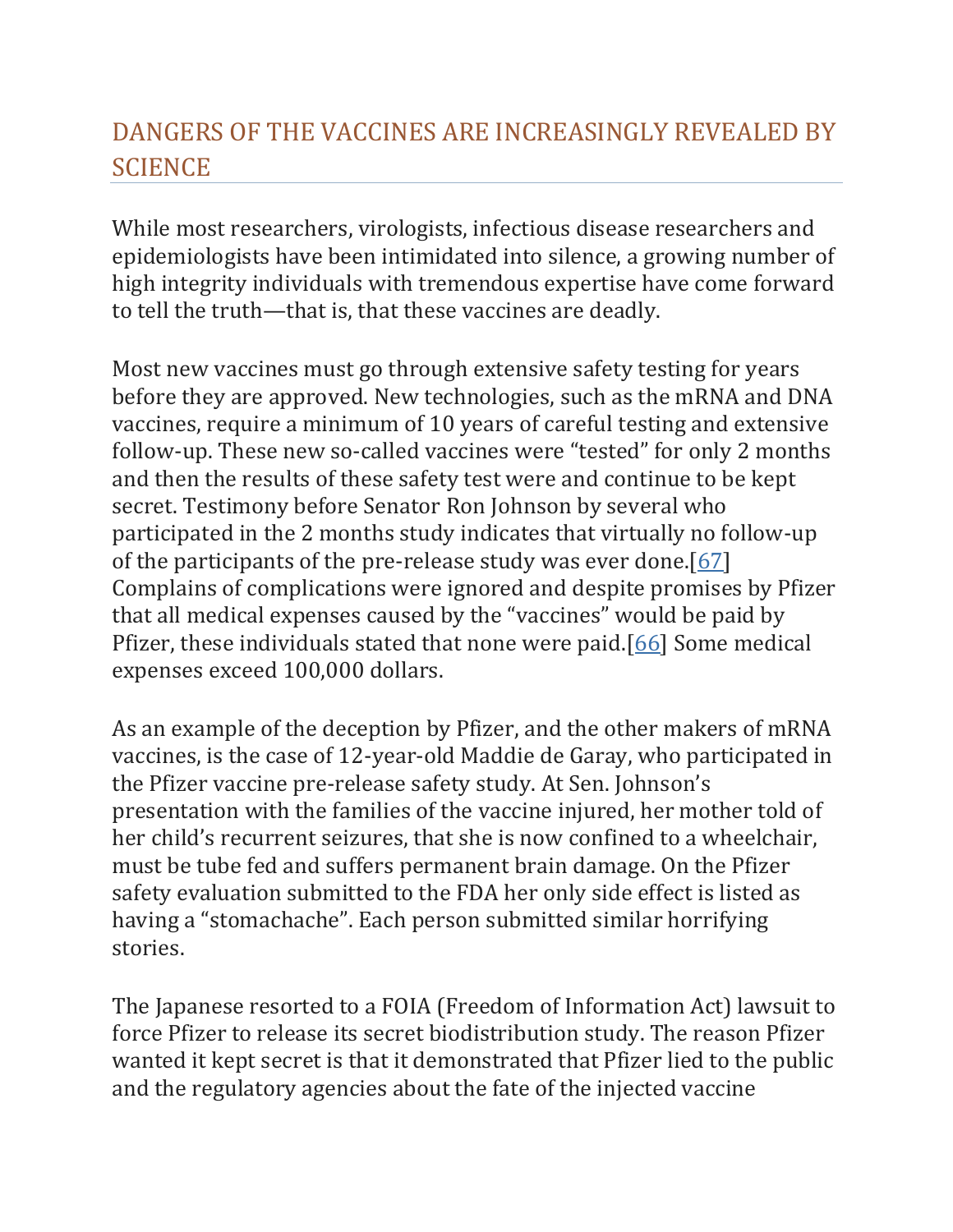contents (the mRNA enclosed nano-lipid carrier). They claimed that it remained at the site of the injection (the shoulder), when in fact their own study found that it rapidly spread throughout the entire body by the bloodstream within 48 hours.

The study also found that these deadly nano-lipid carriers collected in very high concentrations in several organs, including the reproductive organs of males and females, the heart, the liver, the bone marrow, and the spleen (a major immune organ). The highest concentration was in the ovaries and the bone marrow. These nano-lipid carriers also were deposited in the brain.

Dr. Ryan Cole, a pathologist from Idaho reported a dramatic spike in highly aggressive cancers among vaccinated individuals, (not reported in the Media). He found a frighteningly high incidence of highly aggressive cancers in vaccinated individuals, especially highly invasive melanomas in young people and uterine cancers in women.[\[26\]](https://www.ncbi.nlm.nih.gov/pmc/articles/PMC9062939/#ref26) Other reports of activation of previously controlled cancers are also appearing among vaccinated cancer patients.[\[47\]](https://www.ncbi.nlm.nih.gov/pmc/articles/PMC9062939/#ref47) Thus far, no studies have been done to confirm these reports, but it is unlikely such studies will be done, at least studies funded by grants from the NIH.

The high concentration of spike proteins found in the ovaries in the biodistribution study could very well impair fertility in young women, alter menstruation, and could put them at an increased risk of ovarian cancer. The high concentration in the bone marrow, could also put the vaccinated at a high risk of leukemia and lymphoma. The leukemia risk is very worrisome now that they have started vaccinating children as young as 5 years of age. No long-term studies have been conducted by any of these makers of Covid-19 vaccines, especially as regards the risk of cancer induction. Chronic inflammation is intimately linked to cancer induction, growth and invasion and vaccines stimulate inflammation.

Cancer patients are being told they should get vaccinated with these deadly vaccines. This, in my opinion, is insane. Newer studies have shown that this type of vaccine inserts the spike protein within the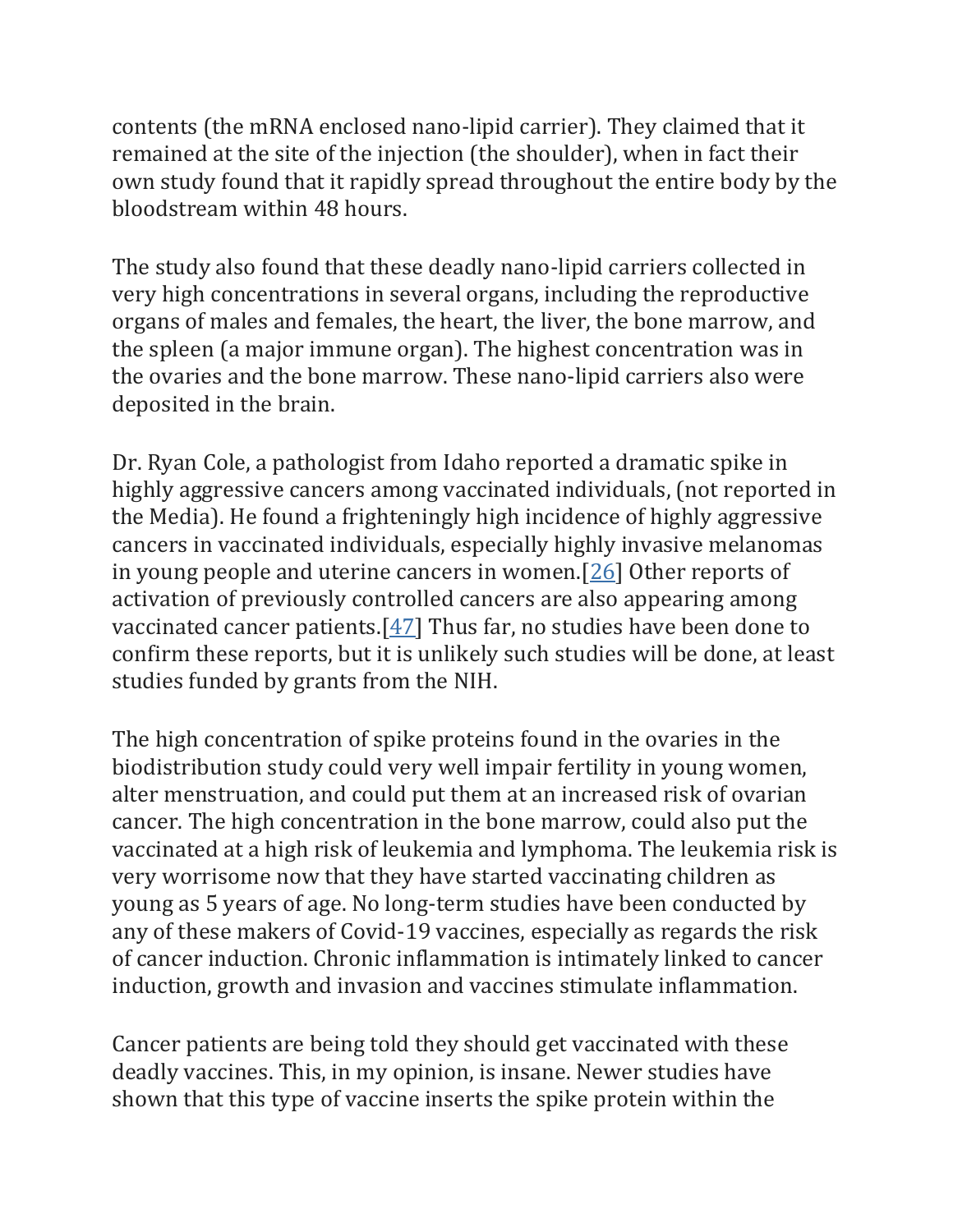nucleus of the immune cells (and most likely many cell types) and once there, inhibits two very important DNA repair enzymes, BRCA1 and 53BP1, whose duty it is to repair damage to the cell's DNA.[[29\]](https://www.ncbi.nlm.nih.gov/pmc/articles/PMC9062939/#ref29) Unrepaired DNA damage plays a major role in cancer.

There is a hereditary disease called xeroderma pigmentosum in which the DNA repair enzymes are defective. These ill-fated individuals develop multiple skin cancers and a very high incidence of organ cancer as a result. Here we have a vaccine that does the same thing, but to a less extensive degree.

One of the defective repair enzymes caused by these vaccines is called BRCA1, which is associated with a significantly higher incidence of breast cancer in women and prostate cancer in men.

It should be noted that no studies were ever done on several critical aspects of this type of vaccine.

- They have never been tested for long term effects
- They have never been tested for induction of autoimmunity
- They have never been properly tested for safety during any stage of pregnancy
- No follow-up studies have been done on the babies of vaccinated women
- There are no long-term studies on the children of vaccinated pregnant women after their birth (Especially as neurodevelopmental milestone occur).
- It has never been tested for effects on a long list of medical conditions:
	- Diabetes
	- Heart disease
	- Atherosclerosis
	- Neurodegenerative diseases
	- Neuropsychiatric effects
	- Induction of autism spectrum disorders and schizophrenia
	- Long term immune function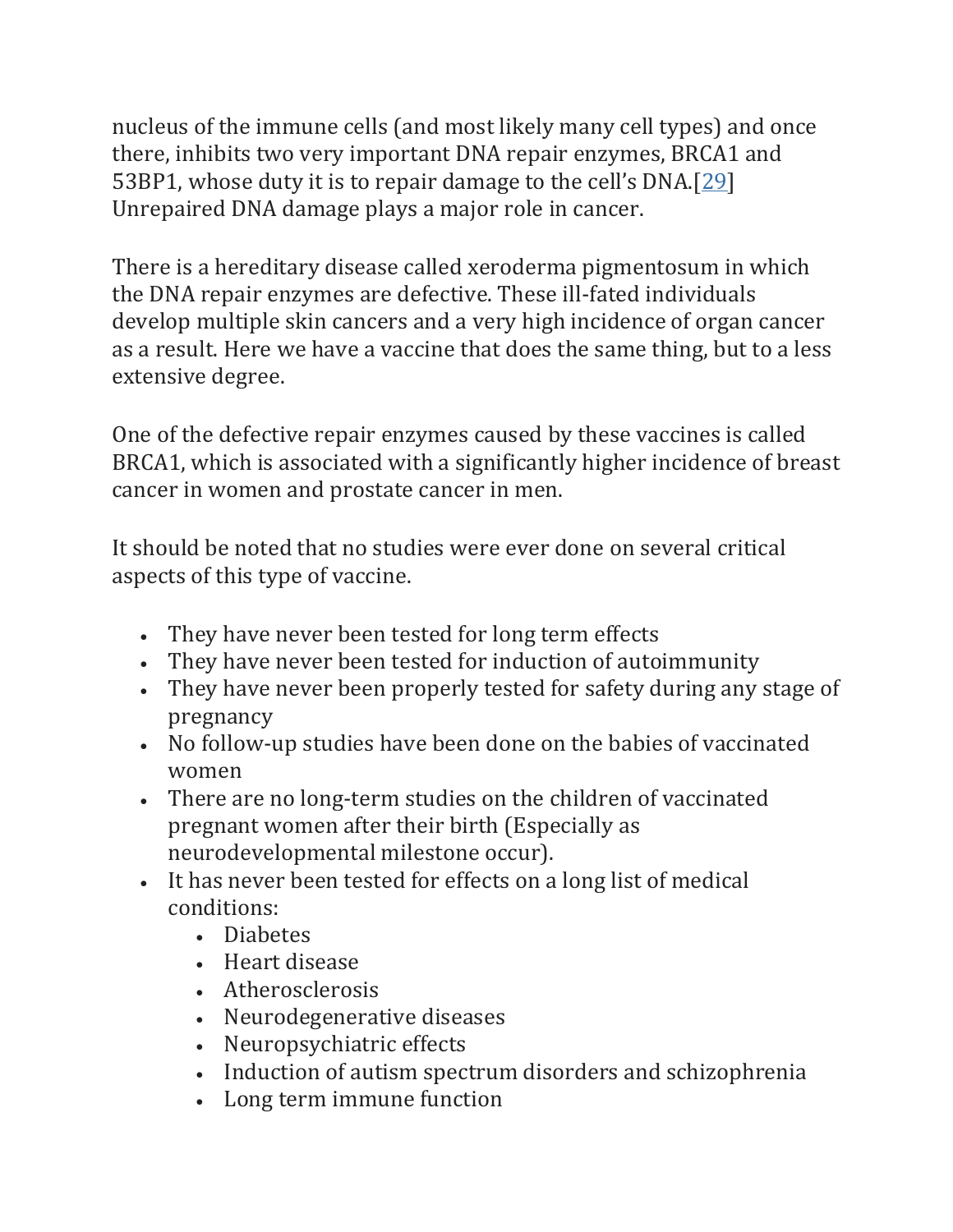- Vertical transmission of defects and disorders
- Cancer
- Autoimmune disorders

Previous experience with the flu vaccines clearly demonstrates that the safety studies done by researchers and clinical doctors with ties to pharmaceutical companies were essentially all either poorly done or purposefully designed to falsely show safety and coverup side effects and complications. This was dramatically demonstrated with the previously mentioned phony studies designed to indicate that hydroxy Chloroquine and Ivermectin were ineffective and too dangerous to use.[\[34](https://www.ncbi.nlm.nih.gov/pmc/articles/PMC9062939/#ref34)[,36](https://www.ncbi.nlm.nih.gov/pmc/articles/PMC9062939/#ref36)[,37\]](https://www.ncbi.nlm.nih.gov/pmc/articles/PMC9062939/#ref37) These fake studies resulted in millions of deaths and severe health disasters worldwide. As stated, 80% of all deaths were unnecessary and could have been prevented with inexpensive, safe repurposed medications with a very long safety history among millions who have taken them for decades or even a lifetime.[\[43,](https://www.ncbi.nlm.nih.gov/pmc/articles/PMC9062939/#ref43)[44\]](https://www.ncbi.nlm.nih.gov/pmc/articles/PMC9062939/#ref44)

It is beyond ironic that those claiming that they are responsible for protecting our health approved a poorly tested set of vaccines that has resulted in more deaths in less than a year of use than all the other vaccines combined given over the past 30 years. Their excuse when confronted was—"we had to overlook some safety measures because this was a deadly pandemic".[[28,](https://www.ncbi.nlm.nih.gov/pmc/articles/PMC9062939/#ref28)[46\]](https://www.ncbi.nlm.nih.gov/pmc/articles/PMC9062939/#ref46)

In 1986 President Reagan signed the National Childhood Vaccine Injury Act, which gave blanket protection to pharmaceutical makers of vaccines against injury litigation by families of vaccine injured individuals. The Supreme Court, in a 57-page opinion, ruled in favor of the vaccine companies, effectively allowing vaccine makers to manufacture and distribute dangerous, often ineffective vaccines to the population without fear of legal consequences. The court did insist on a vaccine injury compensation system which has paid out only a very small number of rewards to a large number of severely injured individuals. It is known that it is very difficult to receive these awards. According to the Health Resources and Services Administration, since 1988 the Vaccine Injury Compensation Program (VICP) has agreed to pay 3,597 awards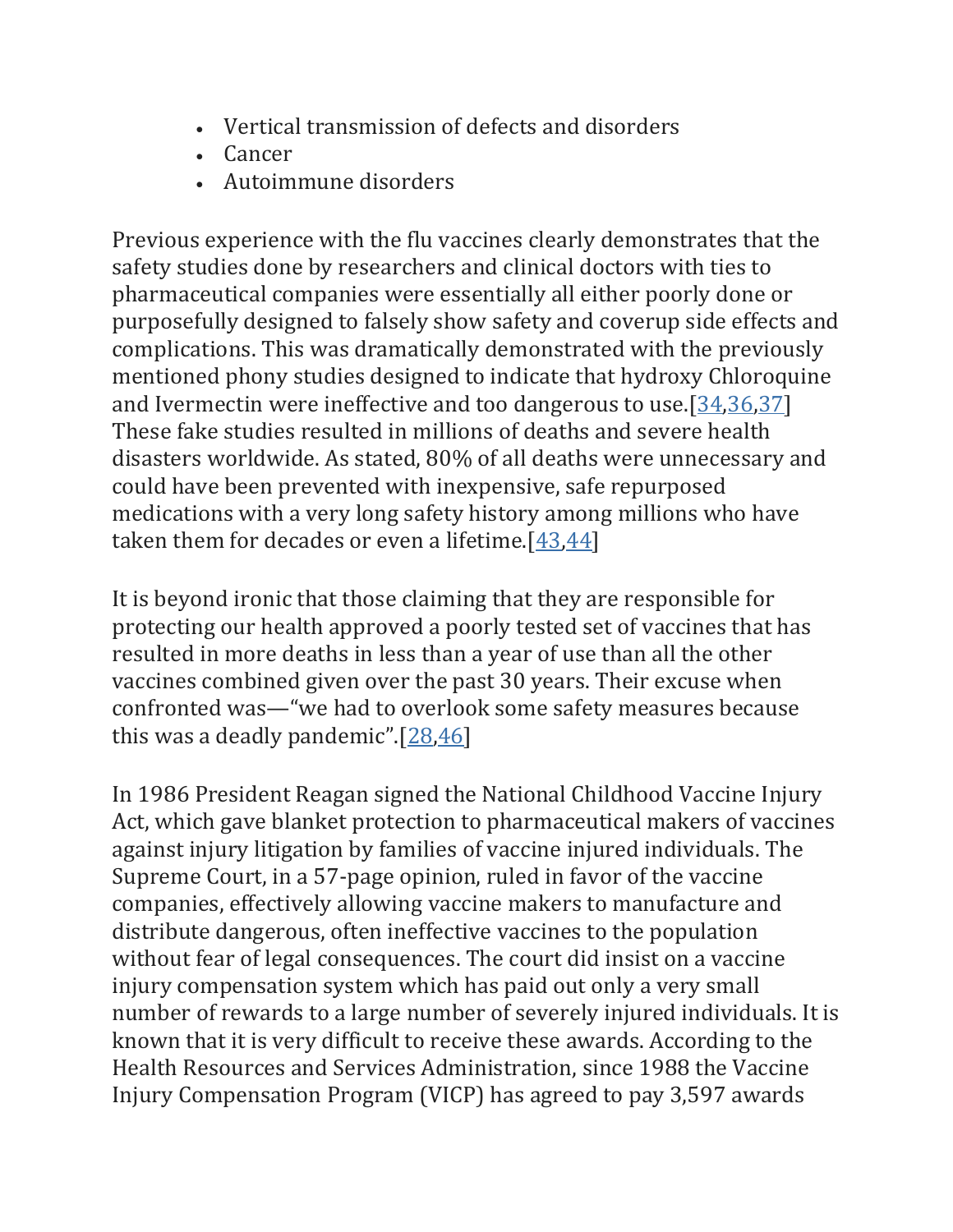among 19,098 vaccine injured individuals applying amounting to a total sum of \$3.8 billion. This was prior to the introduction of the Covid-19 vaccines, in which the deaths alone exceed all deaths related to all the vaccines combined over a thirty-year period.

In 2018 President Trump signed into law the "right-to-try" law which allowed the use of experimental drugs and all unconventional treatments to be used in cases of extreme medical conditions. As we have seen with the refusal of many hospitals and even blanket refusal by states to allow Ivermectin, hydroxy-chloroquine or any other unapproved "official" methods to treat even terminal Covid-19 cases, these nefarious individuals have ignored this law.

Strangely, they did not use this same logic or the law when it came to Ivermectin and Hydroxy Chloroquine, both of which had undergone extensive safety testing by over 30 clinical studies of a high quality and given glowing reports on both efficacy and safety in numerous countries. In addition, we had a record of use for up to 60 years by millions of people, using these drugs worldwide, with an excellent safety record. It was obvious that a group of very powerful people in conjunction with pharmaceutical conglomerates didn't want the pandemic to end and wanted vaccines as the only treatment option. Kennedy's book makes this case using extensive evidence and citations. $[14,32]$  $[14,32]$ 

Dr. James Thorpe, an expert in maternal-fetal medicine, demonstrates that these covoid-19 vaccines given during pregnancy have resulted in a 50-fold higher incidence of miscarriage than reported with all other vaccines combined.[\[28\]](https://www.ncbi.nlm.nih.gov/pmc/articles/PMC9062939/#ref28) When we examine his graph on fetal malformations there was a 144-fold higher incidence of fetal malformation with the Covid-19 vaccines given during pregnancy as compared to all other vaccines combined. Yet, the American Academy of Obstetrics and Gynecology and the American College of Obstetrics and Gynecology endorse the safety of these vaccines for all stages of pregnancy and among women breast feeding their babies.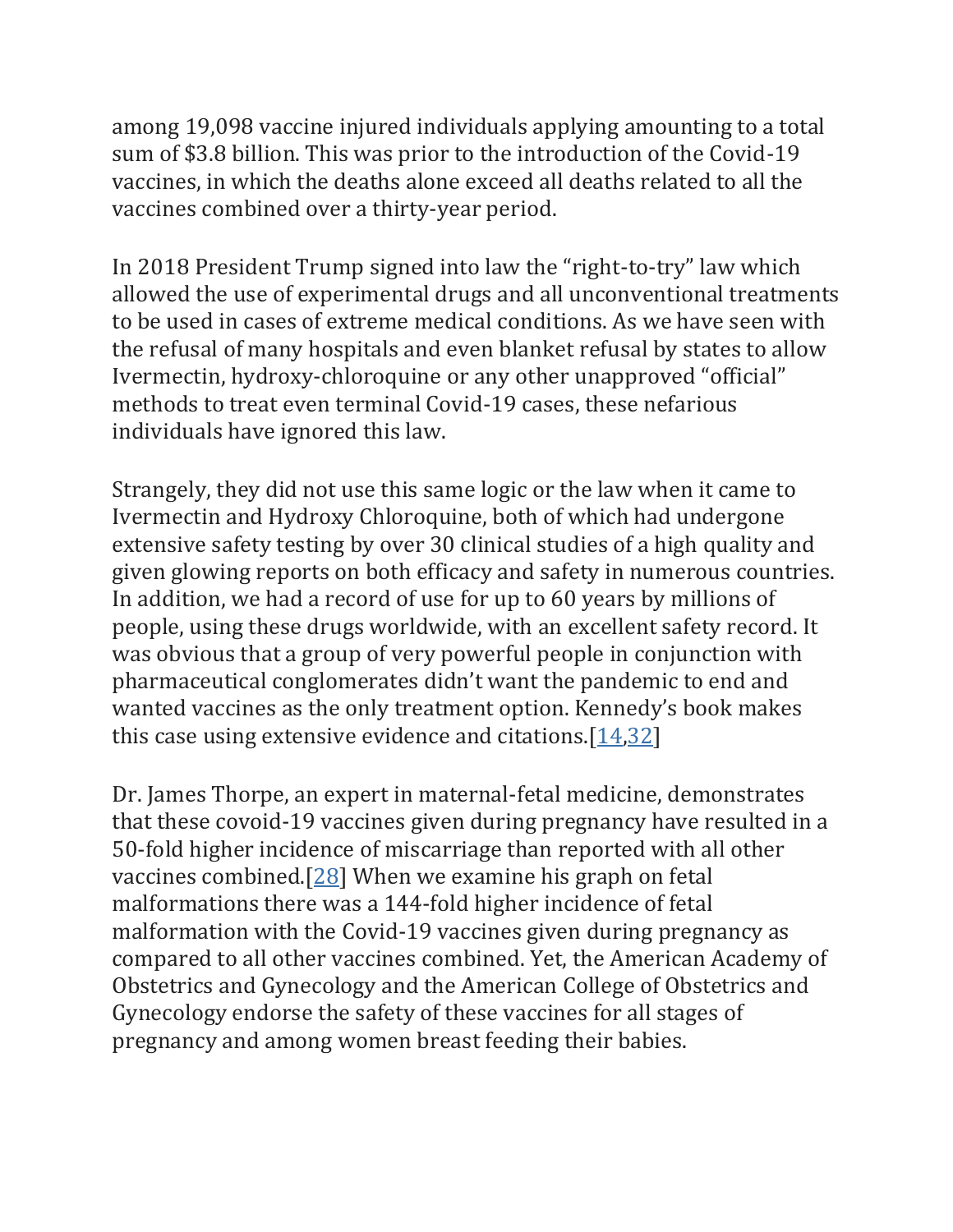It is noteworthy that these medical specialty groups have received significant funding from Pfizer pharmaceutical company. The American College of Obstetrics and Gynecology, just in the  $4<sup>th</sup>$  quarter of 2010, received a total of \$11,000 from Pfizer Pharmaceutical company alone.[\[70\]](https://www.ncbi.nlm.nih.gov/pmc/articles/PMC9062939/#ref70) Funding from NIH grants are much higher.[\[20\]](https://www.ncbi.nlm.nih.gov/pmc/articles/PMC9062939/#ref20) The best way to lose these grants is to criticize the source of the funds, their products or pet programs. Peter Duesberg, because of his daring to question Fauci's pet theory of AIDS caused by HIV virus, was no longer awarded any of the 30 grant applications he submitted after going public. Prior to this episode, as the leading authority on retroviruses in the world, he had never been turned down for an NIH grant.[\[39\]](https://www.ncbi.nlm.nih.gov/pmc/articles/PMC9062939/#ref39) This is how the "corrupted" system works, even though much of the grant money comes from our taxes.

[Go to:](https://www.ncbi.nlm.nih.gov/pmc/articles/PMC9062939/)

## HOT LOTS—DEADLY BATCHES OF THE VACCINES

A new study has now surfaced, the results of which are terrifying.[\[25\]](https://www.ncbi.nlm.nih.gov/pmc/articles/PMC9062939/#ref25) A researcher at Kingston University in London, has completed an extensive analysis of the VAERs data (a subdepartment of the CDC which collects voluntary vaccine complication data), in which he grouped reported deaths following the vaccines according to the manufacturer's lot numbers of the vaccines. Vaccines are manufactured in large batches called lots. What he discovered was that the vaccines are divided into over 20,000 lots and that one out of every 200 of these batches (lots) is demonstrably deadly to anyone who receives a vaccine from that lot, which includes thousands of vaccine doses.

He examined all manufactured vaccines—Pfizer, Moderna, Johnson and Johnson (Janssen), etc. He found that among every 200 batches of the vaccine from Pfizer and other makers, one batch of the 200 was found to be over 50x more deadly than vaccines batches from other lots. The other vaccine lots (batches) were also causing deaths and disabilities, but nowhere near to this extent. These deadly batches should have appeared randomly among all "vaccines" if it was an unintentional event.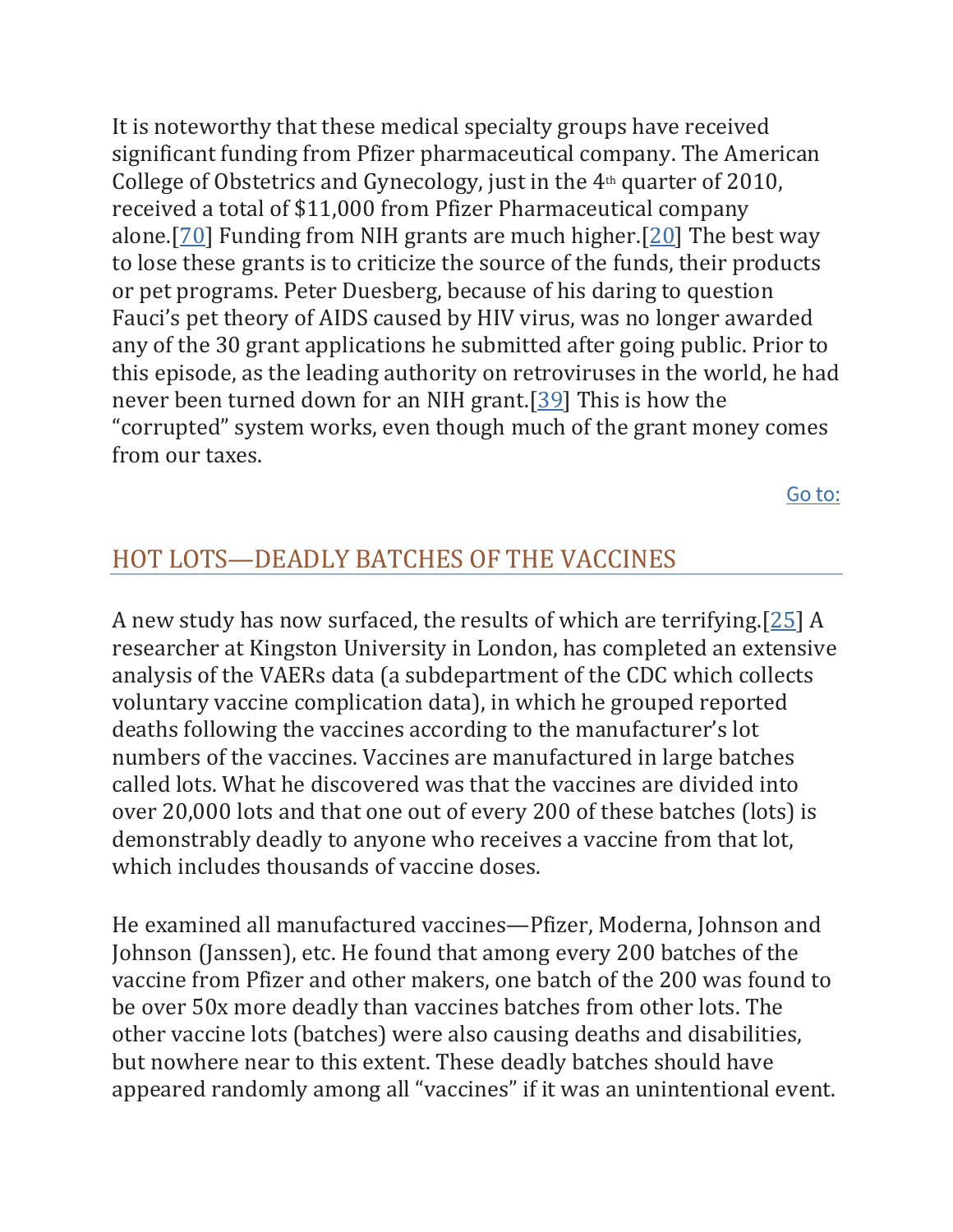However, he found that 5% of the vaccines were responsible for 90% of the serious adverse events, including deaths. The incidence of deaths and serious complications among these "hot lots" varied from over 1000% to several thousand percent higher than comparable safer lots. If you think this was by accident—think again. This is not the first time "hot lots" were, in my opinion, purposefully manufactured and sent across the nation—usually vaccines designed for children. In one such scandal, "hot lots" of a vaccine ended up all in one state and the damage immediately became evident. What was the manufacture's response? It wasn't to remove the deadly batches of the vaccine. He ordered his company to scatter the hot lots across the nation so that authorities would not see the obvious deadly effect.

All lots of a vaccine are numbered—for example Modera labels them with such codes as 013M20A. It was noted that the batch numbers ended in either 20A or 21A. Batches ending in 20A were much more toxic than the ones ending in 21A. The batches ending in 20A had about 1700 adverse events, versus a few hundred to twenty or thirty events for the 21A batches. This example explains why some people had few or no adverse events after taking the vaccine while others are either killed or severely and permanently harmed. To see the researcher's explanation, go to <https://www.bitchute.com/video/6xIYPZBkydsu/> In my opinion these examples strongly suggest an intentional alteration of the production of the "vaccine" to include deadly batches.

I have met and worked with a number of people concerned with vaccine safety and I can tell you they are not the evil anti-vaxxers you are told they are. They are highly principled, moral, compassionate people, many of which are top researchers and people who have studied the issue extensively. Robert Kennedy, Jr, Barbara Lou Fisher, Dr. Meryl Nass, Professor Christopher Shaw, Megan Redshaw, Dr. Sherri Tenpenny, Dr. Joseph Mercola, Neil Z. Miller, Dr. Lucija Tomjinovic, Dr. Stephanie Seneff, Dr. Steve Kirsch and Dr. Peter McCullough just to name a few. These people have nothing to gain and a lot to lose. They are attacked viciously by the media, government agencies, and elite billionaires who think they should control the world and everyone in it.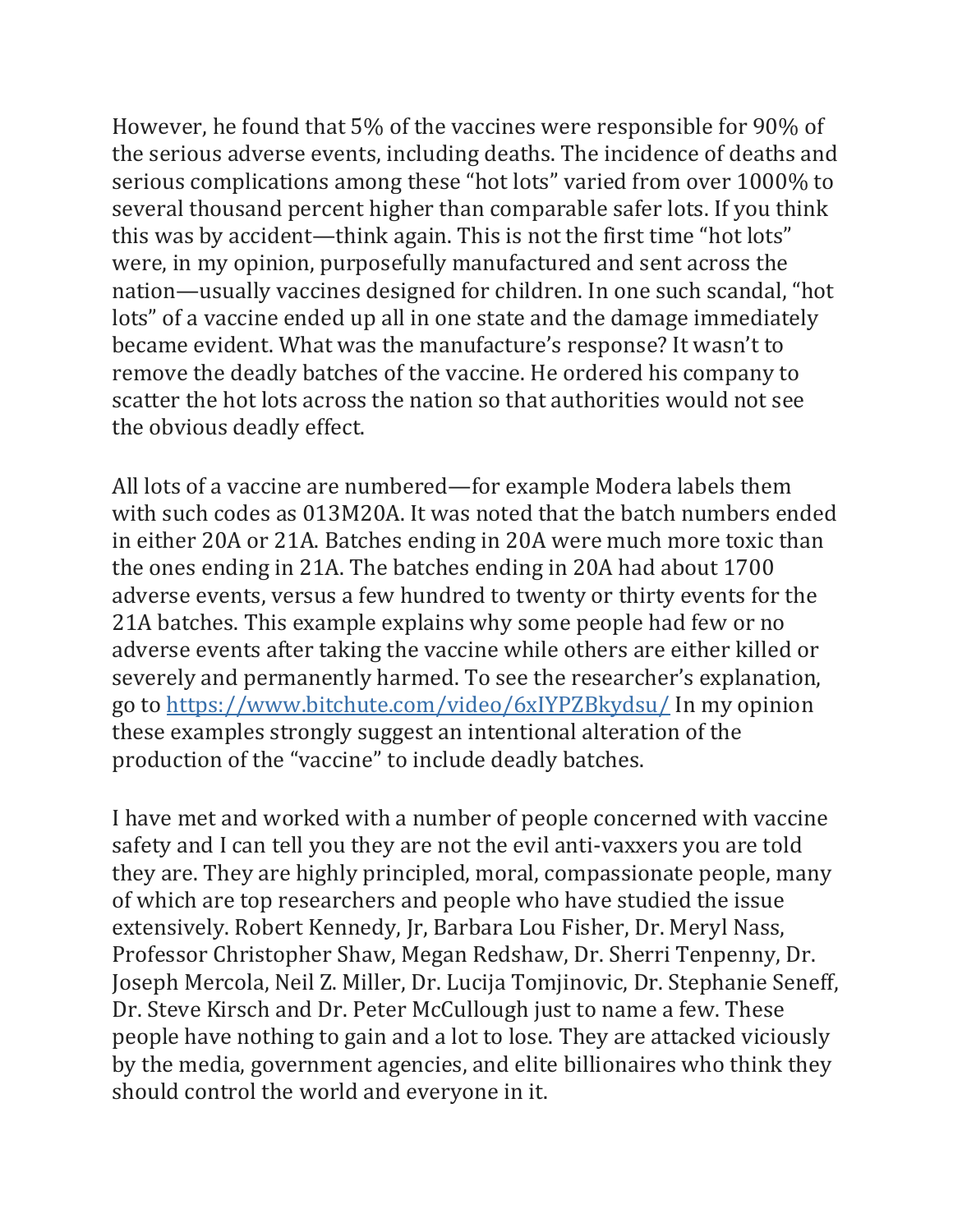## WHY DID FAUCI WANT NO AUTOPSIES OF THOSE WHO DIED AFTER VACCINATION?

There are many things about this "pandemic" that are unprecedented in medical history. One of the most startling is that at the height of the pandemic so few autopsies, especially total autopsies, were being done. A mysterious virus was rapidly spreading around the world, a selected group of people with weakened immune systems were getting seriously ill and many were dying and the one way we could rapidly gain the most knowledge about this virus—an autopsy, was being discouraged.

Guerriero noted that by the end of April, 2020 approximately 150,000 people had died, yet there were only 16 autopsies performed and reported in the medical literature.[\[24\]](https://www.ncbi.nlm.nih.gov/pmc/articles/PMC9062939/#ref24) Among these, only seven were complete autopsies, the remaining 9 being partial or by needle biopsy or incisional biopsy. Only after 170,000 deaths by Covid-19 and four months into the pandemic were the first series of autopsies actually done, that is, more than ten. And only after 280,000 deaths and another month, were the first large series of autopsies performed, some 80 in number.[\[22\]](https://www.ncbi.nlm.nih.gov/pmc/articles/PMC9062939/#ref22) Sperhake, in a call for autopsies to be done without question, noted that the first full autopsy reported in the literature along with photomicrographs appeared in a medico-legal journal from China in February 2020. $[41,68]$  $[41,68]$  Sperhake expressed confusion as to why there was a reluctance to perform autopsies during the crisis, but he knew it was not coming from the pathologists. The medical literature was littered with appeals by pathologist for more autopsies to be performed.[\[58\]](https://www.ncbi.nlm.nih.gov/pmc/articles/PMC9062939/#ref58) Sperhake further noted that the Robert Koch Institute (The German health monitoring system) at least initially advised against doing autopsies. He also knew that at the time 200 participating autopsy institutions in the United States had done at least 225 autopsies among 14 states.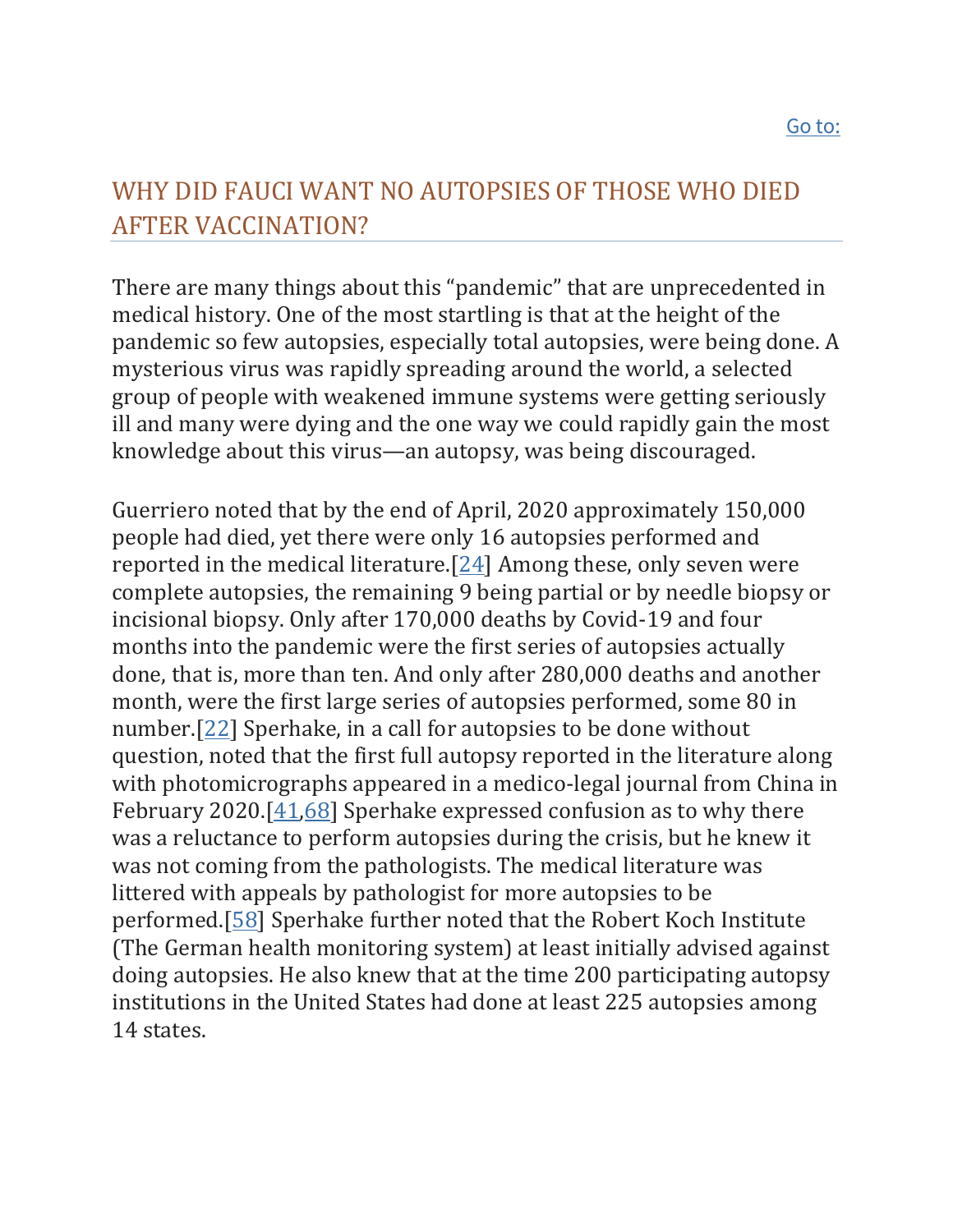Some have claimed that this dearth of autopsies was based on the government's fear of infection among the pathologists, but a study of 225 autopsies on Covid-19 cases demonstrated only one case of infection among the pathologist and this was concluded to have been an infection contracted elsewhere.[\[19\]](https://www.ncbi.nlm.nih.gov/pmc/articles/PMC9062939/#ref19) Guerriero ends his article calling for more autopsies with this observation: "Shoulder to shoulder, clinical and forensic pathologists overcame the obstructions of autopsy studies in Covid-19 victims and hereby generated valuable knowledge on the pathophysiology of the interaction between the SARS-CoV-2 and the human body, thus contributing to our understanding of the disease." $[24]$  $[24]$ 

Suspicion concerning the worldwide reluctance of nations to allow full post mortem studies of Covid-19 victims may be based on the idea that it was more than by chance. There are at least two possibilities that stand out. First, those leading the progression of this "non-pandemic" event into a perceived worldwide "deadly pandemic", were hiding an important secret that autopsies could document. Namely, just how many of the deaths were actually caused by the virus? To implement draconian measures, such as mandated mask wearing, lockdowns, destruction of businesses, and eventually mandated forced vaccination, they needed very large numbers of covid-19 infected dead. Fear would be the driving force for all these destructive pandemic control programs.

Elder et al in his study classified the autopsy findings into four groups.[\[22\]](https://www.ncbi.nlm.nih.gov/pmc/articles/PMC9062939/#ref22)

- 1. Certain Covid-19 death
- 2. Probably Covid-19 death
- 3. Possible Covid-19 death
- 4. Not associated with Covid-19, despite the positive test.

What possibly concerned or even terrified the engineers of this pandemic was that autopsies just might, and did, show that a number of these so-called Covid-19 deaths in truth died of their comorbid diseases. In the vast majority of autopsy studies reported, pathologists noted multiple comorbid conditions, most of which at the extremes of life could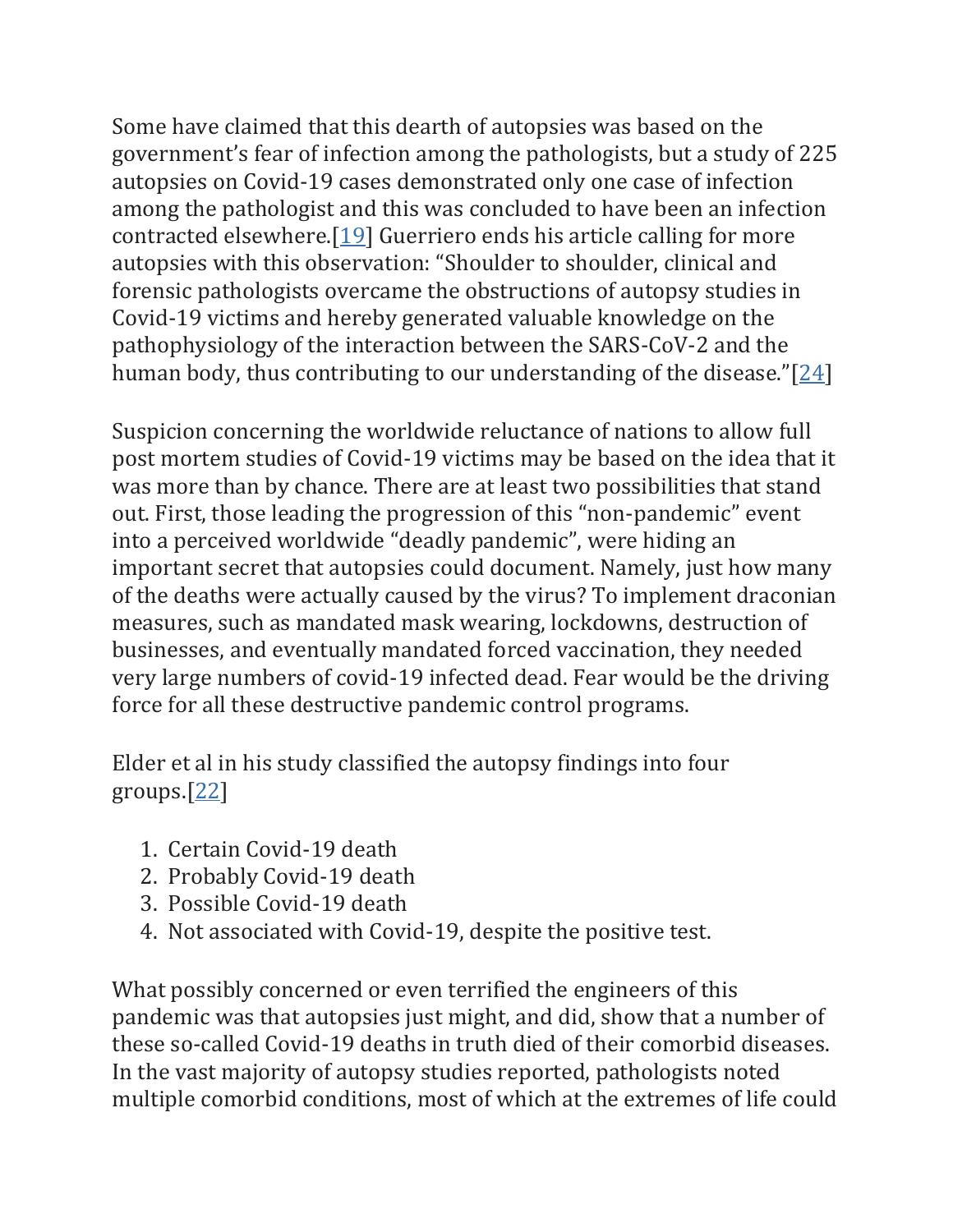alone be fatal. Previously it was known that common cold viruses had an 8% mortality in nursing homes.

In addition, valuable evidence could be obtained from the autopsies that would improve clinical treatments and could possibly demonstrate the deadly effect of the CDC mandated protocols all hospitals were required to follow, such as the use of respirators and the deadly, kidneydestroying drug remdesivir. The autopsies also demonstrated accumulating medical errors and poor-quality care, as the shielding of doctors in intensive care units from the eyes of family members inevitably leads to poorer quality care as reported by several nurses working in these areas.[\[53](https://www.ncbi.nlm.nih.gov/pmc/articles/PMC9062939/#ref53)[-55\]](https://www.ncbi.nlm.nih.gov/pmc/articles/PMC9062939/#ref55)

As bad as all this was, the very same thing is being done in the case of Covid vaccine deaths—very few complete autopsies have been done to understand why these people died, that is, until recently. Two highly qualified researchers, Dr. Sucharit Bhakdi a microbiologist and highly qualified expert in infectious disease and Dr. Arne Burkhardt, a pathologist who is a widely published authority having been a professor of pathology at several prestigious institutions, recently performed autopsies on 15 people having died after vaccination. What they found explains why so many are dying and experiencing organ damage and deadly blood clots.[\[5\]](https://www.ncbi.nlm.nih.gov/pmc/articles/PMC9062939/#ref5)

They determined that 14 of the fifteen people died as a result of the vaccines and not of other causes. Dr. Burkhardt, the pathologist, observed widespread evidence of an immune attack on the autopsied individuals' organs and tissues— especially their heart. This evidence included extensive invasion of small blood vessels with massive numbers of lymphocytes, which cause extensive cell destruction when unleashed. Other organs, such as the lungs and liver, were observed to have extensive damage as well. These findings indicate the vaccines were causing the body to attack itself with deadly consequences. One can easily see why Anthony Fauci, as well as public health officers and all who are heavily promoting these vaccines, publicly discouraged autopsies on the vaccinated who subsequently died. One can also see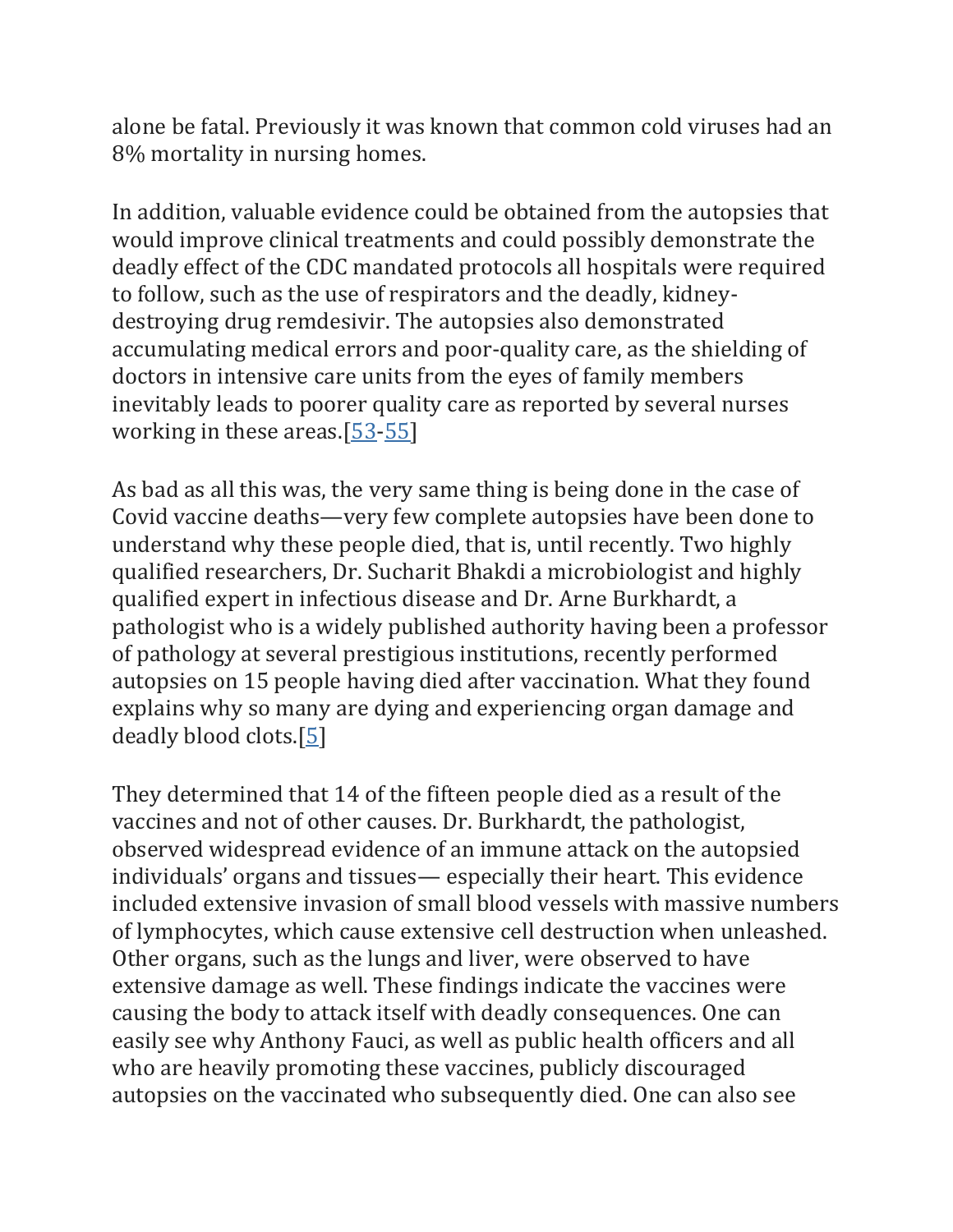that in the case of vaccines, that were essentially untested prior to being approved for the general public, at least the regulatory agencies should have been required to carefully monitor and analyze all serious complications, and certainly deaths, linked to these vaccines. The best way to do that is with complete autopsies.

While we learned important information from these autopsies what is really needed are special studies of the tissues of those who have died after vaccination for the presence of spike protein infiltration throughout the organs and tissues. This would be critical information, as such infiltration would result in severe damage to all tissues and organs involved—especially the heart, the brain, and the immune system. Animal studies have demonstrated this. In these vaccinated individuals the source of these spike proteins would be the injected nanolipid carriers of the spike protein producing mRNA. It is obvious that the government health authorities and pharmaceutical manufacturers of these "vaccines" do not want these critical studies done as the public would be outraged and demand an end to the vaccination program and prosecution of the involved individuals who covered this up.

[Go to:](https://www.ncbi.nlm.nih.gov/pmc/articles/PMC9062939/)

## **CONCLUSIONS**

We are all living through one of the most drastic changes in our culture, economic system, as well as political system in our nation's history as well as the rest of the world. We have been told that we will never return to "normal" and that a great reset has been designed to create a "new world order". This has all been outlined by Klaus Schwab, head of the World Economic Forum, in his book on the "Great Reset".[[66\]](https://www.ncbi.nlm.nih.gov/pmc/articles/PMC9062939/#ref66) This book gives a great deal of insight as to the thinking of the utopians who are proud to claim this pandemic "crisis" as their way to usher in a new world. This new world order has been on the drawing boards of the elite manipulators for over a century.[\[73,](https://www.ncbi.nlm.nih.gov/pmc/articles/PMC9062939/#ref73)[74\]](https://www.ncbi.nlm.nih.gov/pmc/articles/PMC9062939/#ref74) In this paper I have concentrated on the devastating effects this has had on the medical care system in the United States, but also includes much of the Western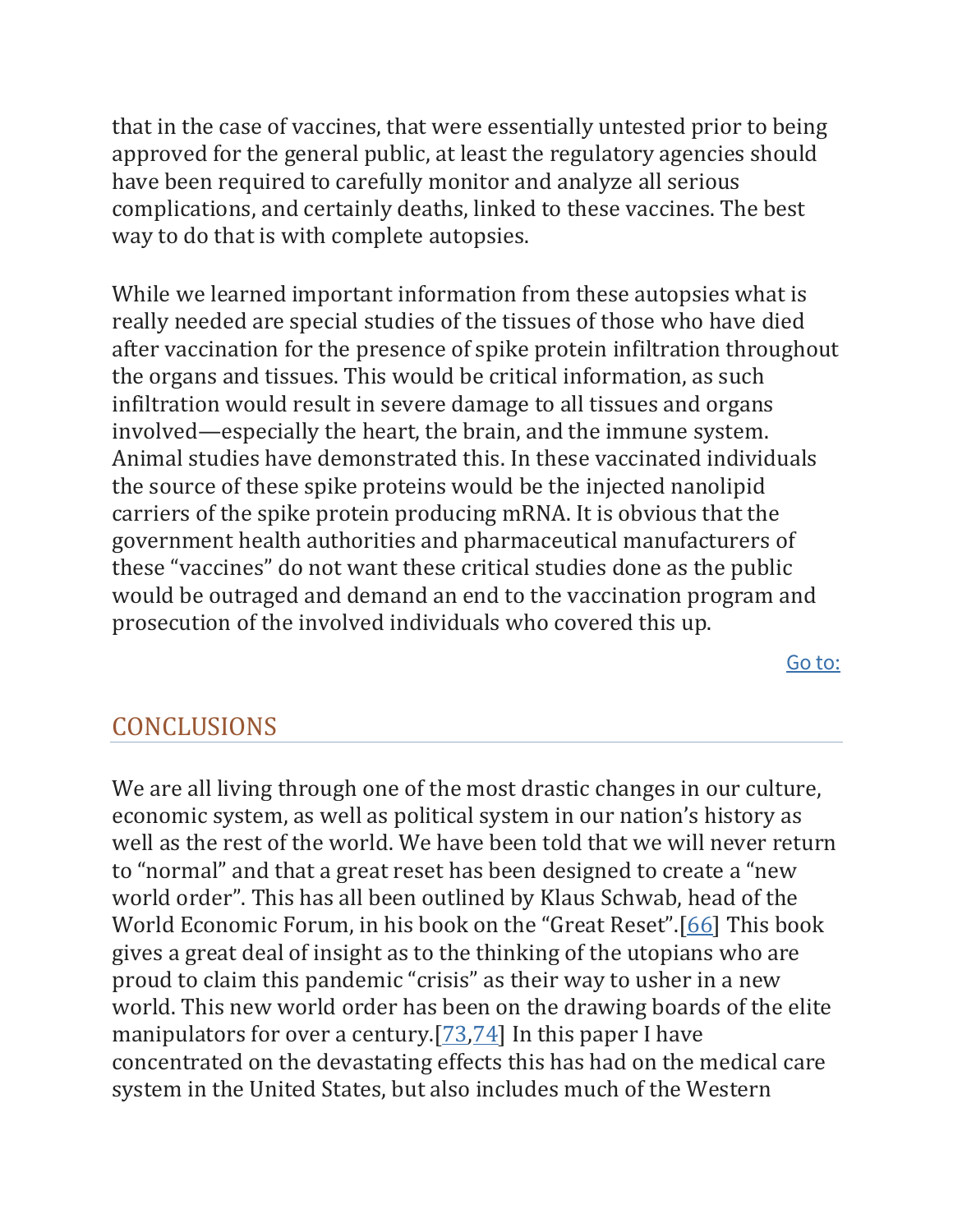world. In past papers I have discussed the slow erosion of traditional medical care in the United States and how this system has become increasingly bureaucratized and regimented. $[7,8]$  $[7,8]$  This process was rapidly accelerating, but the appearance of this, in my opinion, manufactured "pandemic" has transformed our health care system over night.

As you have seen, an unprecedented series of events have taken place within this system. Hospital administrators, for example, assumed the position of medical dictators, ordering doctors to follow protocols derived not from those having extensive experience in treating this virus, but rather from a medical bureaucracy that has never treated a single COVID-19 patient. The mandated use of respirators on ICU Covid-19 patients, for example, was imposed in all medical systems and dissenting physicians were rapidly removed from their positions as caregivers, despite their demonstration of markedly improved treatment methods. Further, doctors were told to use the drug remdesivir despite its proven toxicity, lack of effectiveness and high complication rate. They were told to use drugs that impaired respiration and mask every patient, despite the patient's impaired breathing. In each case, those who refused to abuse their patients were removed from the hospital and even faced a loss of license—or worse.

For the first time in modern medical history, early medical treatment of these infected patients was ignored nationwide. Studies have shown that early medical treatment was saving 80% of higher number of these infected people when initiated by independent doctors.[\[43](https://www.ncbi.nlm.nih.gov/pmc/articles/PMC9062939/#ref43)[,44\]](https://www.ncbi.nlm.nih.gov/pmc/articles/PMC9062939/#ref44) Early treatment could have saved over 640,000 lives over the course of this "pandemic". Despite the demonstration of the power of these early treatments, the forces controlling medical care continued this destructive policy.

Families were not allowed to see their loved ones, forcing these very sick individuals in the hospitals to face their deaths alone. To add insult to injury, funerals were limited to a few grieving family members, who were not allowed to even sit together. All the while large stores, such as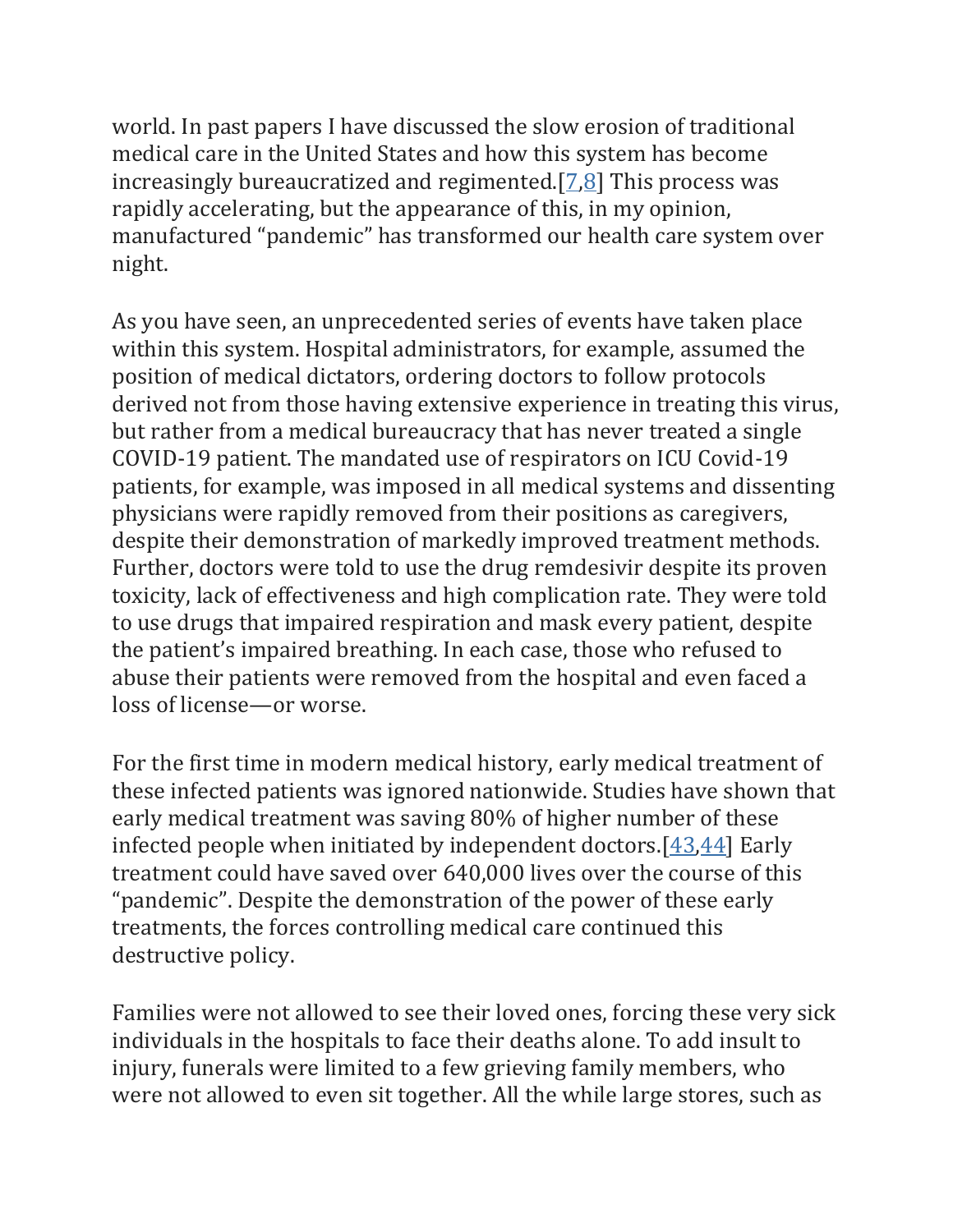Walmart and Cosco were allowed to operate with minimal restrictions. Nursing home patients were also not allowed to have family visitations, again being forced to die a lonely death. All the while, in a number of states, the most transparent being in New York state, infected elderly were purposefully transferred from hospitals into nursing homes, resulting in a very high death rates of these nursing home residents. At the beginning of this "pandemic" over 50% of all death were occurring in nursing homes.

Throughout this "pandemic" we have been fed an unending series of lies, distortions and disinformation by the media, the public health officials, medical bureaucracies (CDC, FDA and WHO) and medical associations. Physicians, scientists, and experts in infectious treatments who formed associations designed to develop more effective and safer treatments, were regularly demonized, harassed, shamed, humiliated, and experience a loss of licensure, loss of hospital privileges and, in at least one case, ordered to have a psychiatric examination.[\[2](https://www.ncbi.nlm.nih.gov/pmc/articles/PMC9062939/#ref2)[,65](https://www.ncbi.nlm.nih.gov/pmc/articles/PMC9062939/#ref65)[,71\]](https://www.ncbi.nlm.nih.gov/pmc/articles/PMC9062939/#ref71)

Anthony Fauci was given essentially absolute control of all forms of medical care during this event, including insisting that drugs he profited from be used by all treating physicians. He ordered the use of masks, despite at first laughing at the use of masks to filter a virus. Governors, mayors, and many businesses followed his orders without question.

The draconian measures being used, masking, lockdowns, testing of the uninfected, use of the inaccurate PCR test, social distancing, and contact tracing had been shown previously to be of little or no use during previous pandemics, yet all attempts to reject these methods were to no avail. Some states ignored these draconian orders and had either the same or fewer cases, as well as deaths, as the states with the most strictly enforced measures. Again, no amount of evidence or obvious demonstration along these lines had any effect on ending these socially destructive measures. Even when entire countries, such as Sweden, which avoided all these measures, demonstrated equal rates of infections and hospitalization as nations with the strictest, very draconian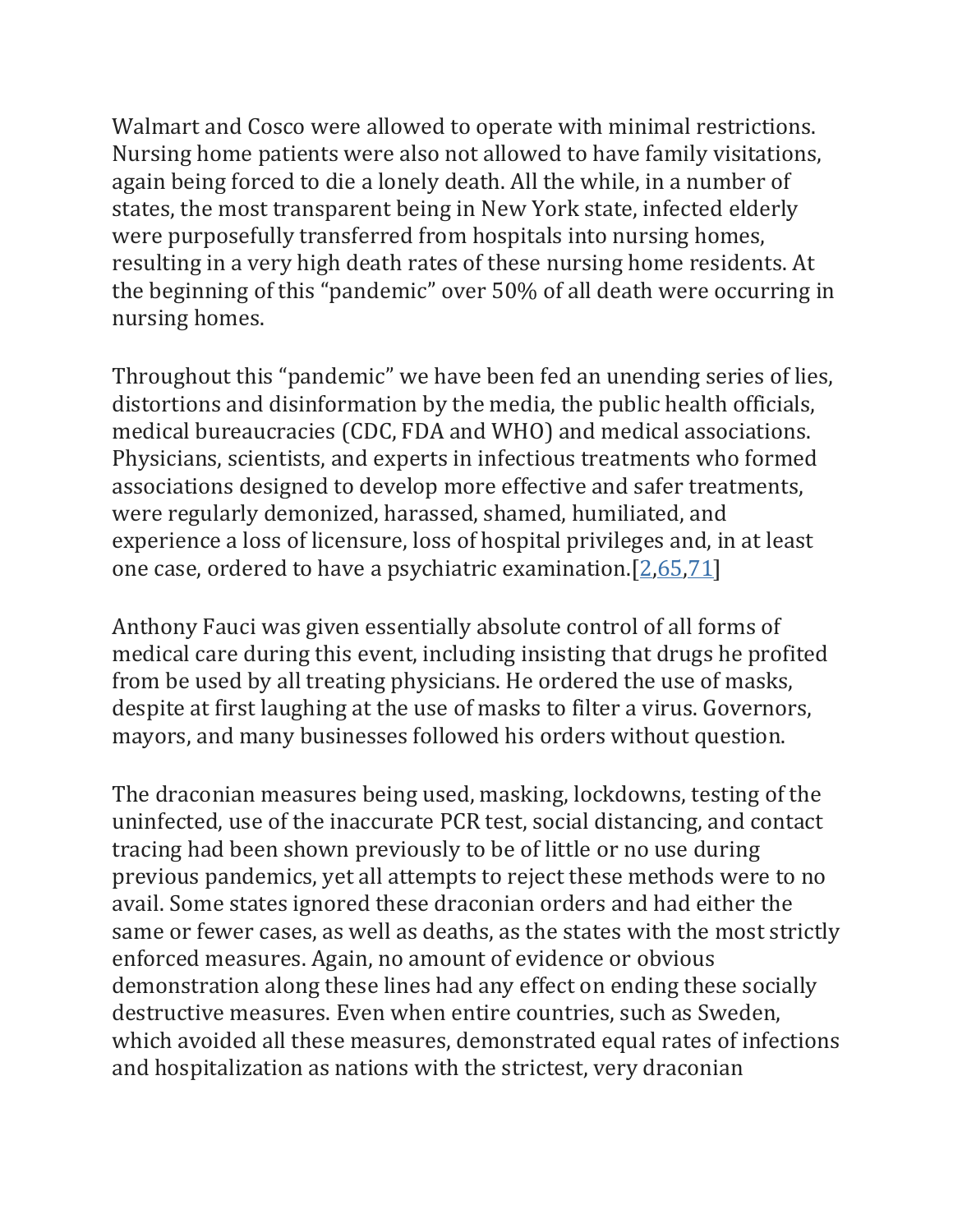measures, no policy change by the controlling institutions occurred. No amount of evidence changed anything.

Experts in the psychology of destructive events, such as economic collapses, major disasters and previous pandemics demonstrated that draconian measures come with an enormous cost in the form of "deaths of despair" and in a dramatic increase in serious psychological disorders. The effects of these pandemic measures on children's neurodevelopment is catastrophic and to a large extent irreversible.

Over time tens of thousands could die as a result of this damage. Even when these predictions began to appear, the controllers of this "pandemic" continued full steam ahead. Drastic increases in suicides, a rise in obesity, a rise in drug and alcohol use, a worsening of many health measures and a terrifying rise in psychiatric disorders, especially depression and anxiety, were ignored by the officials controlling this event.

We eventually learned that many of the deaths were a result of medical neglect. Individuals with chronic medical conditions, diabetes, cancer, cardiovascular disease, and neurological diseases were no longer being followed properly in their clinics and doctor's offices. Non-emergency surgeries were put on hold. Many of these patients chose to die at home rather than risk going to the hospitals and many considered hospitals "death houses".

Records of deaths have shown that there was a rise in deaths among those aged 75 and older, mostly explained by Covid-19 infections, but for those between the ages of 65 to 74, deaths had been increasing well before the pandemic onset.[\[69\]](https://www.ncbi.nlm.nih.gov/pmc/articles/PMC9062939/#ref69) Between ages of 18 and aged 65 years, records demonstrate a shocking hike in non-Covid-19 deaths. Some of these deaths were explained by a dramatic increase in drug-related deaths, some 20,000 more than 2019. Alcohol related deaths also increased substantially, and homicides increased almost 30% in the 18 to 65-year group.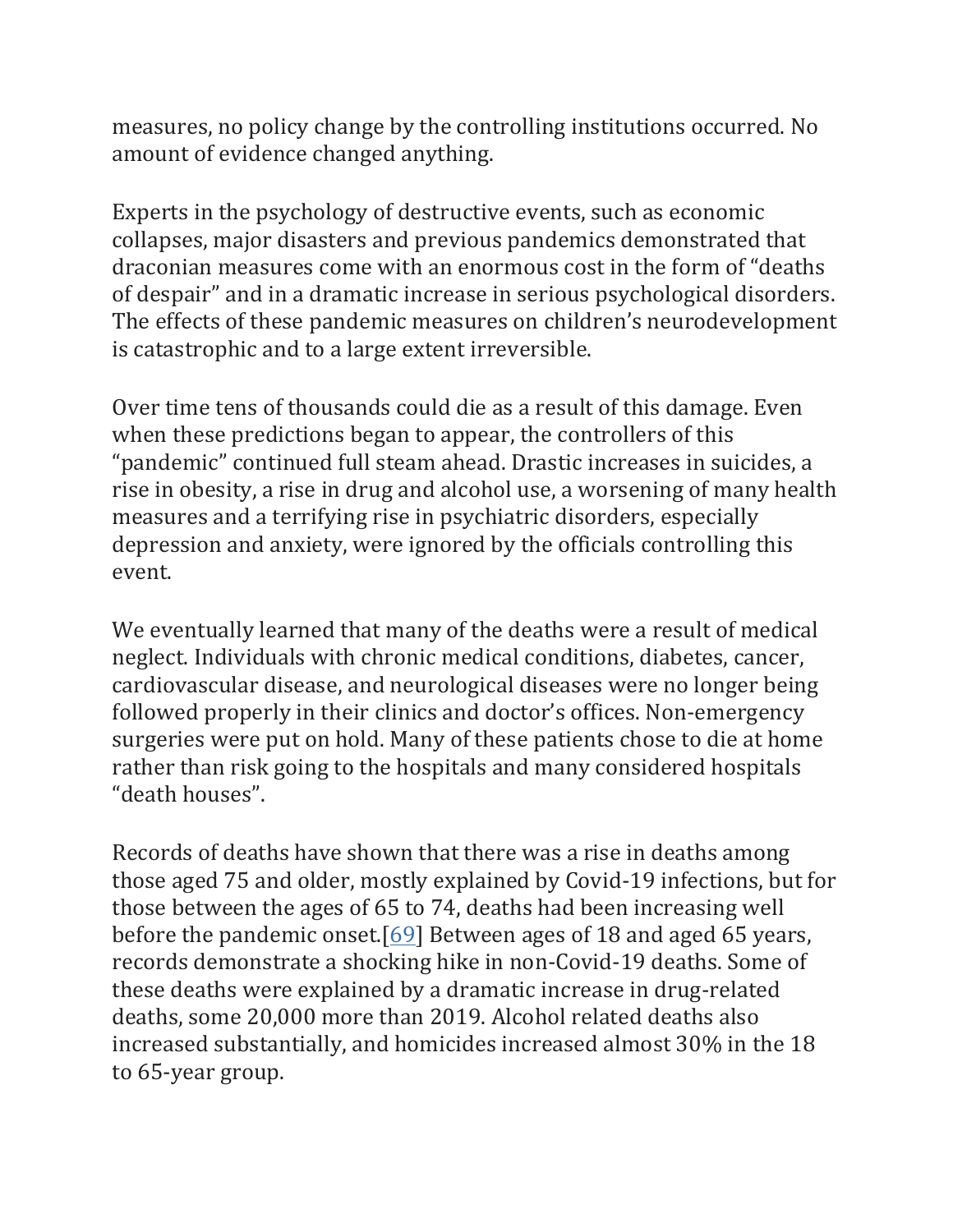The head of the insurance company OneAmerica stated that their data indicated that the death rate for individuals aged 18 to 64 had increased 40% over the pre-pandemic period.[\[21](https://www.ncbi.nlm.nih.gov/pmc/articles/PMC9062939/#ref21)] Scott Davidson, the company's CEO, stated that this represented the highest death rate in the history of insurance records, which does extensive data collections on death rates each year. Davidson also noted that this high of a death rate increase has never been seen in the history of death data collection. Previous catastrophes of monumental extent increased death rates no more than 10 percent, 40% is unprecedented.

Dr. Lindsay Weaver, Indiana's chief medical officer, stated that hospitalizations in Indiana are higher than at any point in the past five years. This is of critical importance since the vaccines were supposed to significantly reduce deaths, but the opposite has happened. Hospitals are being flooded with vaccine complications and people in critical condition from medical neglect caused by the lockdowns and other pandemic measures.[\[46,](https://www.ncbi.nlm.nih.gov/pmc/articles/PMC9062939/#ref46)[56\]](https://www.ncbi.nlm.nih.gov/pmc/articles/PMC9062939/#ref56)

A dramatic number of these people are now dying, with the spike occurring after the vaccines were introduced. The lies flowing from those who have appointed themselves as medical dictators are endless. First, we were told that the lockdown would last only two weeks, they lasted over a year. Then we were told that masks were ineffective and did not need to be worn. Quickly that was reversed. Then we were told the cloth mask was very effective, now it's not and everyone should be wearing an N95 mask and before that that they should double mask. We were told there was a severe shortage of respirators, then we discover they are sitting unused in warehouses and in city dumps, still in their packing crates. We were informed that the hospitals were filled mostly with the unvaccinated and later found the exact opposite was true the world over. We were told that the vaccine was 95% effective, only to learn that in fact the vaccines cause a progressive erosion of innate immunity.

Upon release of the vaccines, women were told the vaccines were safe during all states of pregnancy, only to find out no studies had been done on safety during pregnancy during the "safety tests" prior to release of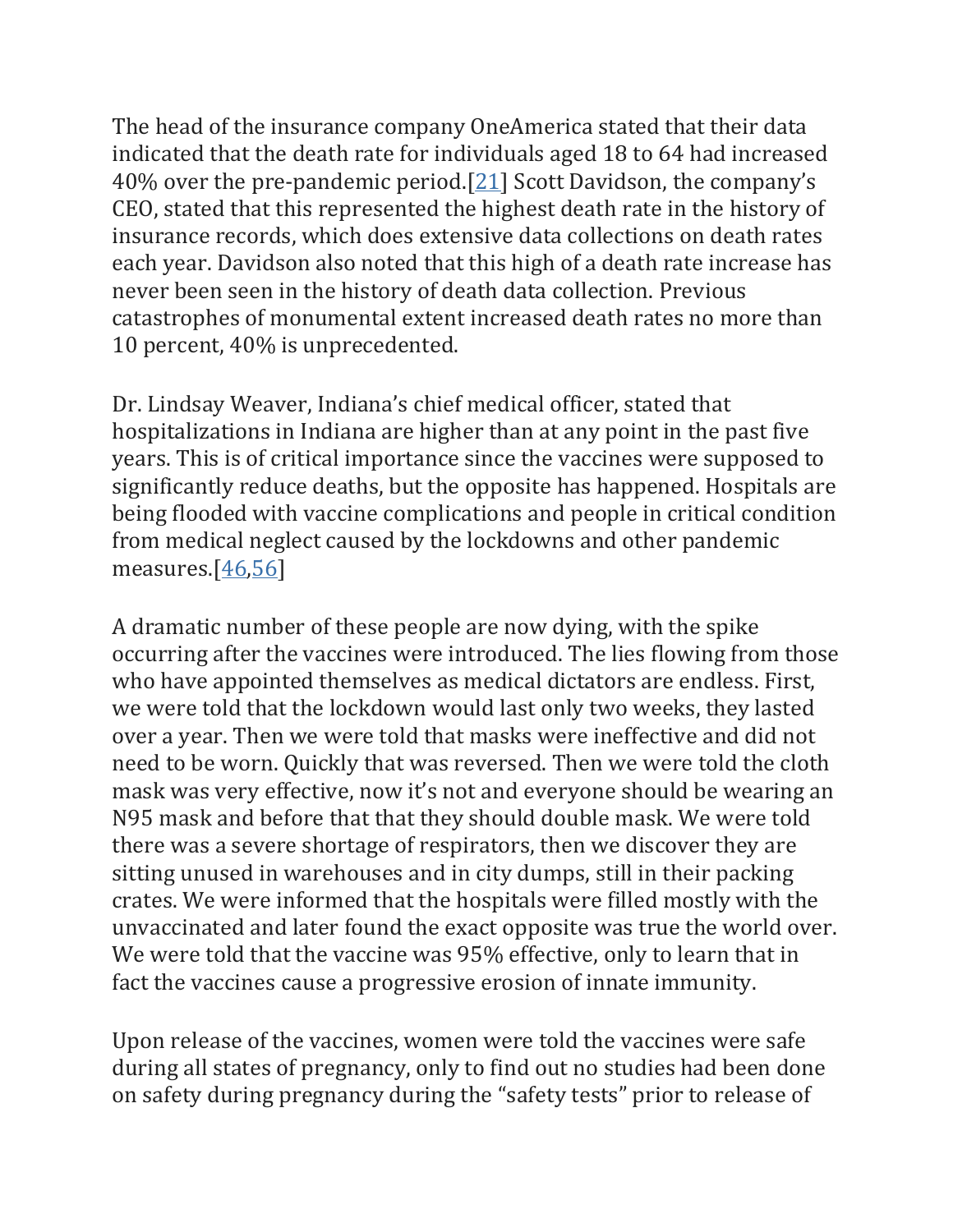the vaccine. We were told that careful testing on volunteers before the EUA approval for public use demonstrated extreme safety of the vaccines, only to learn that these unfortunate subjects were not followed, medical complications caused by the vaccines were not paid for and the media covered this all up.[\[67\]](https://www.ncbi.nlm.nih.gov/pmc/articles/PMC9062939/#ref67) We also learned that the pharmaceutical makers of the vaccines were told by the FDA that further animal testing was unnecessary (the general public would be the Guinea pigs.) Incredibly, we were told that the Pfizer's new mRNA vaccines had been approved by the FDA, which was a cleaver deception, in that another vaccine had approval (comirnaty) and not the one being used, the BioNTech vaccine. The approved comirnaty vaccine was not available in the United States. The national media told the public that the Pfizer vaccine had been approved and was no longer classed as experimental, a blatant lie. These deadly lies continue. It is time to stop this insanity and bring these people to justice.

[Go to:](https://www.ncbi.nlm.nih.gov/pmc/articles/PMC9062939/)

#### Footnotes

**How to cite this article:** Blaylock RL. COVID UPDATE: What is the truth? Surg Neurol Int 2022;13:167.

[Go to:](https://www.ncbi.nlm.nih.gov/pmc/articles/PMC9062939/)

#### Disclaimer

The views and opinions expressed in this article are those of the authors and do not necessarily reflect the official policy or position of the Journal or its management.

[Go to:](https://www.ncbi.nlm.nih.gov/pmc/articles/PMC9062939/)

### **REFERENCES**

1. Abelson R. Buoyed by federal Covid aid, big hospital chains buy up competitors. *The New York Times Mat 21, 2021 (updated Oct 22,*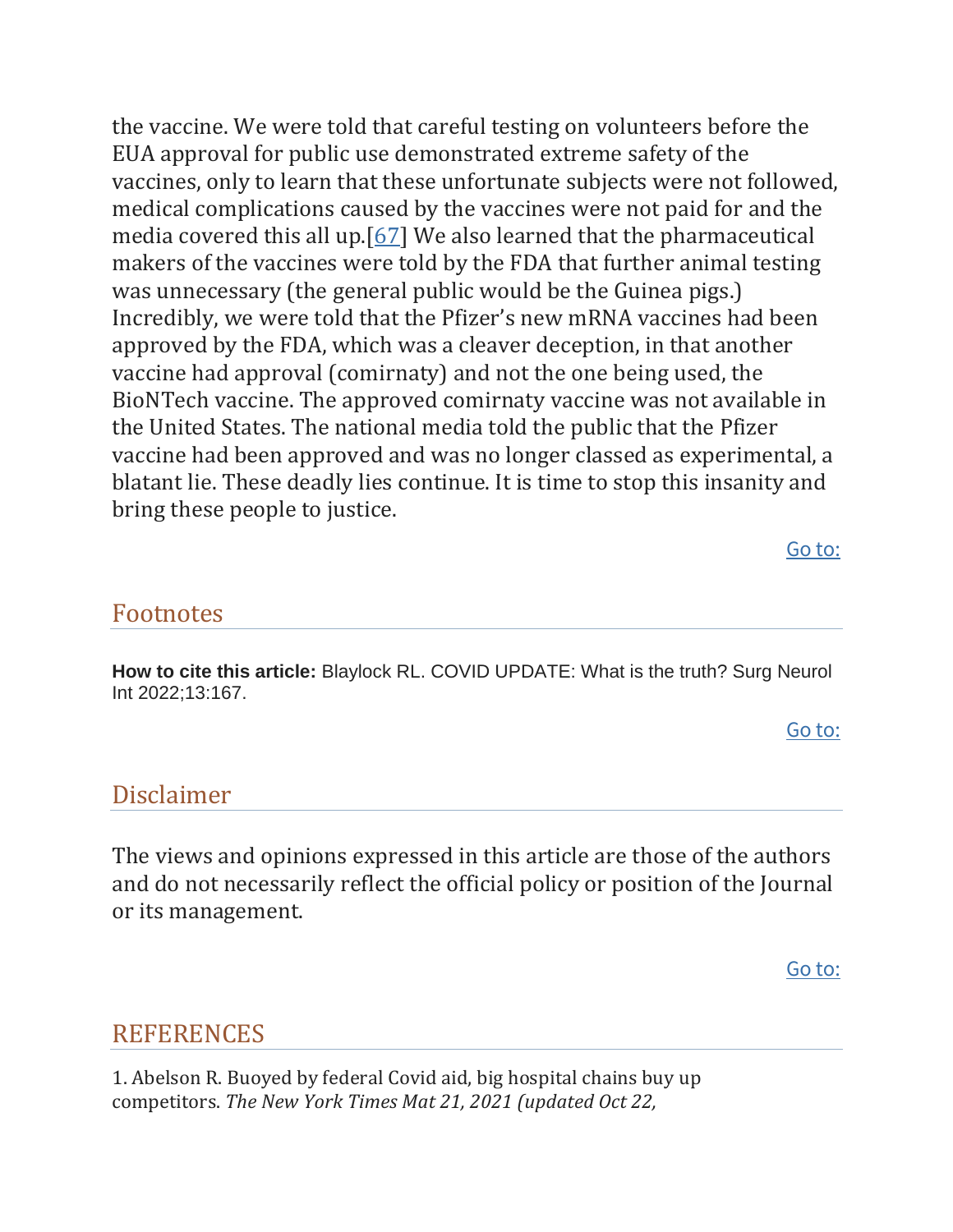*2022)* [https://www.nytimes.com/2021/05/21/health/covid-bailout-hospital](https://www.nytimes.com/2021/05/21/health/covid-bailout-hospital-merger.html)[merger.html](https://www.nytimes.com/2021/05/21/health/covid-bailout-hospital-merger.html) .

2. Albright L. Medical nonconformity and its persecution. *Brownstone Institute.* [https://brownstone.org/articles/medical-nonconformaity-and-its](https://brownstone.org/articles/medical-nonconformaity-and-its-persecution)[persecution](https://brownstone.org/articles/medical-nonconformaity-and-its-persecution) [Last accessed on 2022 Feb 06]

3. Ausman JI, Blaylock RL. *What is the truth?* United States: James I. and Carolyn R. Ausman Education Foundation (AEF); 2021. The China Virus. [\[Google Scholar\]](https://scholar.google.com/scholar_lookup?title=What+is+the+truth?&author=JI+Ausman&author=RL+Blaylock&publication_year=2021&)

4. Beder A, Buyukkocak U, Sabuncuoglu H, Keskil ZA, Keskil S. Preliminary report on surgical mask induced deoxygenation during major surgery. *Neurocirugia.* 2008;19 [\[PubMed\]](https://pubmed.ncbi.nlm.nih.gov/18500410) [\[Google Scholar\]](https://scholar.google.com/scholar_lookup?journal=Neurocirugia&title=Preliminary+report+on+surgical+mask+induced+deoxygenation+during+major+surgery&author=A+Beder&author=U+Buyukkocak&author=H+Sabuncuoglu&author=ZA+Keskil&author=S+Keskil&volume=19&publication_year=2008&)

5. Bhakdi S. Presentation of autopsy findings. [https://www.brighteon.com/4b6cc929-f559-4577-b4f8-](https://www.brighteon.com/4b6cc929-f559-4577-b4f8-3b40f0cd2f77) [3b40f0cd2f77](https://www.brighteon.com/4b6cc929-f559-4577-b4f8-3b40f0cd2f77) Pathology presentation on findings [https://pathologie](https://pathologie-konferenz.de/en)[konferenz.de/en](https://pathologie-konferenz.de/en) [Last accessed on 2022 Feb 06]

6. Blaylock RL. Covid-19 pandemic: What is the truth? *Surg Neurol Inter.* 2021;12(151) [\[PMC free article\]](https://www.ncbi.nlm.nih.gov/pmc/articles/PMC8720447/) [\[PubMed\]](https://pubmed.ncbi.nlm.nih.gov/34992908) [\[Google Scholar\]](https://scholar.google.com/scholar_lookup?journal=Surg+Neurol+Inter&title=Covid-19+pandemic:+What+is+the+truth?&author=RL+Blaylock&volume=12&issue=151&publication_year=2021&)

7. Blaylock RL. National Health Insurance (Part 1): the socialist nightmare. Aug 19, 2009 [https://haciendapublishing.com/national-health-insurance-part-i-the](https://haciendapublishing.com/national-health-insurance-part-i-the-socialist-nightmare-by-russell-l-blaylock-md)[socialist-nightmare-by-russell-l-blaylock-md](https://haciendapublishing.com/national-health-insurance-part-i-the-socialist-nightmare-by-russell-l-blaylock-md) [Last accessed on 2022 Feb 06]

8. Blaylock RL. Regimentation in medicine and its human price (part 1 & 2) Hacienda publishing. March 20,

2015 [https://haciendapublishing.com/regimentation-in-medicine-and-its-human](https://haciendapublishing.com/regimentation-in-medicine-and-its-human-price-part-2-by-russell-l-blaylock-md)[price-part-2-by-russell-l-blaylock-md](https://haciendapublishing.com/regimentation-in-medicine-and-its-human-price-part-2-by-russell-l-blaylock-md) [Last accessed on 2022 Feb 06] [\[Google](https://scholar.google.com/scholar?q=Blaylock+RL+Regimentation+in+medicine+and+its+human+price+(part+1+&+2)+Hacienda+publishing+March+20,+2015++https://haciendapublishing.com/regimentation-in-medicine-and-its-human-price-part-2-by-russell-l-blaylock-md++%5bLast+accessed+on+2022+Feb+06%5d+)  [Scholar\]](https://scholar.google.com/scholar?q=Blaylock+RL+Regimentation+in+medicine+and+its+human+price+(part+1+&+2)+Hacienda+publishing+March+20,+2015++https://haciendapublishing.com/regimentation-in-medicine-and-its-human-price-part-2-by-russell-l-blaylock-md++%5bLast+accessed+on+2022+Feb+06%5d+)

9. Blaylock RL. Haciendia Publishing; When rejecting orthodoxy becomes a mental illness. Aug 15, 2013 [https://haciendapublishing.com/when-rejecting-orthodoxy](https://haciendapublishing.com/when-rejecting-orthodoxy-becomes-a-mental-illness-by-russell-l-blaylock-m-d)[becomes-a-mental-illness-by-russell-l-blaylock-m-d](https://haciendapublishing.com/when-rejecting-orthodoxy-becomes-a-mental-illness-by-russell-l-blaylock-m-d) [Last accessed on 2022 Feb 06] [\[Google Scholar\]](https://scholar.google.com/scholar?q=Blaylock+RL+When+rejecting+orthodoxy+becomes+a+mental+illness+Haciendia+Publishing+Aug+15,+2013++https://haciendapublishing.com/when-rejecting-orthodoxy-becomes-a-mental-illness-by-russell-l-blaylock-m-d++%5bLast+accessed+on+2022+Feb+06%5d+)

10. Bloche MG. Corporate takeover of Teaching Hospitals. *Georgetown Univ Law Center.* 1992. [https://scholarship.law.georgetown.edu/cgi/viewcontent.cgi?referer=](https://scholarship.law.georgetown.edu/cgi/viewcontent.cgi?referer=https://www.google.com/&httpsredir=1&article=1731&context=facpub) [https://www.google.com/&httpsredir=1&article=1731&context=facpub](https://scholarship.law.georgetown.edu/cgi/viewcontent.cgi?referer=https://www.google.com/&httpsredir=1&article=1731&context=facpub) [Last accessed on 2022 Feb 06]

11. Bosh X, Ross JS. Ghostwriting: Research misconduct, plagiarism, or Fool's gold. *Amer J Med.* 2012;125(4):324–6. [\[PubMed\]](https://pubmed.ncbi.nlm.nih.gov/22305580) [\[Google Scholar\]](https://scholar.google.com/scholar_lookup?journal=Amer+J+Med&title=Ghostwriting:+Research+misconduct,+plagiarism,+or+Fool%E2%80%99s+gold&author=X+Bosh&author=JS+Ross&volume=125&issue=4&publication_year=2012&pages=324-6&pmid=22305580&)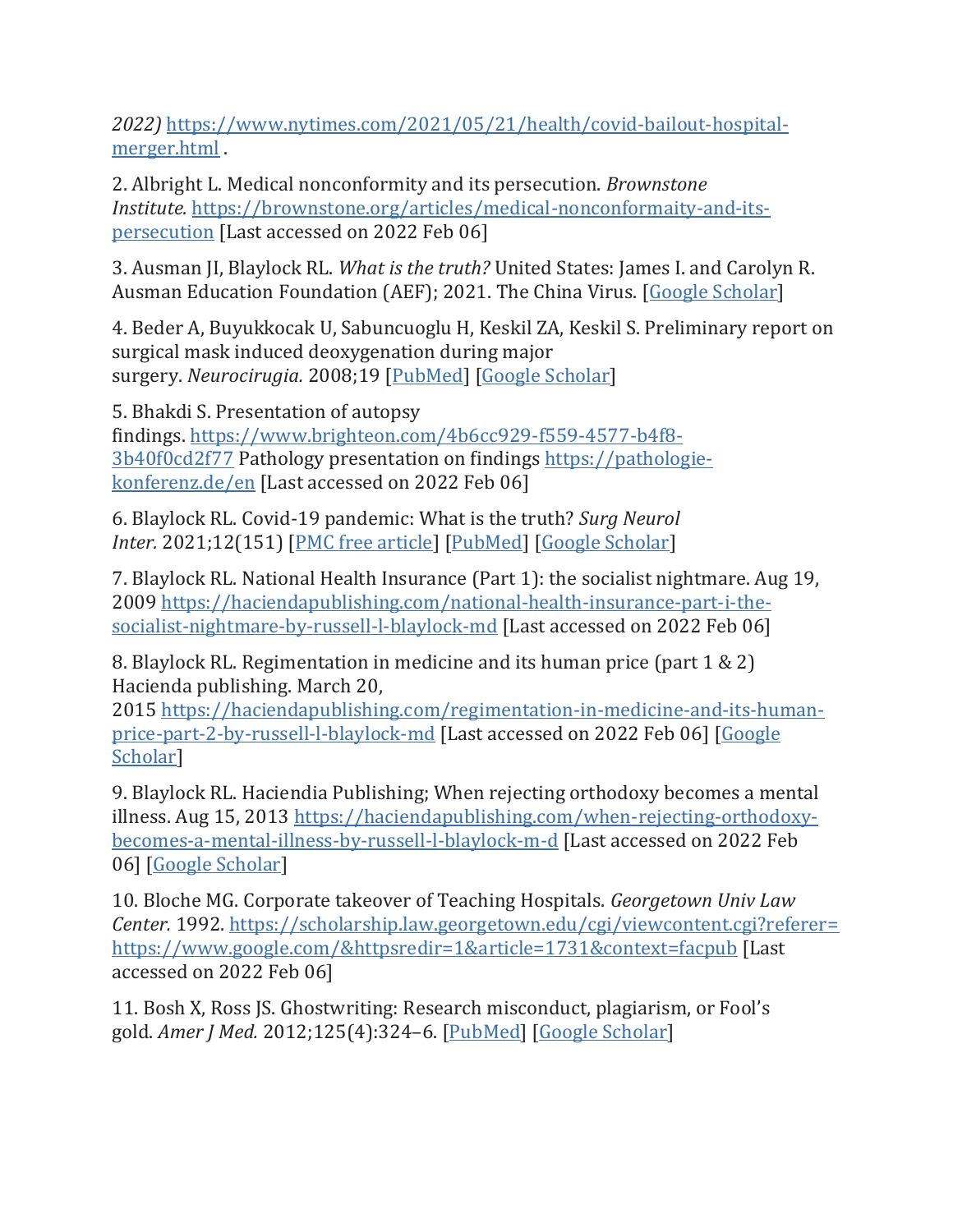12. Breggin PR, Breggin GR. *Breggin PR, Breggin GR. Covid-19 and the Global Predators: We are the Prey.* Ithaca, NY: Lake Edge Press; 2021. Top Medical Journals Sell their Souls; pp. 285–292. [\[Google Scholar\]](https://scholar.google.com/scholar_lookup?title=Breggin+PR,+Breggin+GR.+Covid-19+and+the+Global+Predators:+We+are+the+Prey&author=PR+Breggin&author=GR+Breggin&publication_year=2021&)

13. Breggin, p133 [Last accessed on 2022 Feb 06]

14. Bulik BS. The top 10 ad spenders in Big Pharma for 2020. Fierce Pharma Apr 19, 2021 [https://www.fiercepharma.com/special-report/top-10-ad-spenders-big](https://www.fiercepharma.com/special-report/top-10-ad-spenders-big-pharma-for-2020)[pharma-for-2020](https://www.fiercepharma.com/special-report/top-10-ad-spenders-big-pharma-for-2020) [Last accessed on 2022 Feb 06]

15. Children's Health Defense Team Harvard experts critique cozy FDA-Pharma relationship. *The Defender.* Jan 28, 29020.

16. Chughtai AA, Stelzer-Braid S, Rawlinson W, Pontivivi G, Wang Q, Pan Y, et al. Contamination by respiratory viruses on outer surface of medical mask used by hospital healthcare workers. *BMC Infect Dis.* 2019. Article number 491. [\[PMC free](https://www.ncbi.nlm.nih.gov/pmc/articles/PMC6547584/)  [article\]](https://www.ncbi.nlm.nih.gov/pmc/articles/PMC6547584/) [\[PubMed\]](https://pubmed.ncbi.nlm.nih.gov/31159777)

17. Coleman-Lochner L. U.S. Hospitals pushed to financial ruin as nurses quit during pandemic. *Bloomberg.* Dec 21,

2021 [https://www.bloomberg.com/news/articles/2021-12-21/u-s-hospitals](https://www.bloomberg.com/news/articles/2021-12-21/u-s-hospitals-pushed-to-financial-ruin-as-nurses-quit-en-masse)[pushed-to-financial-ruin-as-nurses-quit-en-masse](https://www.bloomberg.com/news/articles/2021-12-21/u-s-hospitals-pushed-to-financial-ruin-as-nurses-quit-en-masse) [Last accessed on 2022 Feb 06]

18. D'Souza K. Pandemic effects may have lowered baby's IQs, study says EdSource. [https://edsource.org/2021/pandemic-may-have-lowered-baby-iq-study](https://edsource.org/2021/pandemic-may-have-lowered-baby-iq-study-says/661285)[says/661285.](https://edsource.org/2021/pandemic-may-have-lowered-baby-iq-study-says/661285) [Last accessed on 2022 Feb 06]

19. Davis GG, Williamson AK. Risk of covid-19 transmission during autopsy. *Arch Path Lab Med.* 2020;144(12):1445a–1445. [\[PubMed\]](https://pubmed.ncbi.nlm.nih.gov/32520589) [\[Google Scholar\]](https://scholar.google.com/scholar_lookup?journal=Arch+Path+Lab+Med&title=Risk+of+covid-19+transmission+during+autopsy&author=GG+Davis&author=AK+Williamson&volume=144&issue=12&publication_year=2020&pages=1445a-1445&)

20. Department of Health and Human Services: Part 1. Overview Information. [https://grants.nih.gov/grants/guide/rfa-files/RFA-HD-20-](https://grants.nih.gov/grants/guide/rfa-files/RFA-HD-20-013.html) [013.html](https://grants.nih.gov/grants/guide/rfa-files/RFA-HD-20-013.html) [Last accessed on 2022 Feb 06]

21. Durden T. Life Insurance CEO says deaths up 40% among those aged 18 to 64. *Tyler Durden Report.* 2022. Jan 3,

22. Elder C, Schroder AS, Aepfelbacher M, Fitzek A, Heinemann A, Heinrich F, et al. Dying with SARS-CoV-2 infection an autopsy study of the first consecutive 80 cases in Hamberg, Germany. *Inter J Legal Med.* 2020;134:1275–84. [\[PMC free](https://www.ncbi.nlm.nih.gov/pmc/articles/PMC7271136/)  [article\]](https://www.ncbi.nlm.nih.gov/pmc/articles/PMC7271136/) [\[PubMed\]](https://pubmed.ncbi.nlm.nih.gov/32500199) [\[Google Scholar\]](https://scholar.google.com/scholar_lookup?journal=Inter+J+Legal+Med&title=Dying+with+SARS-CoV-2+infection+an+autopsy+study+of+the+first+consecutive+80+cases+in+Hamberg,+Germany&author=C+Elder&author=AS+Schroder&author=M+Aepfelbacher&author=A+Fitzek&author=A+Heinemann&volume=134&publication_year=2020&pages=1275-84&)

23. Front Line Covid Critical Care Alliance. [https://covid19criticalcare.com](https://covid19criticalcare.com/) [Last accessed on 2022 Feb 06]

24. Gueriero M. Restriction of autopsies during the Covid-19 epidemic in Italy. *Prudence or fear? Pathologica.* 2020;112:172–3. [\[PMC free](https://www.ncbi.nlm.nih.gov/pmc/articles/PMC8183352/)  [article\]](https://www.ncbi.nlm.nih.gov/pmc/articles/PMC8183352/) [\[PubMed\]](https://pubmed.ncbi.nlm.nih.gov/33393520) [\[Google Scholar\]](https://scholar.google.com/scholar_lookup?journal=Prudence+or+fear?+Pathologica&title=Restriction+of+autopsies+during+the+Covid-19+epidemic+in+Italy&author=M+Gueriero&volume=112&publication_year=2020&pages=172-3&pmid=33393520&)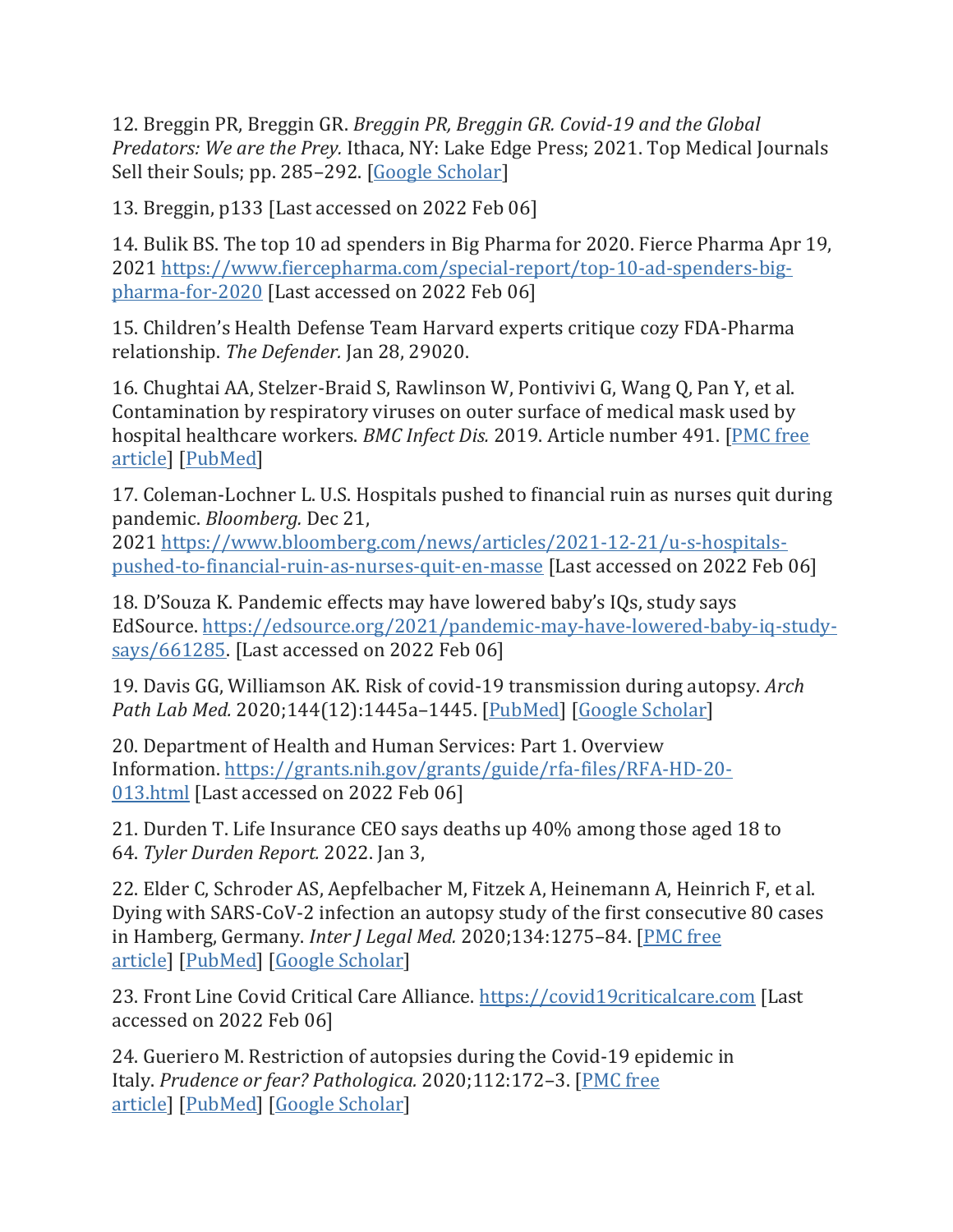25. Hope JR. Sudden death by "hot lot"—Dr. Michael Yeadon sounds the alarm. *The Desert review.* 2022. Jan 24,

26. Huff E. Idaho doctor reports "20 times increase" in cancer among those "vaccinated" for covid. *Natural News.* 2021. Sept 14, [https://www.naturalnews.com/2021-09-14-idaho-doctor-20times-increase](https://www.naturalnews.com/2021-09-14-idaho-doctor-20times-increase-cancer-vaccinated-covid.html)[cancer-vaccinated-covid.html](https://www.naturalnews.com/2021-09-14-idaho-doctor-20times-increase-cancer-vaccinated-covid.html) [Last accessed on 2022 Feb 06]

27. Ioannou P, Karakonstantis S, Astrinaki E, Saplamidou S, Vitsaxaki E, Hamilos G, et al. Transmission of SARS-C0V-2 variant B1.1.7 among vaccinated health care workers. *Infect Dis.* 2021:1–4. [\[PMC free article\]](https://www.ncbi.nlm.nih.gov/pmc/articles/PMC8240538/) [\[PubMed\]](https://pubmed.ncbi.nlm.nih.gov/34176397) [\[Google Scholar\]](https://scholar.google.com/scholar_lookup?journal=Infect+Dis&title=Transmission+of+SARS-C0V-2+variant+B1.1.7+among+vaccinated+health+care+workers&author=P+Ioannou&author=S+Karakonstantis&author=E+Astrinaki&author=S+Saplamidou&author=E+Vitsaxaki&publication_year=2021&pages=1-4&)

28. James Thorpe interview by Dr. Steve Kirsch. Rumble [https://rumble.com/vru732-dr.-james-thorp-on-medical](https://rumble.com/vru732-dr.-james-thorp-on-medical-censorship.html)[censorship.html](https://rumble.com/vru732-dr.-james-thorp-on-medical-censorship.html) [Last accessed on 2022 Feb 06]

29. Jiang H, Mei Y-F. SARS-CoV-2 spike protein impairs DNA damage repair and inhibits V(D)J recombination in vitro. *Viruses.* 2021;13:2056. doi: 10.3390/10.3390/v13102056. [\[PMC free article\]](https://www.ncbi.nlm.nih.gov/pmc/articles/PMC9145574/) [\[PubMed\]](https://pubmed.ncbi.nlm.nih.gov/35632859) [\[CrossRef\]](https://doi.org/10.3390%2F10.3390%2Fv13102056) [\[Google](https://scholar.google.com/scholar_lookup?journal=Viruses&title=SARS-CoV-2+spike+protein+impairs+DNA+damage+repair+and+inhibits+V(D)J+recombination+in+vitro&author=H+Jiang&author=Y-F+Mei&volume=13&publication_year=2021&pages=2056&pmid=34696485&doi=10.3390/10.3390/v13102056&)  [Scholar\]](https://scholar.google.com/scholar_lookup?journal=Viruses&title=SARS-CoV-2+spike+protein+impairs+DNA+damage+repair+and+inhibits+V(D)J+recombination+in+vitro&author=H+Jiang&author=Y-F+Mei&volume=13&publication_year=2021&pages=2056&pmid=34696485&doi=10.3390/10.3390/v13102056&)

30. Jimenez J, Vigdor N. Covid-19 news: Over 150 Texas hospital workers are fired or resign over vaccine mandates. *The New York Times.* 2021. Jun 22, [https://www.nytimes.com/live/2021/06/22/world/covid-vaccine](https://www.nytimes.com/live/2021/06/22/world/covid-vaccine-coronavirus-mask)[coronavirus-mask](https://www.nytimes.com/live/2021/06/22/world/covid-vaccine-coronavirus-mask) [Last accessed on 2022 Feb 06]

31. Katz E. Postal service seeks temporary exemption from Biden's vaccine-or-test mandate. *Government Executive.* 2022. Jan

22, [https://www.govexec.com/workforce/2022/01/postal-service-seeks](https://www.govexec.com/workforce/2022/01/postal-service-seeks-temporary-exemption-bidens-vaccine-or-test-mandate/360376)[temporary-exemption-bidens-vaccine-or-test-mandate/360376](https://www.govexec.com/workforce/2022/01/postal-service-seeks-temporary-exemption-bidens-vaccine-or-test-mandate/360376) [Last accessed on 2022 Feb 06]

32. Kennedy R., Jr . Skyhorse Publishing; 2021. The Real Anthony Fauci. Bill Gates, Big Pharma, and the Global War on Democracy and Public Health; pp. 24– 29. [\[Google Scholar\]](https://scholar.google.com/scholar?q=Kennedy+R+Jr+The+Real+Anthony+Fauci.+Bill+Gates,+Big+Pharma,+and+the+Global+War+on+Democracy+and+Public+Health+2021+Skyhorse+Publishing+24+29+)

- 33. Kennedy RF., Jr pp. 24–25.
- 34. Kennedy RF., Jr pp. 26–30.
- 35. Kennedy RF., Jr p. 32.
- 36. Kennedy RF., Jr pp. 35–56.
- 37. Kennedy RF., Jr pp. 47–56.
- 38. Kennedy RF., Jr p. 135.
- 39. Kennedy RF., Jr p. 217.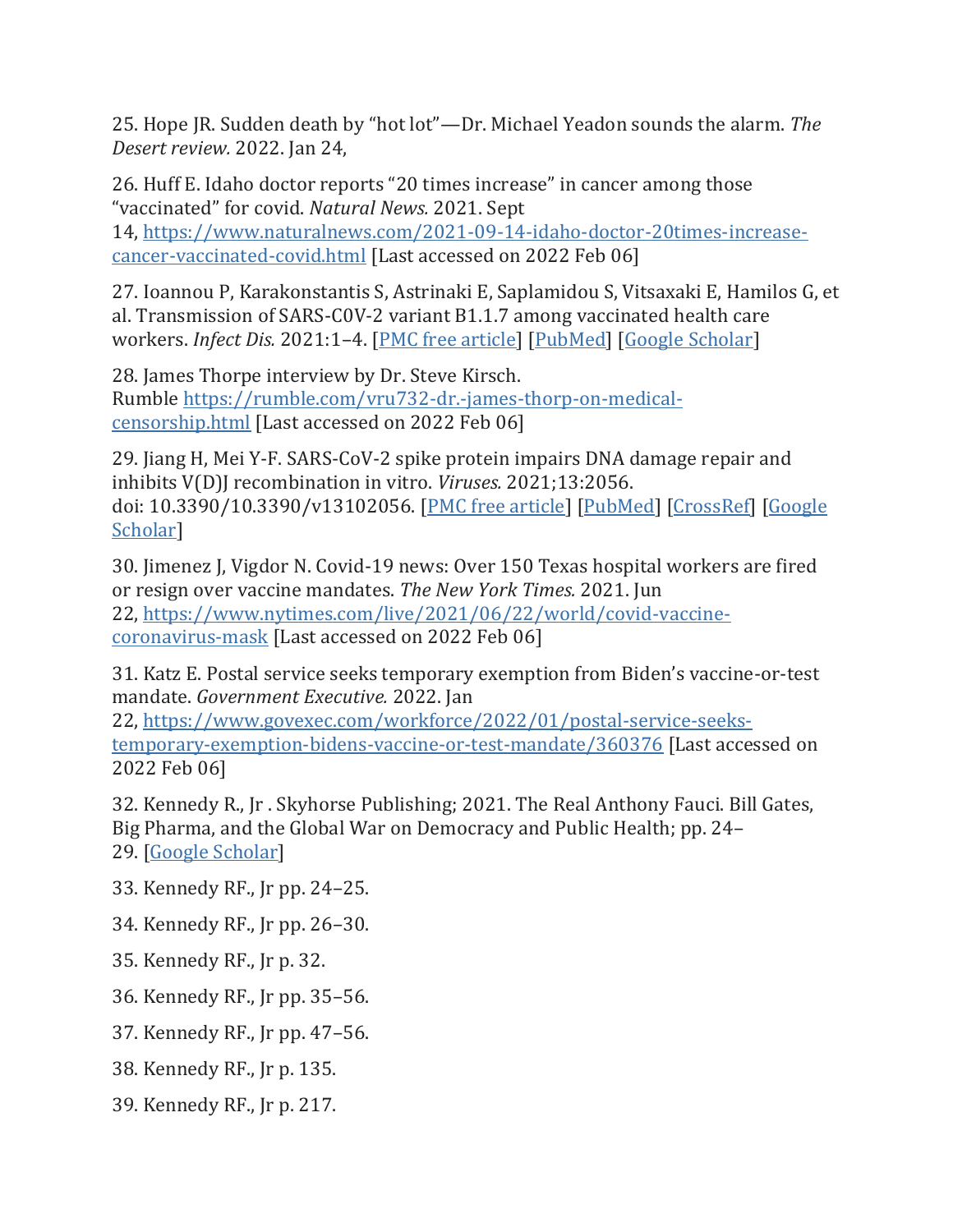40. Lee M. University of Florida finds dangerous pathogens on children's face mask. NTD [https://www.ntd.com/university-of-florida-lab-finds-dangerous-pathogens](https://www.ntd.com/university-of-florida-lab-finds-dangerous-pathogens-on-childrens-face-masks_630275.html)[on-childrens-face-masks\\_630275.html](https://www.ntd.com/university-of-florida-lab-finds-dangerous-pathogens-on-childrens-face-masks_630275.html) [Last accessed on 2022 Feb 06]

41. Liu Q, Wang RS, Qu GQ, Wang YY, Liu P, Zhu YZ, et al. Gross examination report of a Covid-19 death autopsy. *Fa Yi Xue Za Zhi.* 2020;36:21–23. [\[Google Scholar\]](https://scholar.google.com/scholar_lookup?journal=Fa+Yi+Xue+Za+Zhi&title=Gross+examination+report+of+a+Covid-19+death+autopsy&author=Q+Liu&author=RS+Wang&author=GQ+Qu&author=YY+Wang&author=P+Liu&volume=36&publication_year=2020&pages=21-23&pmid=32198987&)

42. Loffredo J. Fully vaccinated are Covid 'Superspreaders' Says inventor of mRNA technology. [https://childrenshealthdefernce.org/defender/justin-Williams-Robert-](https://childrenshealthdefernce.org/defender/justin-Williams-Robert-Malone-fully-vaccinated-covid-super-spreaders)[Malone-fully-vaccinated-covid-super-spreaders](https://childrenshealthdefernce.org/defender/justin-Williams-Robert-Malone-fully-vaccinated-covid-super-spreaders) [Last accessed on 2022 Feb 06]

43. Marik PE, Kory P, Varon J, Iglesias J, Meduri GU. MATH+ protocol for the treatment oof SARS-CoV-2 infection: the scientific rationale. *Exp rev Ant-infective Ther.* 2020 doi: 10.1080/14787210.2020.1808462. [\[CrossRef\]](https://doi.org/10.1080%2F14787210.2020.1808462) [\[Google Scholar\]](https://scholar.google.com/scholar_lookup?journal=Exp+rev+Ant-infective+Ther&title=MATH++protocol+for+the+treatment+oof+SARS-CoV-2+infection:+the+scientific+rationale&author=PE+Marik&author=P+Kory&author=J+Varon&author=J+Iglesias&author=GU+Meduri&publication_year=2020&doi=10.1080/14787210.2020.1808462&)

44. McCullough P, Kelly R, Ruocco G, Lerma E, Tumlin J, Wheeland KR, et al. Pathophysiological basis and rationale for early outpatient treatment of SARS-CoV-2 (COVID-19) Infection. *Amer J Med.* 2021;134:16–22. [\[Google Scholar\]](https://scholar.google.com/scholar_lookup?journal=Amer+J+Med&title=Pathophysiological+basis+and+rationale+for+early+outpatient+treatment+of+SARS-CoV-2+(COVID-19)+Infection&author=P+McCullough&author=R+Kelly&author=G+Ruocco&author=E+Lerma&author=J+Tumlin&volume=134&publication_year=2021&pages=16-22&pmid=32771461&)

45. McCullough P. Study: Fully vaccinated healthcare workers carry 251 times viral load, pose threat to unvaccinated patients, Co-workers. The Defender 08/23/21. [\[Google Scholar\]](https://scholar.google.com/scholar?q=McCullough+P+Study:+Fully+vaccinated+healthcare+workers+carry+251+times+viral+load,+pose+threat+to+unvaccinated+patients,+Co-workers+The+Defender+08/23/21+)

46. McCullough P. "We're in the middle of a major biological catastrophe": Covid expert Dr. Peter McCullough. 2021. Oct

6, [https://www.lifesitenews.com/news/were-in-the-middle-of-a-major-biological](https://www.lifesitenews.com/news/were-in-the-middle-of-a-major-biological-catastrophe-top-covid-doc-mccullough/?_kx=9EtupqemhhFXJ1kgCo9W3xUNfwrkqB5nT7V2H15fUnA%3D.WXNMR7)[catastrophe-top-covid-doc-](https://www.lifesitenews.com/news/were-in-the-middle-of-a-major-biological-catastrophe-top-covid-doc-mccullough/?_kx=9EtupqemhhFXJ1kgCo9W3xUNfwrkqB5nT7V2H15fUnA%3D.WXNMR7)

[mccullough/?\\_kx=9EtupqemhhFXJ1kgCo9W3xUNfwrkqB5nT7V2H15fUnA%3D.WX](https://www.lifesitenews.com/news/were-in-the-middle-of-a-major-biological-catastrophe-top-covid-doc-mccullough/?_kx=9EtupqemhhFXJ1kgCo9W3xUNfwrkqB5nT7V2H15fUnA%3D.WXNMR7) [NMR7](https://www.lifesitenews.com/news/were-in-the-middle-of-a-major-biological-catastrophe-top-covid-doc-mccullough/?_kx=9EtupqemhhFXJ1kgCo9W3xUNfwrkqB5nT7V2H15fUnA%3D.WXNMR7) [Last accessed on 2022 Feb 06]

47. McGovern C. Thousands report developing abnormal tumors following Covid shots. *LifeSite News.* Nov 1, 2021 [https://www.lifesitenews.com/news/thousands](https://www.lifesitenews.com/news/thousands-report-developing-abnormal-tumors-following-covid-shots)[report-developing-abnormal-tumors-following-covid-shots](https://www.lifesitenews.com/news/thousands-report-developing-abnormal-tumors-following-covid-shots) [Last accessed on 2022 Feb 06]

48. Mercola J. Bill Gates and Anthony Fauci: a 'formidable, nefarious' partnership. *Mercola.com.* [https://childrenshealthdefense.org/defender/rfk-jr-the](https://childrenshealthdefense.org/defender/rfk-jr-the-real-anthony-fauci-bill-gates)[real-anthony-fauci-bill-gates](https://childrenshealthdefense.org/defender/rfk-jr-the-real-anthony-fauci-bill-gates) [Last accessed on 2022 Feb 06]

49. Moffatt B, Elliott C. Ghost Marketing: Pharmaceutical companies and ghostwritten journal articles. *Persp Biol Med.* 2007;50(1):18–31. [\[Google Scholar\]](https://scholar.google.com/scholar_lookup?journal=Persp+Biol+Med&title=Ghost+Marketing:+Pharmaceutical+companies+and+ghostwritten+journal+articles&author=B+Moffatt&author=C+Elliott&volume=50&issue=1&publication_year=2007&pages=18-31&)

50. Mulvany C. Covid-19 exacerbates bankruptcy for at-risk hospitals. *Health Care Financial Management Association.* 2020. Nov 9,

51. Muoio D. How many employees have hospitals lost to vaccine mandates? *Here are the numbers so far. Fierce Healthcare.* 2022. Jan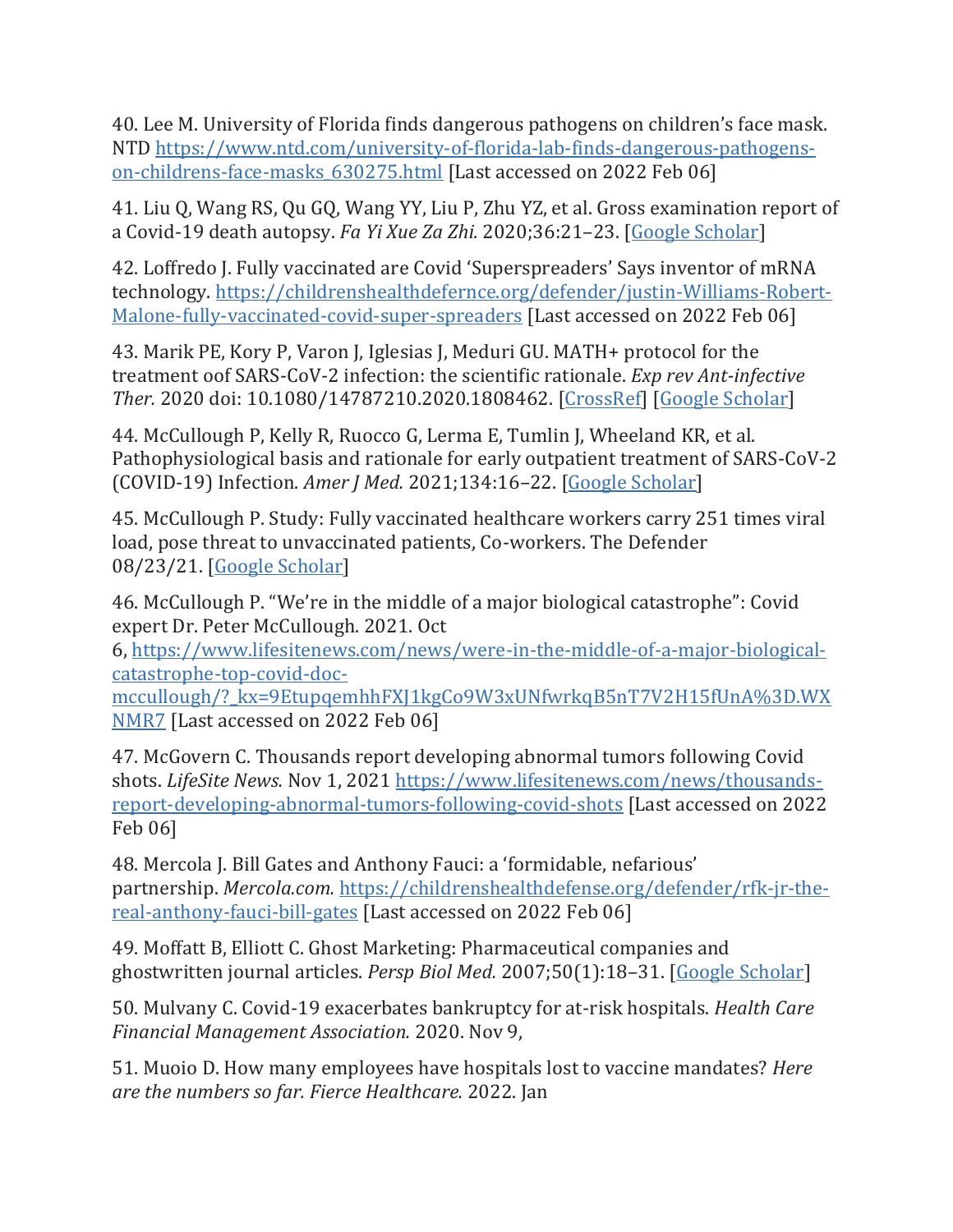13, [https://www.fiercehealthcare.com/hospitals/how-many-employees-have](https://www.fiercehealthcare.com/hospitals/how-many-employees-have-hospitals-lost-to-vaccine-mandates-numbers-so-far)[hospitals-lost-to-vaccine-mandates-numbers-so-far](https://www.fiercehealthcare.com/hospitals/how-many-employees-have-hospitals-lost-to-vaccine-mandates-numbers-so-far) [Last accessed on 2022 Feb 06]

52. Nalivaeva NN, Turner AJ, Zhuravin IA. Role of prenatal hypoxia in brain development, cognitive functions, and neurodegeneration. *Front Neurosci.* 2018 doi: 10.3389/fnins.2018.00825. [\[PMC free article\]](https://www.ncbi.nlm.nih.gov/pmc/articles/PMC6254649/) [\[PubMed\]](https://pubmed.ncbi.nlm.nih.gov/30510498) [\[CrossRef\]](https://doi.org/10.3389%2Ffnins.2018.00825) [\[Google](https://scholar.google.com/scholar_lookup?journal=Front+Neurosci&title=Role+of+prenatal+hypoxia+in+brain+development,+cognitive+functions,+and+neurodegeneration&author=NN+Nalivaeva&author=AJ+Turner&author=IA+Zhuravin&publication_year=2018&doi=10.3389/fnins.2018.00825&)  Scholar<sup>1</sup>

53. Nicole Sirotek shares what she saw on the front lines in NYC. # Murder. [https://rumble.com/vt7tnf-registered-nurse-nicole-sirotek-shares-what](https://rumble.com/vt7tnf-registered-nurse-nicole-sirotek-shares-what-she-saw-on-the-front-lines-in-n.html)[she-saw-on-the-front-lines-in-n.html](https://rumble.com/vt7tnf-registered-nurse-nicole-sirotek-shares-what-she-saw-on-the-front-lines-in-n.html) [Last accessed on 2022 Feb 06]

54. Noether M, Mat S. Hospital merger benefits: Views from hospital leaders and econometric analysis. *Amer Hospital Assoc. Charles Rivers Associates.* Jan, 2017 [https://www.aha.org/guidesreports/2017-01-24-hospital-merger-benefits](https://www.aha.org/guidesreports/2017-01-24-hospital-merger-benefits-views-hospital-leaders-and-econometric-analysis)[views-hospital-leaders-and-econometric-analysis](https://www.aha.org/guidesreports/2017-01-24-hospital-merger-benefits-views-hospital-leaders-and-econometric-analysis) [Last accessed on 2022 Feb 06]

55. Nurse Colette Martin testimony to Louisiana House of Representatives. <https://www.youtube.com/watch?v=cBwnIRUav5I> [Last accessed on 2022 Feb 06]

56. Nurse Dani: It's the Covid-19 hospital protocols are killing people. [https://rumble.com/vqs1v6-nurse-dani-its-the-covid-19-hospital](https://rumble.com/vqs1v6-nurse-dani-its-the-covid-19-hospital-protocols-are-killing-people.html)[protocols-are-killing-people.html](https://rumble.com/vqs1v6-nurse-dani-its-the-covid-19-hospital-protocols-are-killing-people.html) [Last accessed on 2022 Feb 06]

57. Parpia R. Mayo Clinic fires 700 employees for refusing to get Covid-19 vaccinations. *The Vaccine Reaction.* [https://thevaccinereaction.org/2022/01/mayo](https://thevaccinereaction.org/2022/01/mayo-clinic-fires-700-employees-for-refusing-to-get-covid-19-vaccinations)[clinic-fires-700-employees-for-refusing-to-get-covid-19-vaccinations](https://thevaccinereaction.org/2022/01/mayo-clinic-fires-700-employees-for-refusing-to-get-covid-19-vaccinations) [Last accessed on 2022 Feb 06]

58. Pomara C, Li Volti G, Cappello F. Covid-19 deaths: are we sure it is pneumonia? Please, autopsy, autopsy, autopsy! *J Clin Med.* 2020 doi: 10.3390/jcm9051259. [\[PMC](https://www.ncbi.nlm.nih.gov/pmc/articles/PMC7287760/)  [free article\]](https://www.ncbi.nlm.nih.gov/pmc/articles/PMC7287760/) [\[PubMed\]](https://pubmed.ncbi.nlm.nih.gov/32357503) [\[CrossRef\]](https://doi.org/10.3390%2Fjcm9051259) [\[Google Scholar\]](https://scholar.google.com/scholar_lookup?journal=J+Clin+Med&title=Covid-19+deaths:+are+we+sure+it+is+pneumonia?+Please,+autopsy,+autopsy,+autopsy!&author=C+Pomara&author=G+Li+Volti&author=F+Cappello&publication_year=2020&doi=10.3390/jcm9051259&)

59. *New York Post.* Post Editorial Board Facebook admits the truth: "Fact checks" are just (lefty) opinion. Dec 14,2021. [https://nypost.com/2021/12/14/facebook](https://nypost.com/2021/12/14/facebook-admits-the-truth-fact-checks-are-really-just-lefty-opinion)[admits-the-truth-fact-checks-are-really-just-lefty-opinion](https://nypost.com/2021/12/14/facebook-admits-the-truth-fact-checks-are-really-just-lefty-opinion) [Last accessed on 2022 Feb 06] [\[Google Scholar\]](https://scholar.google.com/scholar_lookup?title=New+York+Post&)

60. Rancourt DG. Mask don't work. A review of science relevant to the covid-19 social policy. <https://archive.org/details/covid-censorship-at-research-gate-2> [Last accessed on 2022 Feb 06]

61. Redshaw M. As reports of injuries after Covid vaccines near 1 million mark. *CDC, FDA clear Pfizer, Moderna boosters for all adults.* The Defender 11/19/21.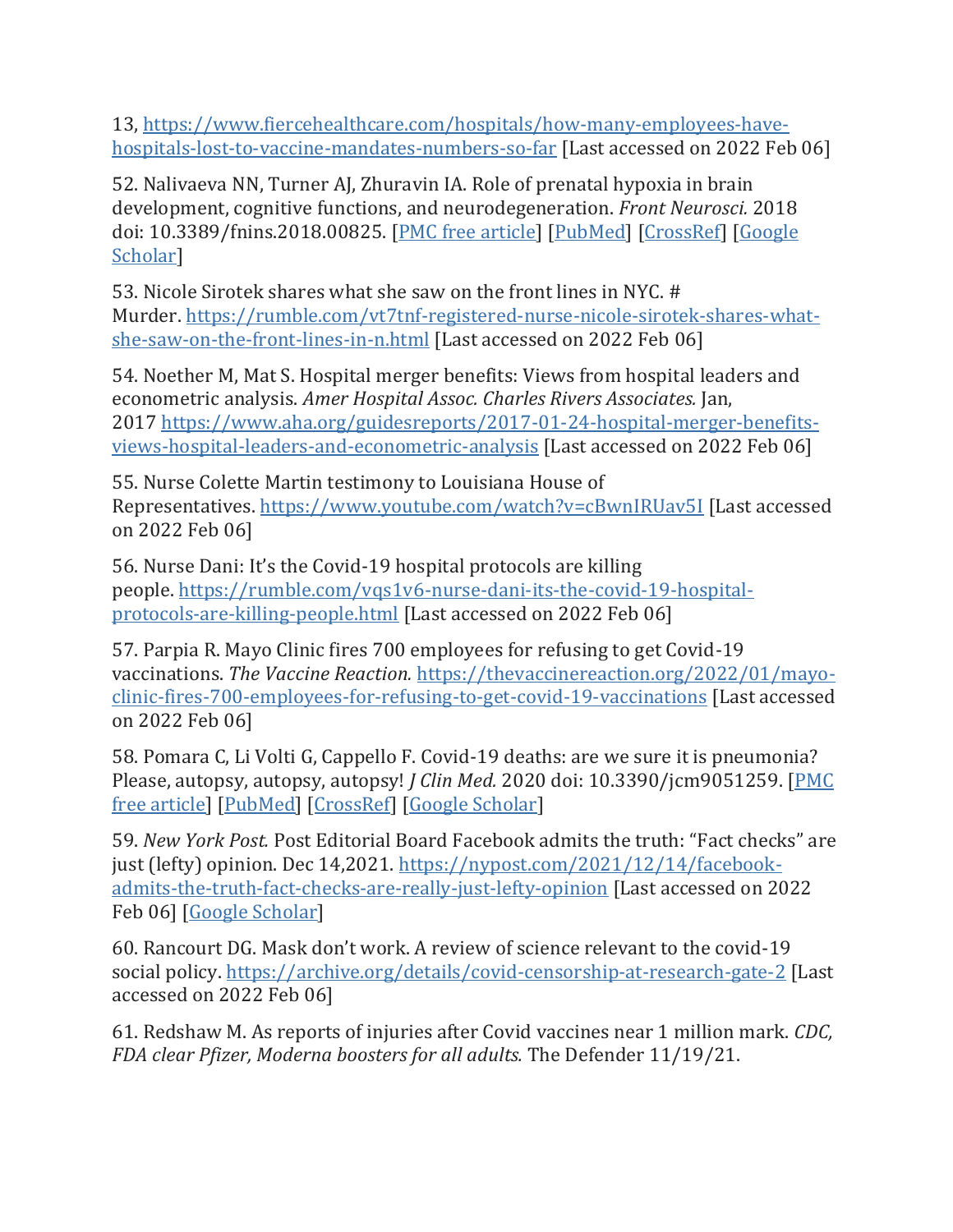62. Roche D. *Boston Herald.* 2021. Sept 14, Members of Congress and their staff are exempt from Biden's vaccine mandate, Newsweek 9/10/21 Boston Herald Editorial Staff. Editorial: Political elites exempt from vax mandates. [\[Google Scholar\]](https://scholar.google.com/scholar_lookup?title=Boston+Herald&author=D+Roche&publication_year=2021&)

63. Ross E. How drug companies' PR tactics skew the presentation of medical research. *The* 

*Guardian.* [https://www.theguardian.com/science/2011/may/20/drug-companies](https://www.theguardian.com/science/2011/may/20/drug-companies-ghost-writing-journalism)[ghost-writing-journalism](https://www.theguardian.com/science/2011/may/20/drug-companies-ghost-writing-journalism) [Last accessed on 2022 Feb 06]

64. Saul S. Ghostwriters used in Vioxx studies, article says. *New York Times.* April 15, 2008 [https://www.fpparchive.org/media/documents/public\\_policy/Ghostwriters](https://www.fpparchive.org/media/documents/public_policy/Ghostwriters%20Used%20in%20Vioxx%20studies_Stephanie%20Saul_Apr%2015,%202008_The%20New%20Times.pdf) [%20Used%20in%20Vioxx%20studies\\_Stephanie%20Saul\\_Apr%2015,%202008\\_Th](https://www.fpparchive.org/media/documents/public_policy/Ghostwriters%20Used%20in%20Vioxx%20studies_Stephanie%20Saul_Apr%2015,%202008_The%20New%20Times.pdf) [e%20New%20Times.pdf](https://www.fpparchive.org/media/documents/public_policy/Ghostwriters%20Used%20in%20Vioxx%20studies_Stephanie%20Saul_Apr%2015,%202008_The%20New%20Times.pdf) [Last accessed on 2022 Feb 06]

65. Saxena V. Doctors loses medical license. Ordered to have Psych Eval for Ivermectin Scrits, Sharing Covid "misinformation" *BRP News.* Available from: [https://bizpacreview.com/2022/01/16/doctor-loses-license-orderedto](https://bizpacreview.com/2022/01/16/doctor-loses-license-orderedto-have-psych-eval-for-prescribing-ivermectin-sharining-covid-falsehoods-1189313)[have-psych-eval-for-prescribing-ivermectin-sharining-covid-falsehoods-1189313.](https://bizpacreview.com/2022/01/16/doctor-loses-license-orderedto-have-psych-eval-for-prescribing-ivermectin-sharining-covid-falsehoods-1189313) [Last accessed on 2022 Feb 06]

66. Schwab K, Malleret T. Cologny/Geneva: The Covid-19 Pandemic and the Great Reset. Forum Publishing 2020 World Economic Forum. [\[Google Scholar\]](https://scholar.google.com/scholar?q=Schwab+K+Malleret+T+The+Covid-19+Pandemic+and+the+Great+Reset.+Forum+Publishing+2020+World+Economic+Forum+Cologny/Geneva+)

67. Sen. Ron Johnson on Covid-19 vaccine injuries to test subjects. <https://www.youtube.com/watch?v=6mxqC9SiRh8> [Last accessed on 2022 Feb 06]

68. Sperhake J-P. Autopsies of Covid-19 deceased? Absolutely! *Legal Med.* 2020 doi: 10.1016/j.legalmed.2020.101769. [\[PMC free article\]](https://www.ncbi.nlm.nih.gov/pmc/articles/PMC7382931/) [\[PubMed\]](https://pubmed.ncbi.nlm.nih.gov/32739876) [\[CrossRef\]](https://doi.org/10.1016%2Fj.legalmed.2020.101769) [\[Google Scholar\]](https://scholar.google.com/scholar_lookup?journal=Legal+Med&title=Autopsies+of+Covid-19+deceased?+Absolutely!&author=J-P+Sperhake&publication_year=2020&doi=10.1016/j.legalmed.2020.101769&)

69. Svab P. Non-Covid death spike in Americans aged 18-49. *The Epoch Times.* Jan 26-Feb 1 2022.

70. US Medical, Scientific, Patient and Civic Organization Funding Report: Pfizer: Fourth Quarter

2010. [https://cdn.pfizer.com/pfizercom/responsibility/grants\\_contributions/pfizer](https://cdn.pfizer.com/pfizercom/responsibility/grants_contributions/pfizer_us_grants_cc_q4_2010.pdf) us grants cc q4 2010.pdf [Last accessed on 2022 Feb 06]

71. Vivek Saxena. Doctors loses license, ordered to have psych eval for Ivermectin scrits, sharing Covid 'misinformation' *BPR* 

*News.* [https://www.bizpacreview.com/2022/01/16/doctor-loses-license-ordered](https://www.bizpacreview.com/2022/01/16/doctor-loses-license-ordered-to-have-psych-eval-for-prescribing-ivermectin-sharing-covid-falsehoods-1189313)[to-have-psych-eval-for-prescribing-ivermectin-sharing-covid-falsehoods-1189313](https://www.bizpacreview.com/2022/01/16/doctor-loses-license-ordered-to-have-psych-eval-for-prescribing-ivermectin-sharing-covid-falsehoods-1189313) .

72. Westendorf AM, et al. Hypoxia enhances immunosuppression by inhibiting CD4+ effector T cell function and promoting Treg activity. *Cell Physiol Biochem.* 2017;41:1271–84. [\[PubMed\]](https://pubmed.ncbi.nlm.nih.gov/28278498) [\[Google Scholar\]](https://scholar.google.com/scholar_lookup?journal=Cell+Physiol+Biochem&title=Hypoxia+enhances+immunosuppression+by+inhibiting+CD4++effector+T+cell+function+and+promoting+Treg+activity&author=AM+Westendorf&volume=41&publication_year=2017&pages=1271-84&pmid=28278498&)